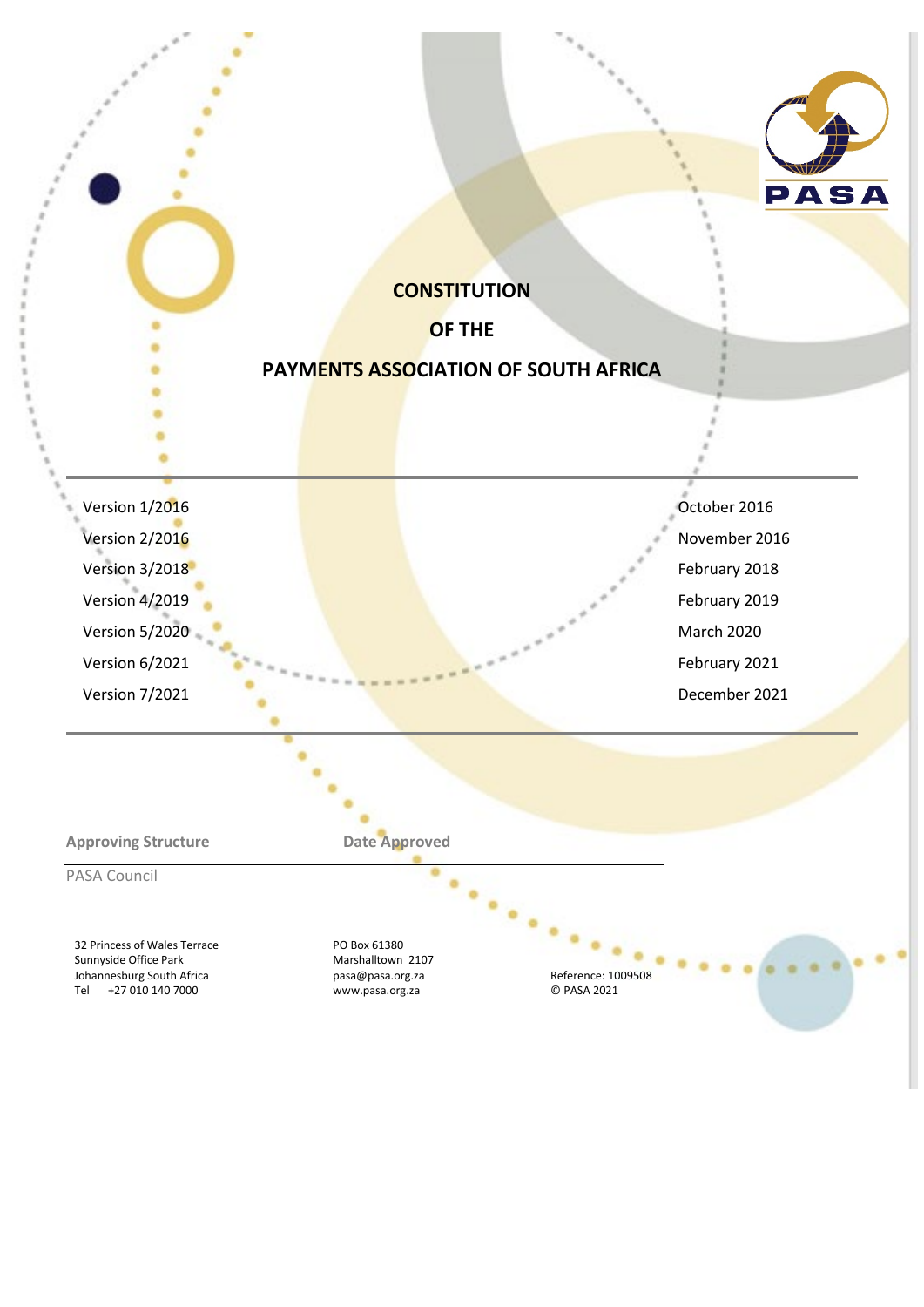# **TABLE OF CONTENTS**

|     | PASA Constitution Version 7/2021 Effective November 2021                         | Page 1 of 49 |
|-----|----------------------------------------------------------------------------------|--------------|
| 27. |                                                                                  |              |
| 26. |                                                                                  |              |
| 25. |                                                                                  |              |
| 24. |                                                                                  |              |
| 23. |                                                                                  |              |
| 22. |                                                                                  |              |
| 21. |                                                                                  |              |
| 20. |                                                                                  |              |
|     |                                                                                  |              |
| 19. | APPOINTMENT OF THE CHAIRPERSON, INDEPENDENT COUNCILLORS AND ELECTION OF A DEPUTY |              |
| 18. |                                                                                  |              |
| 17. |                                                                                  |              |
| 16. |                                                                                  |              |
| 15. |                                                                                  |              |
| 14. |                                                                                  |              |
| 13. |                                                                                  |              |
| 12. |                                                                                  |              |
| 11. |                                                                                  |              |
| 10. |                                                                                  |              |
| 9.  |                                                                                  |              |
| 8.  |                                                                                  |              |
| 7.  |                                                                                  |              |
| 6.  |                                                                                  |              |
| 5.  |                                                                                  |              |
| 4.  |                                                                                  |              |
| 3.  |                                                                                  |              |
| 2.  |                                                                                  |              |
| 1.  |                                                                                  |              |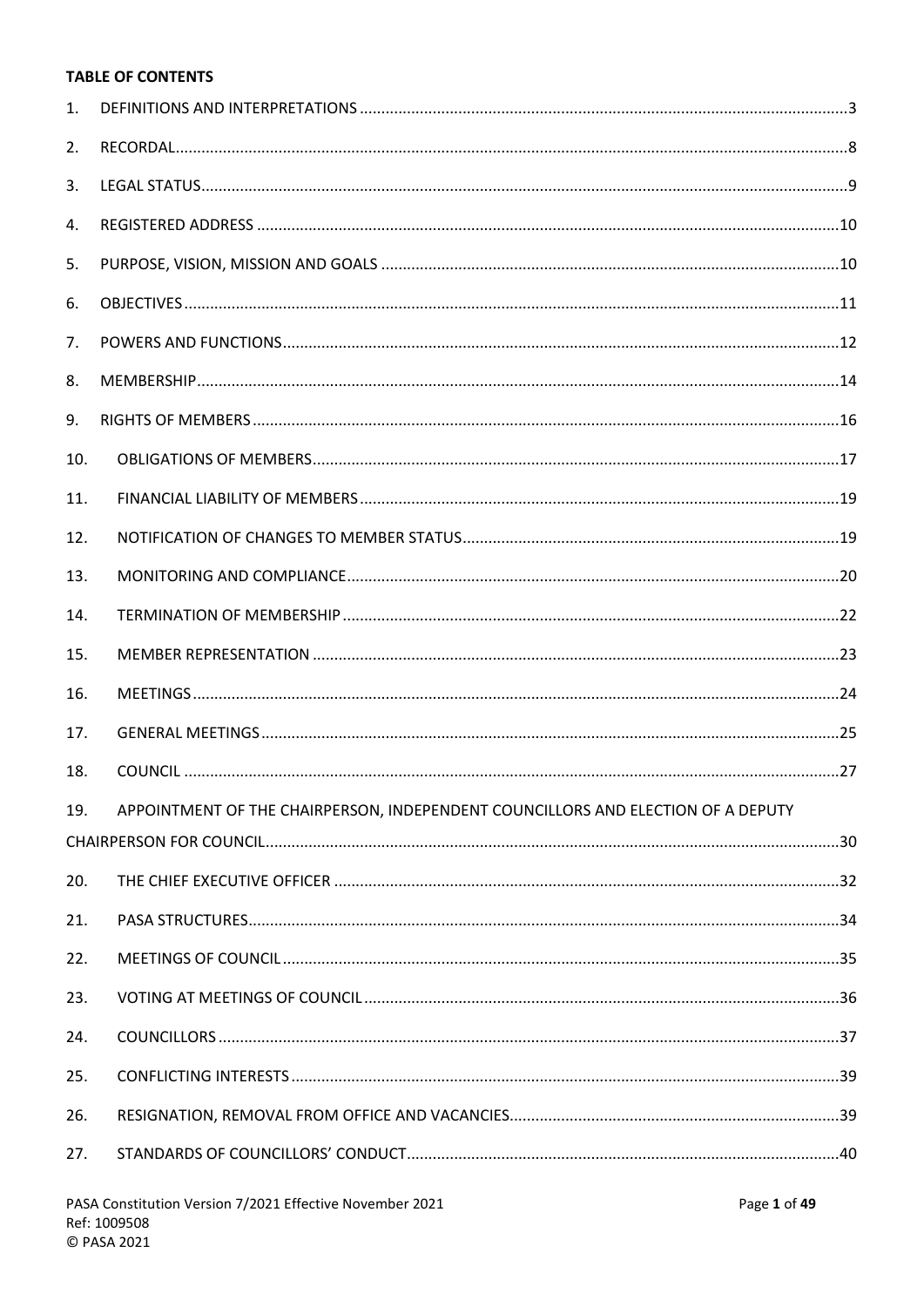| 28. |  |
|-----|--|
| 29. |  |
| 30. |  |
| 31. |  |
| 32. |  |
| 33. |  |
| 34. |  |
| 35. |  |
| 36. |  |
| 37. |  |
|     |  |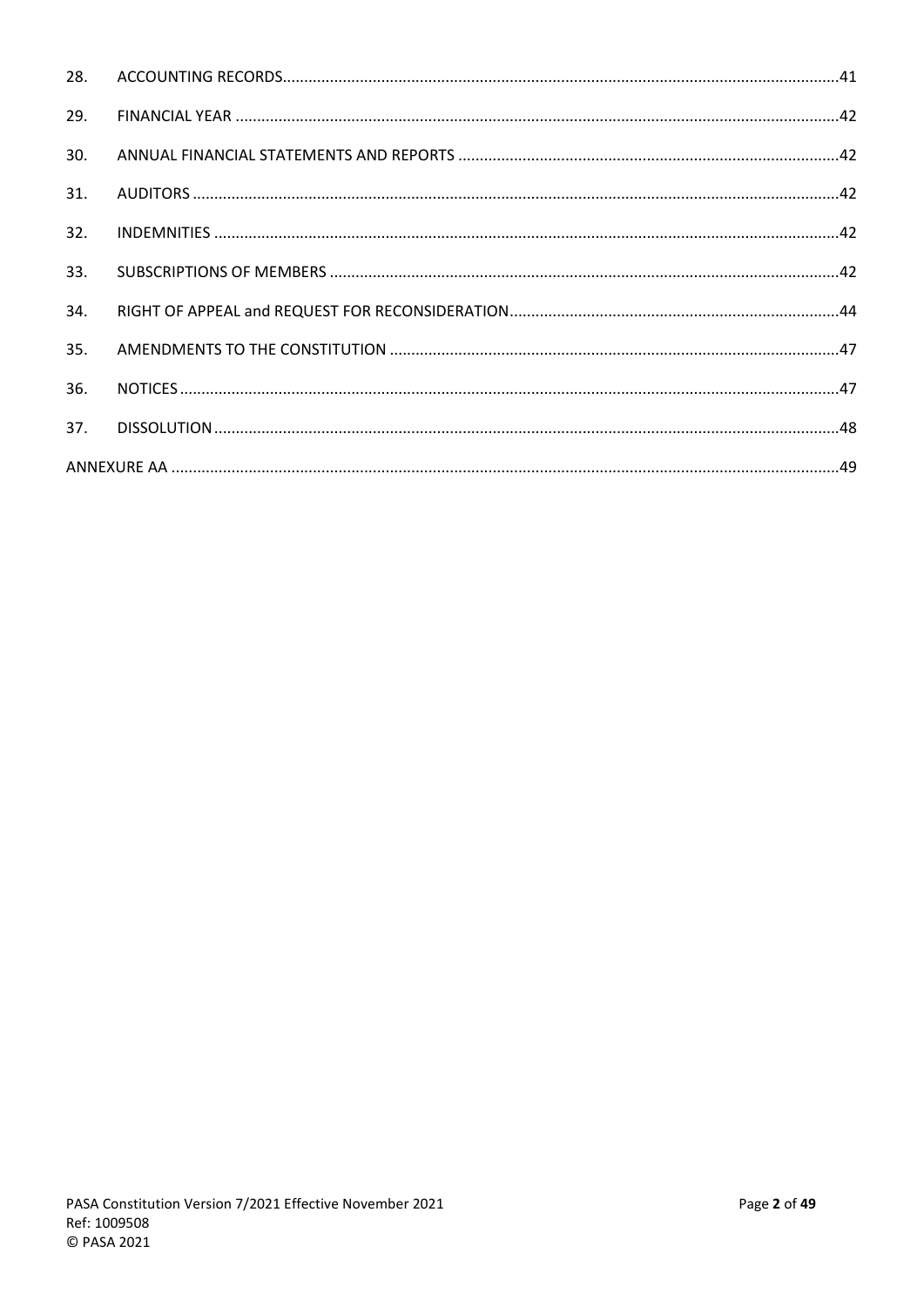## <span id="page-3-0"></span>**1. DEFINITIONS AND INTERPRETATIONS**

- 1.1 The headings of the clauses in this Constitution are for the purpose of convenience and reference only and shall not be used in the interpretation of nor modify nor amplify the terms of this Constitution nor any clause hereof. Unless a contrary intention clearly appears, words importing –
	- 1.1.1 any one gender includes the other gender; and
	- 1.1.2 the singular includes the plural and *vice versa;*
- 1.2 In this Constitution, the following terms shall have the meanings assigned to them and cognate expressions shall have corresponding meanings, namely –
	- 1.2.1 "**Applicable Laws**" in relation to any person or entity include all and any
		- 1.2.1.1 statutes, subordinate legislation and common law;
		- 1.2.1.2 regulations;
		- 1.2.1.3 ordinances and by-laws;
		- 1.2.1.4 directives, codes of practice, circulars, guidance notices, judgements and decisions of any competent authority, or any governmental, intergovernmental or supranational body, agency, department or regulatory, self-regulatory or other authority or organisation; and
		- 1.2.1.5 other similar provisions; from time to time, compliance with which is mandatory for that person or entity;
	- 1.2.2 "**Business Day**" means any Day, other than a Saturday, Sunday or statutory holiday in the Republic of South Africa;
	- 1.2.3 "**Casting Vote**" means a vote exercised by the Chairperson to break a tie vote;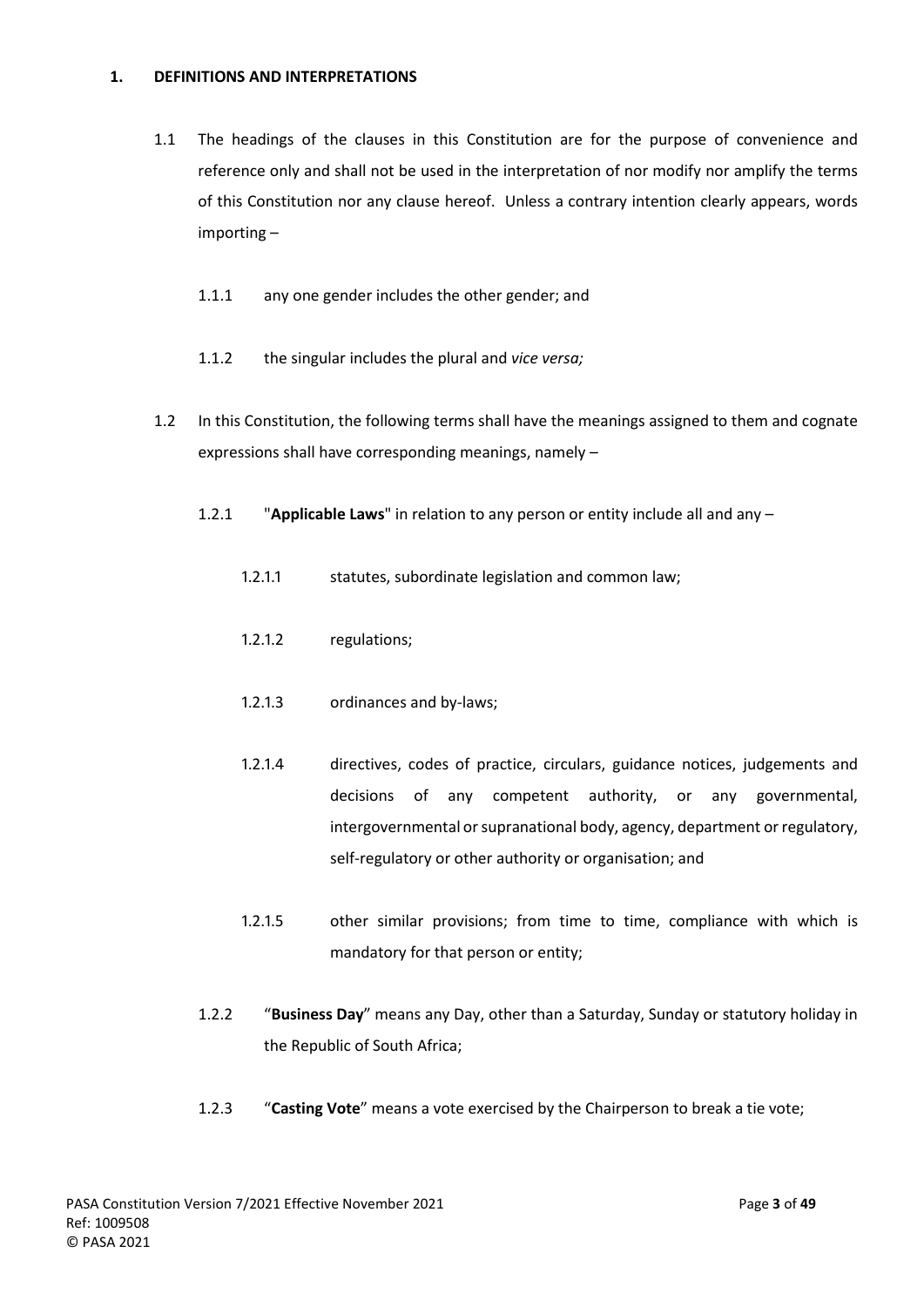- 1.2.4 "**Chief Executive Officer**" means the person who is the principal executive officer of PASA, appointed as contemplated in claus[e 20;](#page-32-0)
- 1.2.5 **"Chairperson"** means the person selected and appointed in accordance with clause 19;
- 1.2.6 "**Constitution**" means this document, including all annexures hereto;
- 1.2.7 "**Council**" means the governing body of PASA as contemplated in clause [18;](#page-27-0)
- 1.2.8 "**Councillor**" means a person appointed as contemplated in claus[e 24,](#page-37-0) and includes the Chairperson and Independent Councillors appointed as contemplated in clause 19;\
- 1.2.9 "**Council Subcommittee**" means a committee as contemplated in clauses [18.5](#page-28-0) and [18.8;](#page-29-0)
- 1.2.10 "**Day**" means a calendar day;
- 1.2.11 "**Designee**" means the person contemplated in claus[e 15.1.2;](#page-23-1)
- 1.2.12 "**End-to-End Payment Value Chain**" includes the process from the point when a payment instruction is issued until the payment obligation is finally settled;
- 1.2.13 "**Entry and Participation Criteria**" mean the requirements for membership of PASA as set out in clause [8.1;](#page-15-0)
- 1.2.14 "**Ex Officio Councillor**" means a person appointed as contemplated in clause [24.7;](#page-39-2)
- 1.2.15 "**General Meeting**" means the meeting convened by PASA as contemplated in clauses [16](#page-24-0) and [17;](#page-25-0)
- 1.2.16 ''**Knowingly**'' or ''**knows**'', when used with respect to a person, and in relation to a particular matter, means that the person either—
	- 1.2.16.1 had actual knowledge of that matter;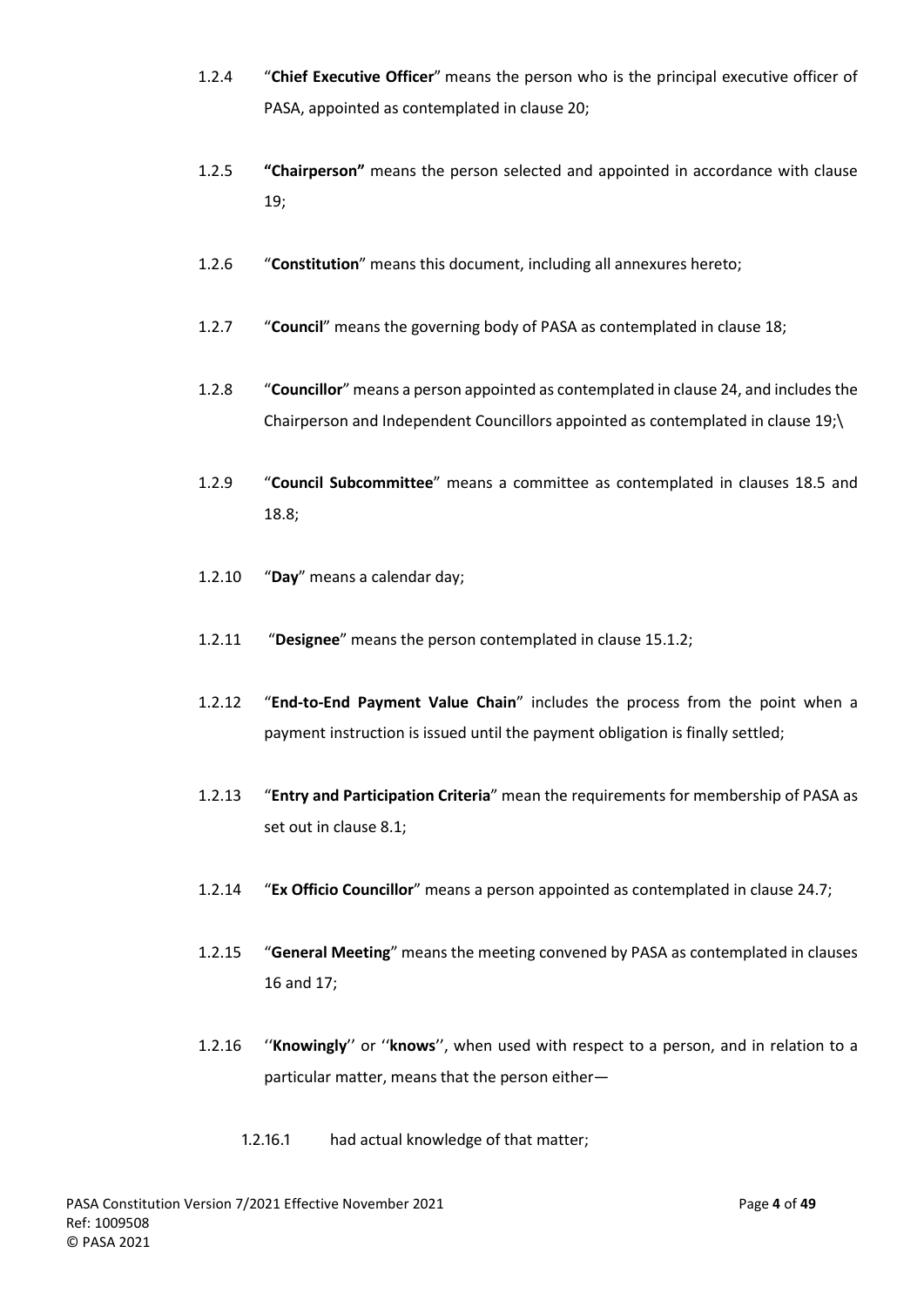- 1.2.16.2 was in a position in which the person reasonably ought to have—
	- 1.2.16.2.1 had actual knowledge;
	- 1.2.16.2.2 investigated the matter to an extent that would have provided the person with actual knowledge; or
	- 1.2.16.2.3 taken other measures which, if taken, would reasonably be expected to have provided the person with actual knowledge of the matter;
- 1.2.17 "**Member**" means an institution which has been admitted as member of PASA and which complies with the Entry and Participation Criteria;
- 1.2.18 "**NPS**" means the national payment system, which includes all payment systems governed by the Regulatory Framework of the NPS;
- 1.2.19 "**NPS Act**" means the National Payment System Act 78 of 1998, as amended from time to time;
- 1.2.20 "**NPS Information**" means information within the NPS which PASA is entitled, subject to Applicable Laws, to collect and process for the lawful purpose of executing its duties as payment system management body;
- 1.2.21 "**Participation Percentage**" means the percentage, relative to all Members, of a Member's Throughput in terms of Volumes, multiplied by its Throughput in terms of Value, multiplied by the number of PCHs in which the Member is a participant;
- 1.2.22 "**PASA**" means the Payments Association of South Africa, a payment system management body recognised by the Reserve Bank in terms of the NPS Act;
- 1.2.23 "**PASA Authorised Contact**" means the person contemplated in clause [15.1.3;](#page-24-1)
- 1.2.24 "**PASA Policies**" mean all circulars, criteria, principles, policies, position papers, instructions, requirements, rules (including clearing rules and the PASA Regulatory Framework), processes, procedures and the like, prescribed and issued by PASA;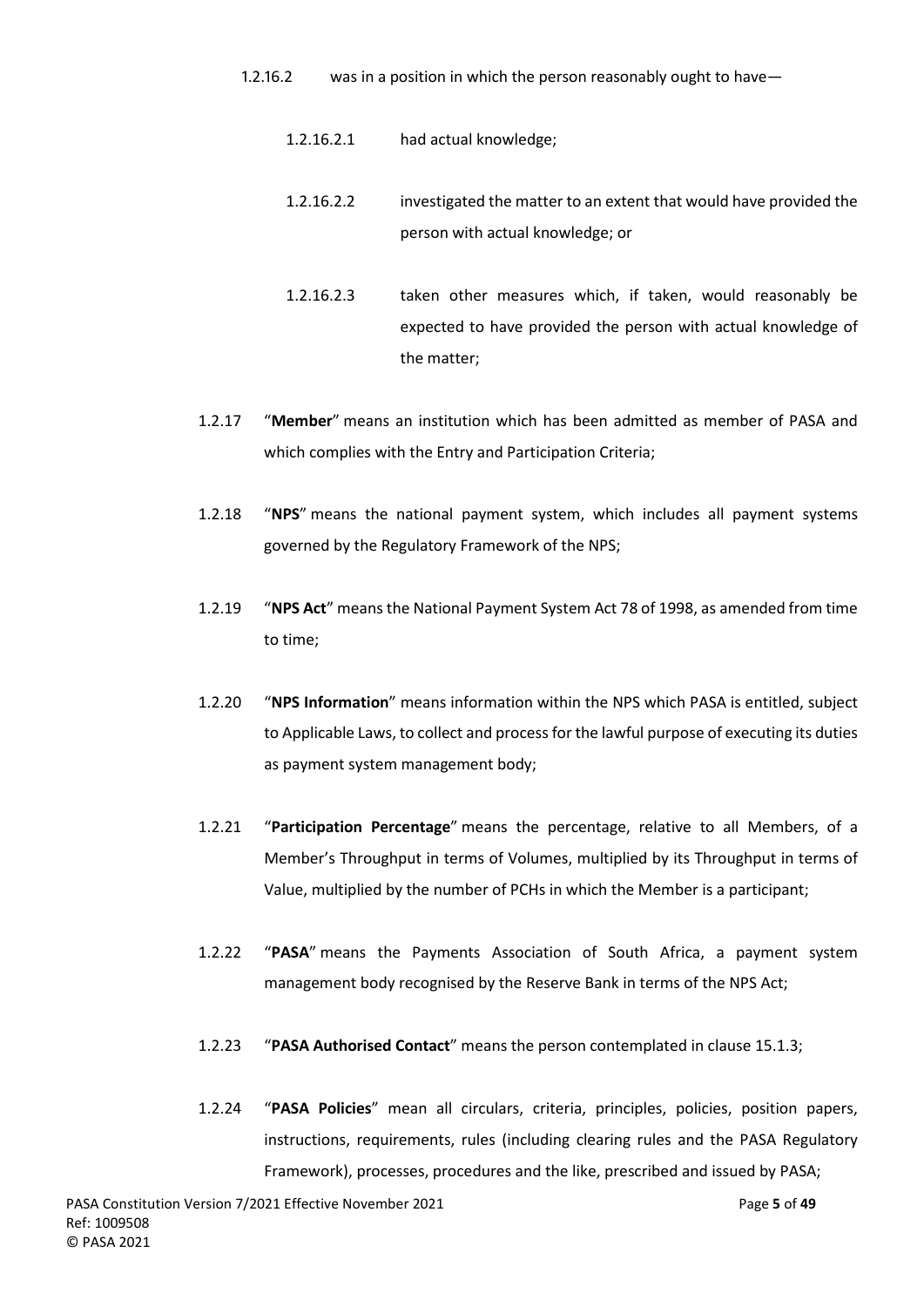- 1.2.25 "**PASA Regulatory Framework**" means the document containing general and specific rules, structures and processes approved by Council;
- 1.2.26 "**PASA Structures**" include committees, forums and PCH participant groups, but exclude Council and Council Committees;
- 1.2.27 "**payment**" means the execution of a payment instruction issued by a payer for the benefit of a beneficiary or payee, independent of any underlying obligation in terms of which the payment obligation may have been incurred;
- 1.2.28 "**Period of Calculation**" means a period calculated from 1 October of the previous year to 30 September of the following year;
- 1.2.29 "**Provisional Member**" means an institution or body who has been granted provisional membership by PASA as contemplated in clause [8.2;](#page-15-1)
- 1.2.30 "**Regulatory Framework of the NPS**" means the NPS Act and policies, position papers and directives issued by the Reserve Bank;
- 1.2.31 "**Reserve Bank**" means the South African Reserve Bank referred to in section 2 of the South African Reserve Bank Act, Act 90 of 1989;
- 1.2.32 "**Responsible Senior Officer (RSO)**" means the person contemplated in clause [15.1.1;](#page-23-2)
- 1.2.33 "**Simple Majority Vote**" means a vote of more than 50% (fifty percent) of those Councillors voting;
- 1.2.34 "**Special Councillor**" means a person appointed as contemplated in clause 24.8;
- 1.2.35 "**Sponsored Clearing Member**" means a Member on whose behalf a Reserve Bank settlement system participant clears, provided that the Reserve Bank settlement system participant shall settle payment obligations on behalf of the Sponsored Clearing Member, as contemplated in section 4(2)(d) of the NPS Act;
- 1.2.36 "**Sponsored Settlement Member**" means a Member who is allowed by a Reserve Bank settlement system participant to clear, provided that the Reserve Bank settlement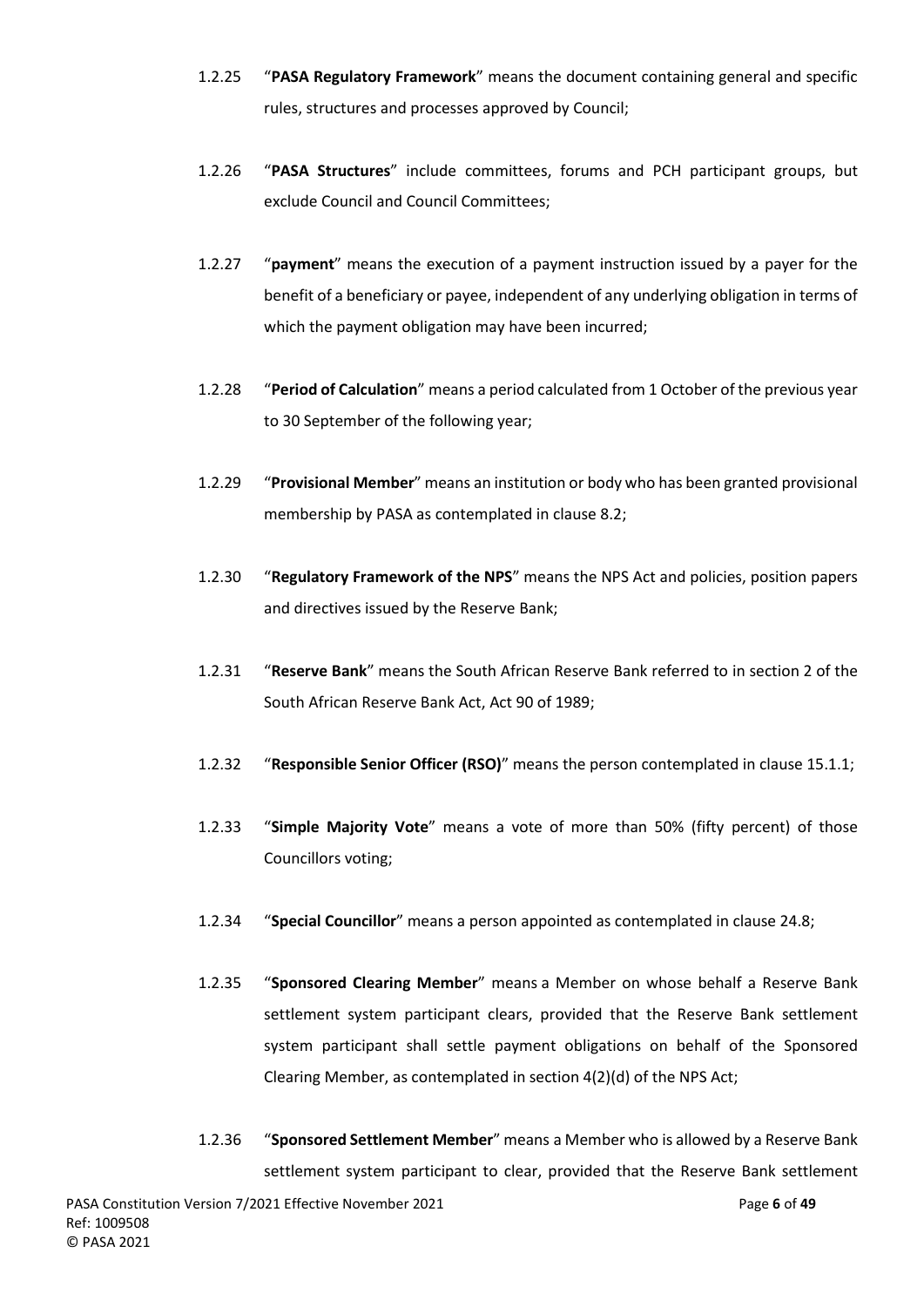system participant shall settle payment obligations on behalf of the Sponsored Settlement Member, as contemplated in section 4(2)(d) of the NPS Act;

- 1.2.37 "**Throughput in terms of Volume**" means the quantity of all transactions, which by way of payment instructions, has passed through all PCHs in the preceding Period of Calculation; and
- 1.2.38 "**Throughput in terms of Value**" means the value of all transactions, which by way of payment instructions, has passed through all PCHs in the preceding Period of Calculation.
- 1.3 In this Constitution, unless the context requires otherwise
	- 1.3.1 all annexures hereto will form part of this Constitution. If there is any conflict between this document and any annexure, this document will prevail;
	- 1.3.2 when any number of Days is prescribed in this Constitution, same shall be reckoned exclusively of the first and inclusively of the last Day unless the last Day falls on a Saturday, Sunday or statutory holiday, in which case the last Day shall be the next succeeding Day which is not a Saturday, Sunday or statutory holiday;
	- 1.3.3 where figures are referred to in numerals and in words, if there is any if there is any conflict between the two, the words shall prevail;
	- 1.3.4 the use of the word "including" followed by a specific example shall not be construed as limiting the meaning of the general wording preceding it and the *eiusdem generis*  rule shall not be applied in the interpretation of such general wording or such specific example;
	- 1.3.5 any approval or notice referred to or required in terms of this Constitution, must be in writing, unless otherwise specified;
	- 1.3.6 words and expressions defined in any clause shall, unless the application of any such word or expression is specifically limited to that clause, bear the meaning assigned to such word or expression throughout this Constitution;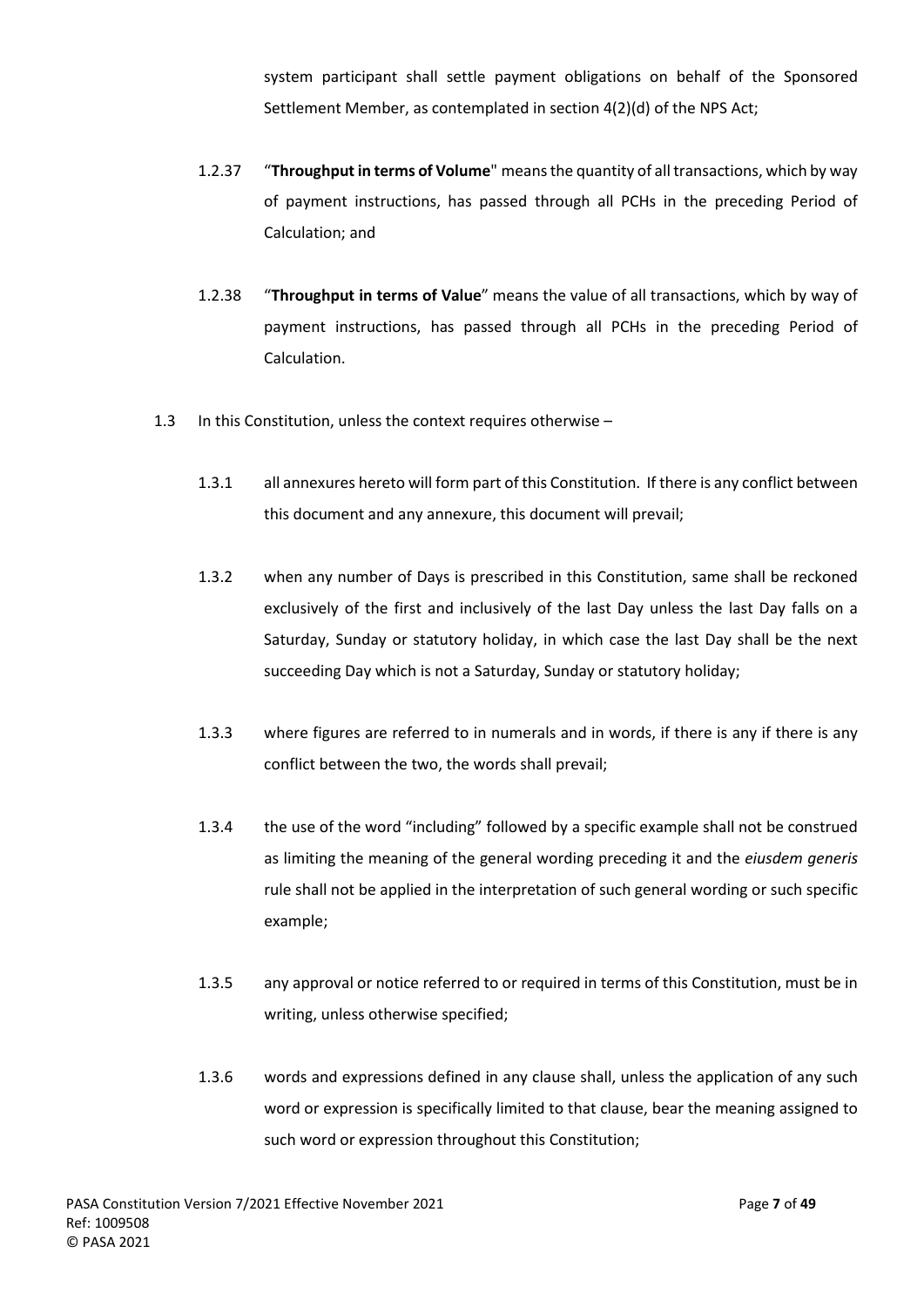- 1.3.7 all words and expressions not defined herein but defined in and for purposes of the NPS Act, shall bear the same meaning in this Constitution; and
- 1.3.8 terms other than those defined within this Constitution, will be given their plain English meaning, and those terms, acronyms and phrases known in the payments or information technology industry, will be interpreted in accordance with their generally accepted meanings.
- 1.3.9 in the event of conflict between this Constitution and the NPS Act, the NPS Act shall prevail.

# <span id="page-8-0"></span>**2. RECORDAL**

- 2.1 PASA was duly constituted on 15 August 1996 as an association recognised by the Reserve Bank as payment system management body as contemplated in section 3(1) of the NPS Act. A copy of the "Certificate of Establishment" of PASA, dated 15 August 1996, is attached hereto as Annexure AA.
- 2.2 No person may participate in the Reserve Bank settlement system and/or be allowed to clear unless such a person is a member of the payment system management body recognised by the Reserve Bank, being PASA.
- 2.3 This Constitution, which replaces and supersedes all previous constitutions, sets out
	- 2.3.1 the obligations and powers of PASA as payment system management body established with the object of organising, managing and regulating the participation of its Members in the payment system including, in relation to its Members, all matters affecting payment instructions; and
	- 2.3.2 the rights and obligations of Members and of Provisional Members.
- 2.4 This Constitution and any amendments thereto, bind PASA to every Member in its capacity as Member of PASA, and in such capacity every Member of PASA to every other Member. In addition, Members agree to be bound by PASA Policies as if included in this Constitution. If there is a conflict between the provisions of this Constitution and a PASA Policy, this Constitution will prevail.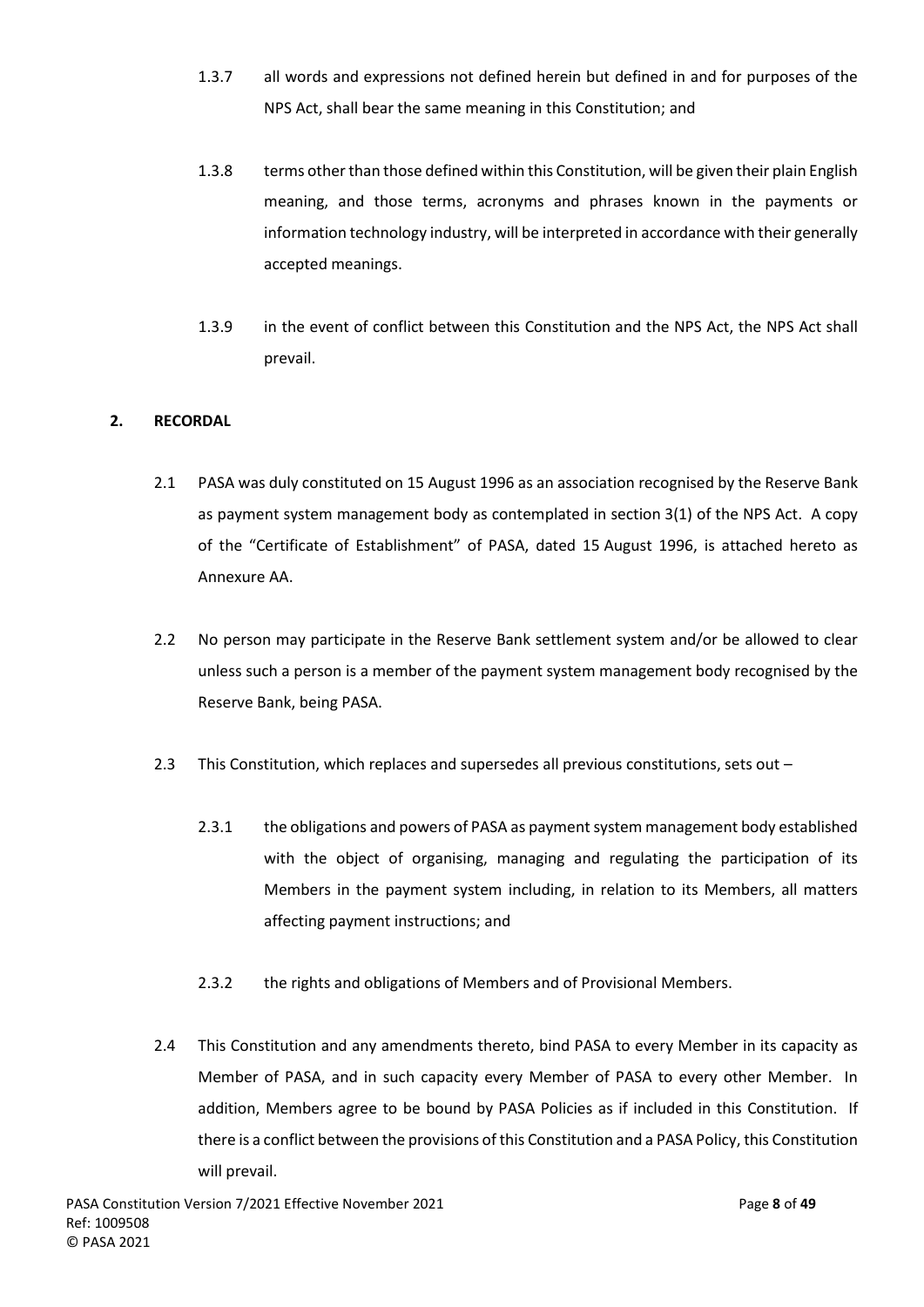- 2.5 This Constitution will furthermore serve to
	- 2.5.1 assist PASA in maintaining its recognition by the Reserve Bank as payment system management body;
	- 2.5.2 ensure compliance by PASA of its obligations as payment system management body;
	- 2.5.3 enable the Reserve Bank to effectively oversee PASA and to monitor, regulate and supervise payment, clearing and settlement systems as contemplated in section 10(1)(c) of the South African Reserve Bank Act 90 of 1989;
	- 2.5.4 ensure that each Councillor, in discharging his duties, shall
		- 2.5.4.1 act consistently in the best interests of the NPS;
		- 2.5.4.2 exercise an independent and unfettered discretion and judgment on matters that come before Council.
- 2.6 Except to the extent expressly provided for in this Constitution, no person other than a Member shall have any rights under this Constitution or to enforce any provision (express or implied) of this Constitution. This clause is not intended to prejudice any right or remedy of a third party which may exist or be available apart from this Constitution.

# <span id="page-9-0"></span>**3. LEGAL STATUS**

- 3.1 PASA is a juristic person with its own legal identity which is separate from its Members. PASA shall continue to exist, despite changes in its membership from time to time.
- 3.2 PASA may acquire, own and dispose of property (movable, corporeal and/or incorporeal), enter into contracts and institute or defend itself against any legal action.
- 3.3 No Member or Provisional Member shall be liable in any way for loss and/or damage that may be suffered by PASA through any act or omission of any other Member, Provisional Member and/or PASA and/or any of its servants and/or agents and/or employees in the execution of any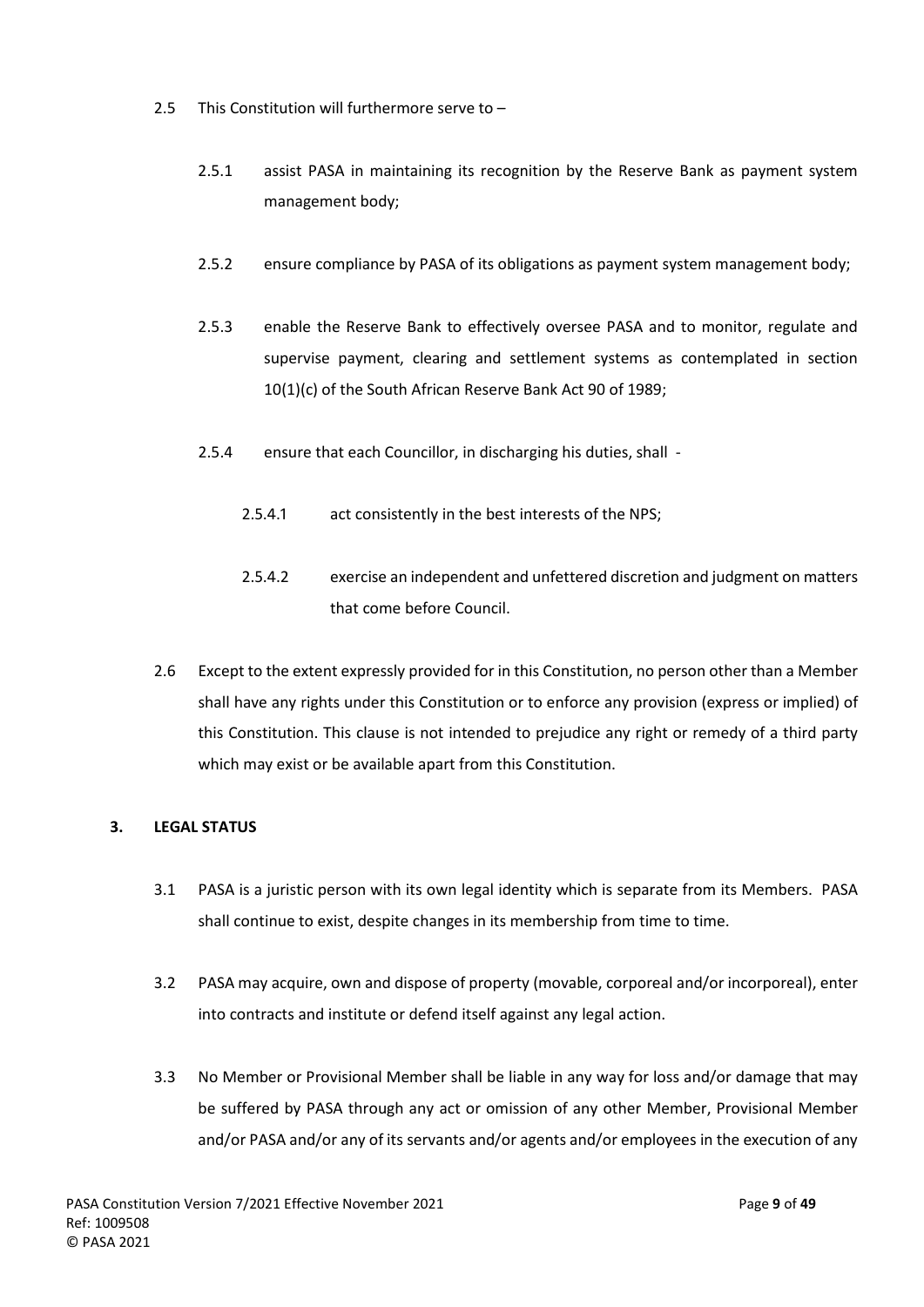duty, unless such loss or damage is the result of that Member's negligence, wilful misconduct or fraud.

- 3.4 No Member shall have any right to and/or interest in any of the property or funds of PASA.
- 3.5 PASA shall apply its surplus and/or income in promoting its objectives and shall not at any time, make any distribution or pay any dividend and/or surplus to any of its Members.

## <span id="page-10-0"></span>**4. REGISTERED ADDRESS**

4.1 The registered address of PASA shall be as determined by Council from time to time.

## <span id="page-10-1"></span>**5. PURPOSE, VISION, MISSION AND GOALS**

5.1 The objectives of PASA as set out in clause [6](#page-11-0) below are aligned to the following purpose, vision, mission and goals –

## 5.1.1 **Purpose**

PASA exists to manage payment systems in the interest of economic development of South Africa.

## 5.1.2 **Vision**

PASA aspires to be acknowledged as world class, in assisting in the evolution and oversight of the payments industry.

## 5.1.3 **Mission**

The mission of PASA is to manage and develop the NPS and facilitate integration with international payments.

## 5.1.4 **Goals**

5.1.4.1 The goals of PASA to achieve the mission, are to ensure improved or greater:

| 5.1.4.1.1 | Financial stability;       |
|-----------|----------------------------|
| 5.1.4.1.2 | Risk management;           |
| 5.1.4.1.3 | Fairness and Transparency; |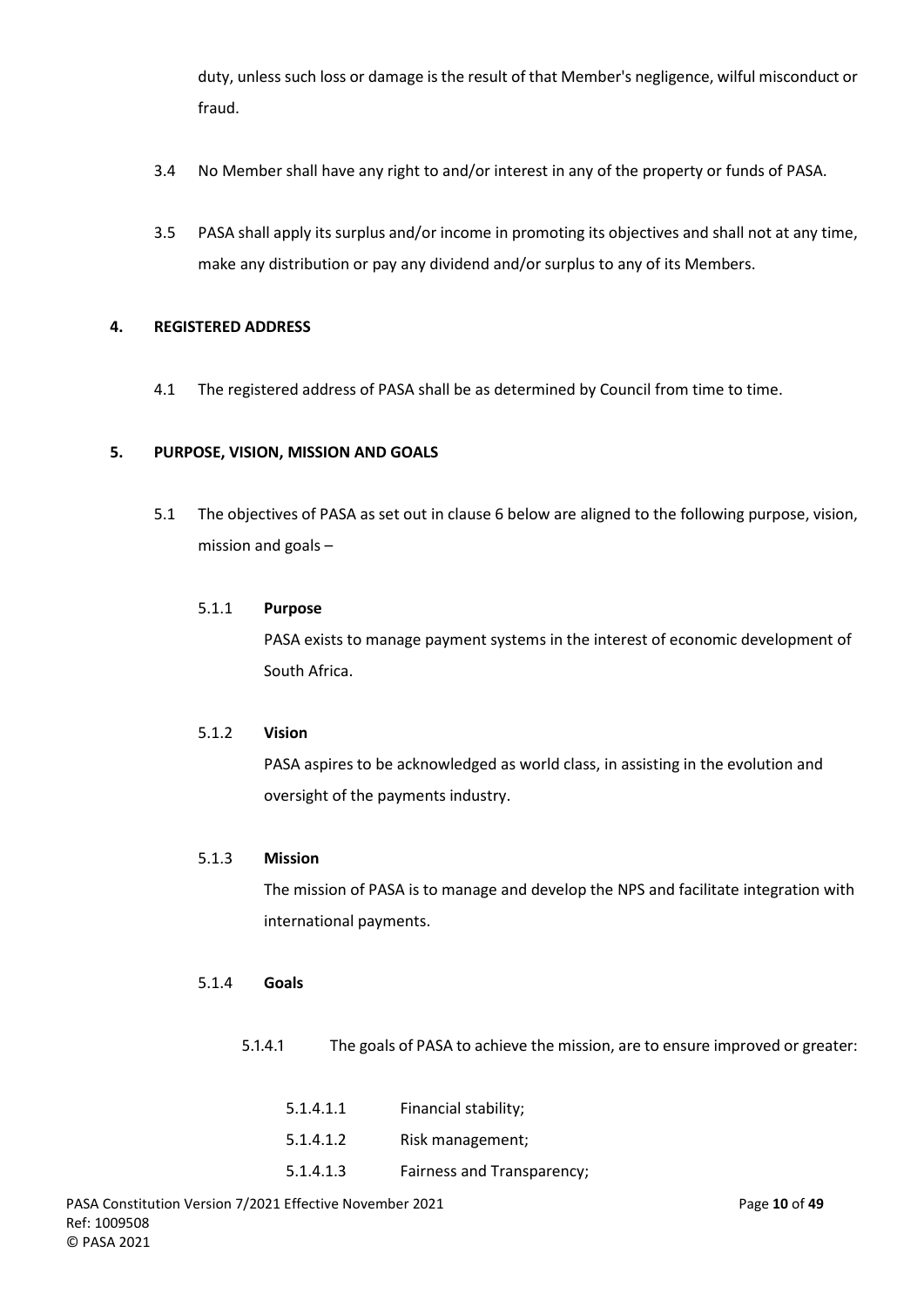| 5.1.4.1.4  | Innovation;           |
|------------|-----------------------|
| 5.1.4.1.5  | Access;               |
| 5.1.4.1.6  | Inclusion;            |
| 5.1.4.1.7  | Efficiency;           |
| 5.1.4.1.8  | Competition;          |
| 5.1.4.1.9  | Sustainability;       |
| 5.1.4.1.10 | Interoperability; and |
| 5.1.4.1.11 | Legal certainty.      |

## <span id="page-11-0"></span>**6. OBJECTIVES**

- 6.1 The objectives of PASA are to organise, manage and regulate in relation to its Members all matters affecting payment instructions, including its Members' participation in the NPS, by -
	- 6.1.1 adoption of a strategic focus on payments, including payment instruments and payment systems, whilst simultaneously aligning it to national strategy;
	- 6.1.2 focusing on national interest, but simultaneously considering the influences, conditions and developments in the Southern African region and the rest of the world;
	- 6.1.3 promoting international liaison and understanding of global developments in payments, payment instruments and payment systems;
	- 6.1.4 promoting a safe and sound payment system;
	- 6.1.5 focusing on the End-to-End Payment Value Chain and on the participants in such a process;
	- 6.1.6 promoting transparency in the End-to-End Payment Value Chain, where appropriate;
	- 6.1.7 making and facilitating decisions in the payments industry;
	- 6.1.8 guiding and supporting all participants in the NPS with reference to innovation within the Regulatory Framework of the NPS;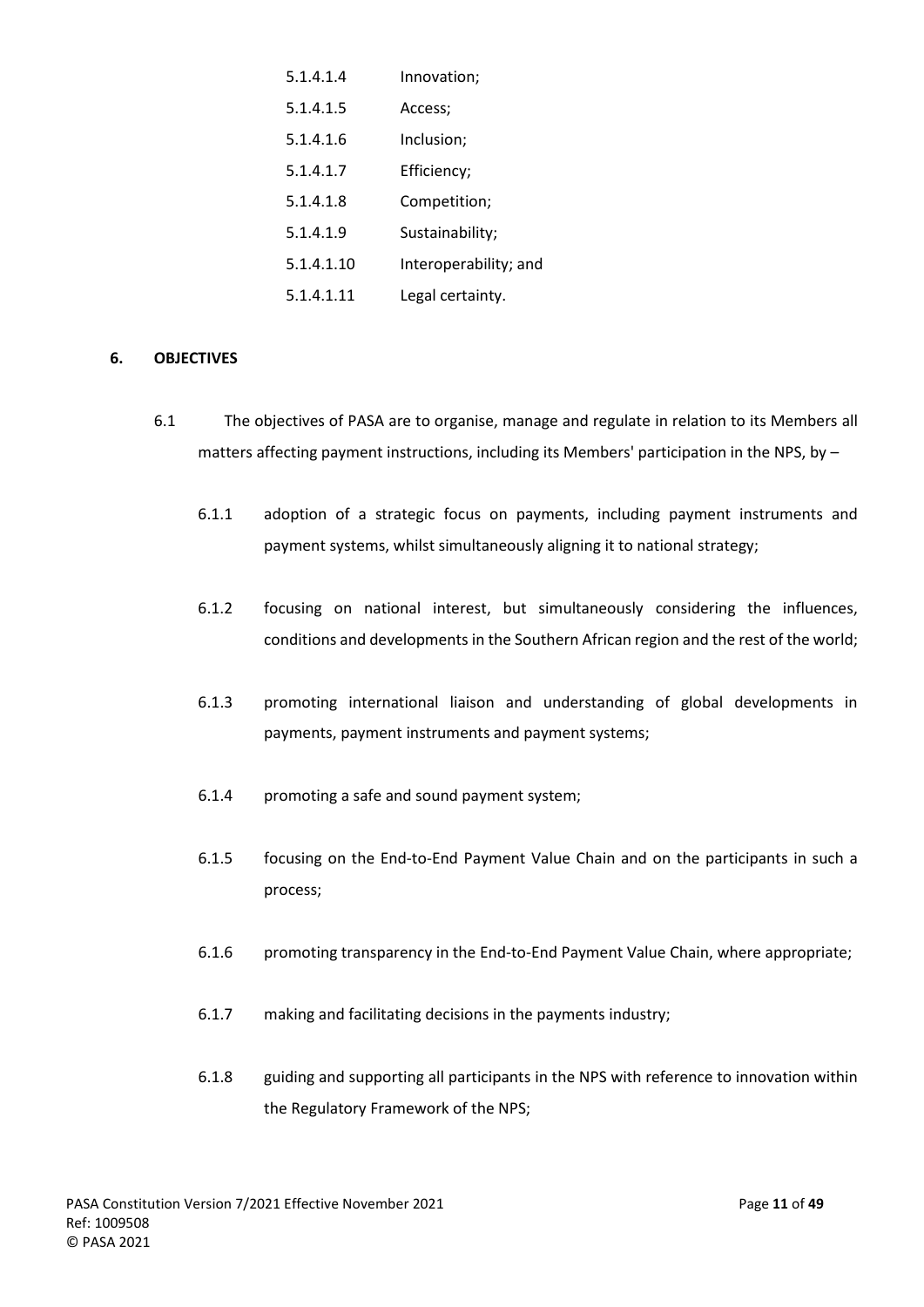- 6.1.9 adopting and maintaining appropriate structures and frameworks for purposes of monitoring and governance;
- 6.1.10 promoting, proposing, supporting or opposing as may be deemed to be appropriate and expedient any proposed legislative or other measures affecting the interests of the Members and the NPS;
- 6.1.11 co-operating with other organisations or entities which are in existence or which may be established to deal with matters which affect PASA, its Members or the NPS;
- 6.1.12 creating a forum through which all Members can collectively voice and address issues of common interest and concern;
- 6.1.13 seeking direct representation on all forums which directly affect the Members;
- 6.1.14 acting as a medium for communication by its Members with the South African Government, the Reserve Bank, the Prudential Authority, the Co-operative Bank Supervisors, the Financial Sector Conduct Authority, any financial or other exchange, other public bodies, authorities and officials, the news media, the general public and other private associations and institutions; and
- 6.1.15 doing such other lawful things as may appear to be in the interests of PASA, the NPS and its Members acting within the Regulatory Framework of the NPS and which are not inconsistent with the objectives or any matter specifically provided for in this Constitution.

# <span id="page-12-0"></span>**7. POWERS AND FUNCTIONS**

- 7.1 Subject to Applicable Laws and to this Constitution, PASA shall have all powers which are necessary, conducive or incidental to the attainment or furtherance of its objectives as set out in clause [6](#page-11-0) and in particular, without limiting the generality of the afore-going, PASA may –
	- 7.1.1 Admit Members and with the approval of the Reserve Bank, terminate membership;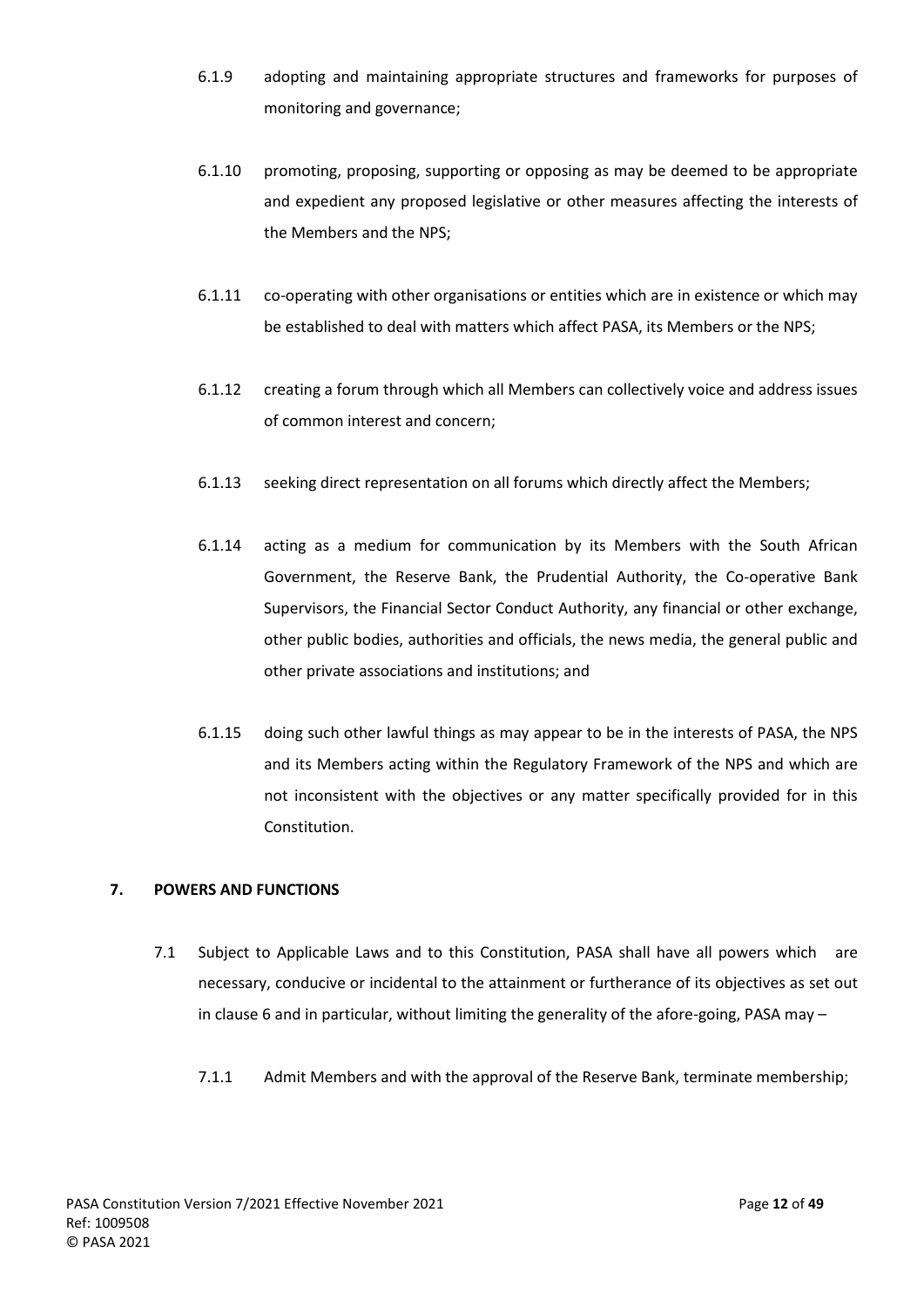- 7.1.2 in accordance with criteria approved by the Reserve Bank, authorise a Reserve Bank settlement system participant to settle and/or to clear on behalf of a Sponsored Clearing Member or a Sponsored Settlement Member, as the case may be;
- 7.1.3 authorise a person to act as system operator and PCH system operator as contemplated in section 4(2)(c) of the NPS Act;
- 7.1.4 issue PASA Policies;
- 7.1.5 appoint employees to assist in the performance of its functions;
- 7.1.6 own and acquire by purchase, exchange, lease, donation, servitude, cession or otherwise movable and immovable and incorporeal property of any kind;
- 7.1.7 sell, lease, mortgage, cede, donate, dispose of or deal in any manner with the property and rights of PASA;
- 7.1.8 receive and apply funds to the advancement of PASA;
- 7.1.9 invest and deal with the funds of PASA not immediately required in such manner as may from time to time be determined;
- 7.1.10 borrow and guarantee or otherwise secure the repayment of money in such manner and on such terms as it may think fit;
- 7.1.11 open and operate banking accounts of any type and overdraw such accounts;
- 7.1.12 raise funds by fees, subscriptions, levies, charges or by any other means from its Members and recover by legal process funds due by Members or former members;
- 7.1.13 make donations in cash or in kind;
- 7.1.14 impose penalties and/or fines on Members or former members for any breach or contravention of the terms of this Constitution or of any other obligation and to recover such penalties and/or fines by administrative or legal process;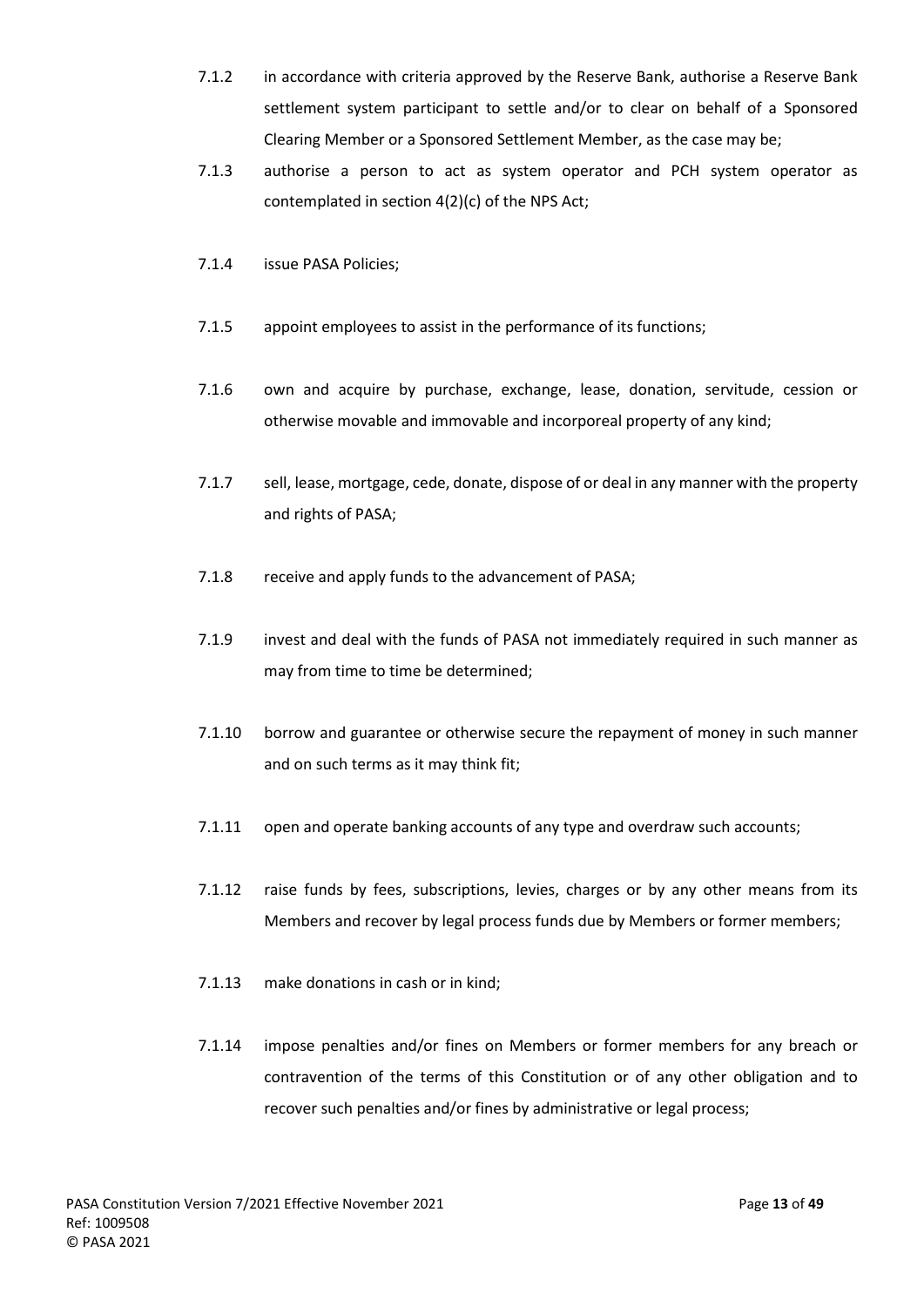- 7.1.15 regulate relations between Members and between Members and PASA insofar as it concerns the participation of Members in the NPS;
- 7.1.16 organise, manage and regulate entities authorised by PASA in terms of the NPS Act and as contemplated in criteria approved by the Reserve Bank;
- 7.1.17 take all such actions as may be required or necessary to fully and effectively enforce all obligations of whatsoever nature and howsoever arising which may be owed to PASA by its Members or former members;
- 7.1.18 achieve the objectives of PASA by applying the powers herein or any principles or decisions to Members;
- 7.1.19 enter into agreements of any nature to carry out and/or further the objects and powers of PASA;
- 7.1.20 collect and process NPS Information;
- 7.1.21 institute, conduct, oppose, compound or abandon any legal proceedings by and against PASA or otherwise concerning the affairs of PASA and also compound and allow time for payment or satisfaction of any debts due or of any claims or demands made by or against PASA;
- 7.1.22 purchase and maintain insurance of any kind for the benefit of PASA, its employees, Members, Designees and Councillors;
- <span id="page-14-1"></span>7.1.23 constitute, establish or dissolve any PASA Structure, and which has an impact on, interacts with, has access to or makes use of payment, clearing or settlement systems or operations; and
- 7.1.24 do all things necessary to promote the interests of PASA, the NPS and its Members acting within the Regulatory Framework of the NPS.

## <span id="page-14-0"></span>**8. MEMBERSHIP**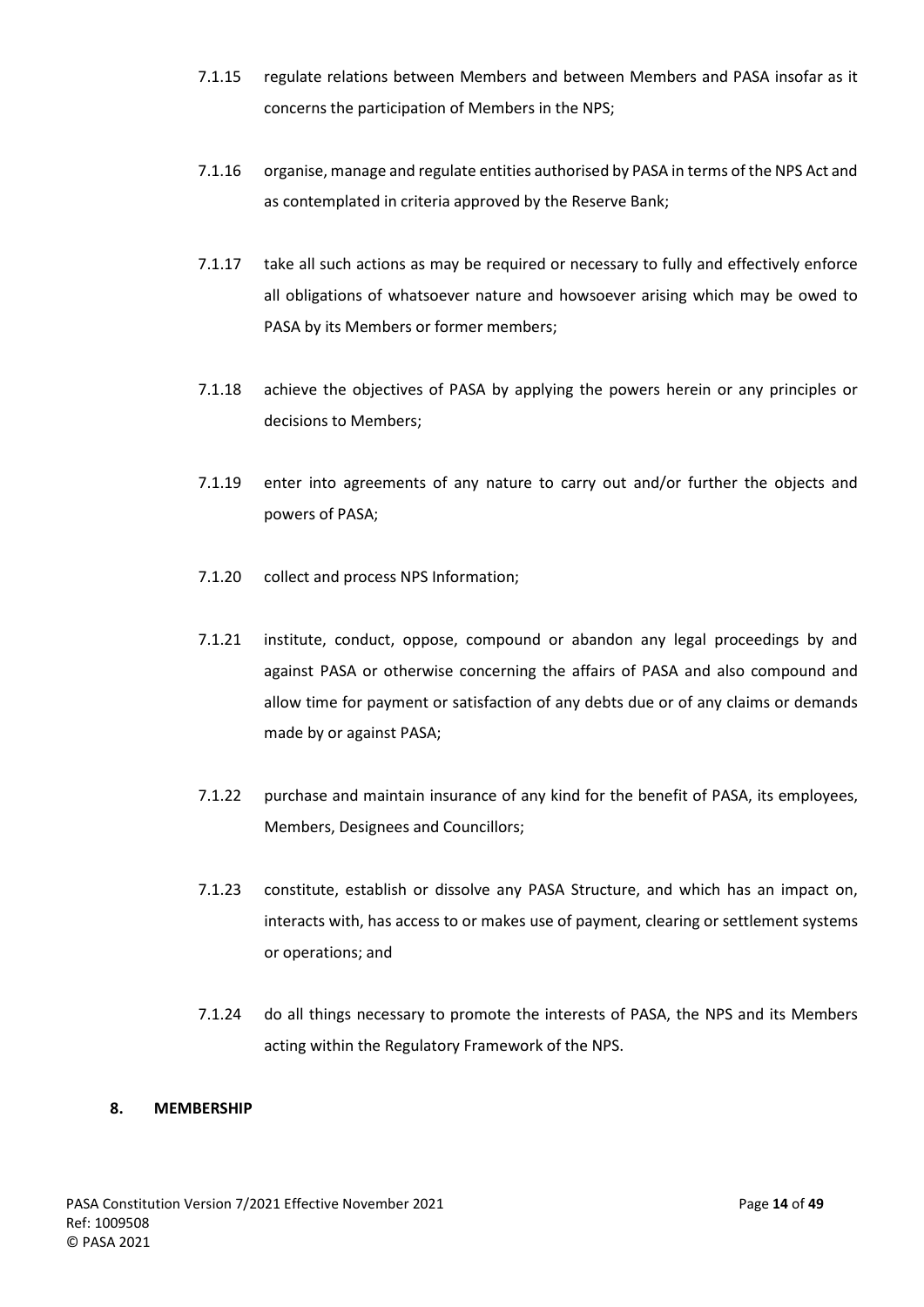<span id="page-15-2"></span><span id="page-15-0"></span>8.1 PASA shall admit institutions or bodies who are eligible in terms of the NPS Act as Members, subject to compliance with the following Entry and Participation Criteria-

## 8.1.1 **Entry Criteria**

- 8.1.1.1 In order to obtain membership of PASA, an institution or body eligible in terms of the NPS Act must –
	- 8.1.1.1.1 have the necessary skills and resources to be a member in good standing;
	- 8.1.1.1.2 be willing and able to provide and apply the necessary resources to implement systems and any enhancements as may be reasonably required from time to time;
	- 8.1.1.1.3 confirm its concurrence with and willingness to comply with the terms of this Constitution and with PASA Policies in a format prescribed by PASA;
	- 8.1.1.1.4 save for a Sponsored Clearing Member, be a participant in a PCH and a signatory to the relevant clearing agreements;
	- 8.1.1.1.5 save for a Sponsored Clearing Member or a Sponsored Settlement Member, be a Reserve Bank settlement system participant and a signatory to the relevant settlement agreement; and
	- 8.1.1.1.6 pay the relevant fees, subscriptions, levies or charges as required by PASA.

# 8.1.2 **Participation Criteria**

- 8.1.2.1 In order to maintain membership of PASA, a Member must comply on a continuous basis the requirements set out in clause [8.1.1](#page-15-2) above.
- <span id="page-15-1"></span>8.2 PASA shall be entitled to grant provisional membership to an institution or body, provided that the institution or body meets the Entry and Participation Criteria within 12 (twelve) months from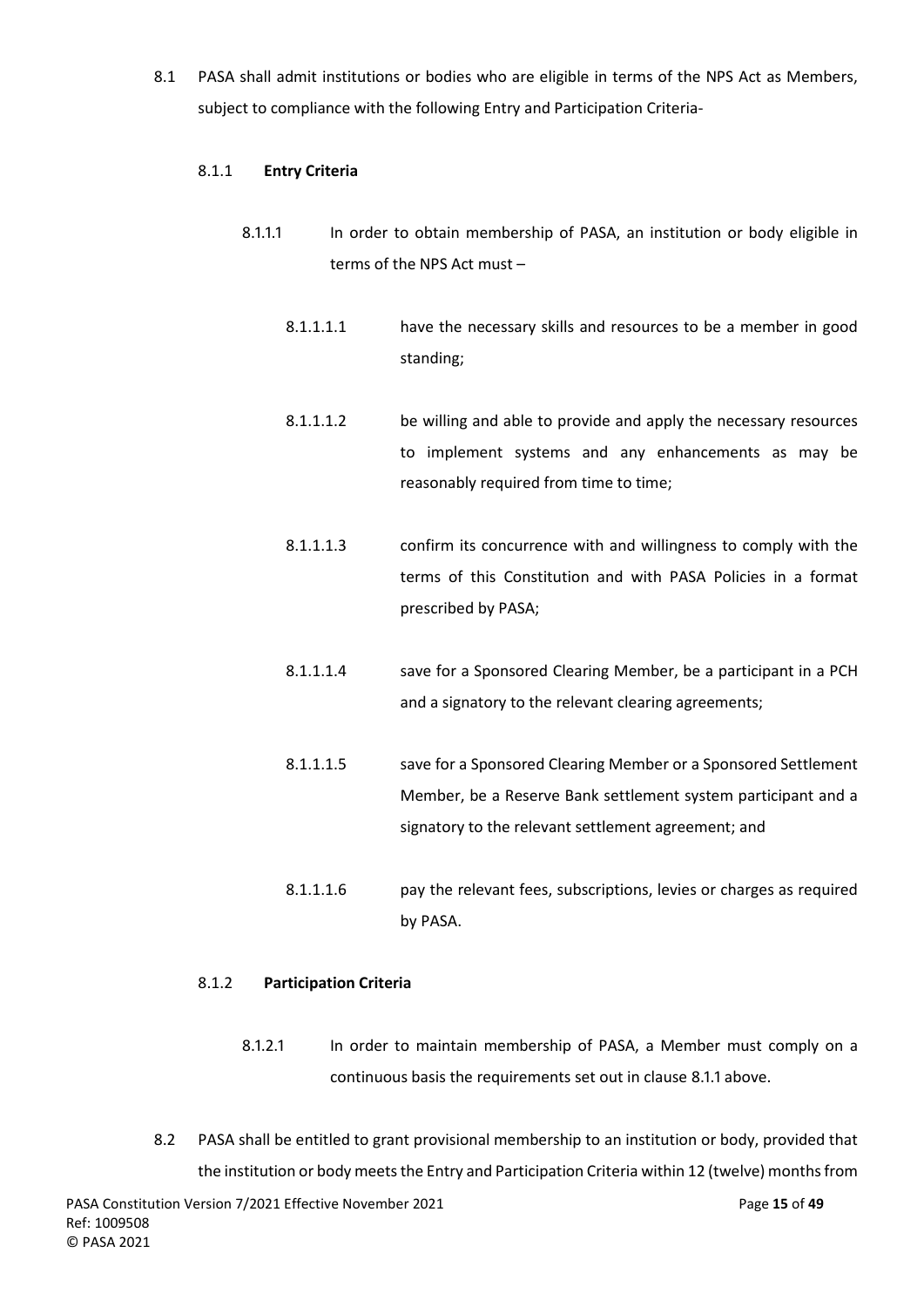the date of being granted provisional membership. If provisional membership is granted to an institution or body, such an institution or body shall be-

- 8.2.1 entitled to all the rights of Members as contemplated in clauses [9.1.4](#page-16-1) to [9.1.7,](#page-17-1) except for the right to vote; and
- 8.2.2 subject to all of the obligations of Members as contemplated in clause [10.](#page-17-0)
- 8.3 PASA shall maintain a register of all Members and of Provisional Members.

## <span id="page-16-0"></span>**9. RIGHTS OF MEMBERS**

- 9.1 Members shall have the right to -
	- 9.1.1 clear as contemplated in the NPS Act, save for Sponsored Clearing Members;
	- 9.1.2 participate in the Reserve Bank settlement system as contemplated in the NPS Act, save for Sponsored Clearing Members and Sponsored Settlement Members;
	- 9.1.3 as Reserve Bank settlement system participants be authorised, in accordance with criteria approved by the Reserve Bank, and as contemplated in section 4(2)(d) of the NPS Act, to –
		- 9.1.3.1 allow a Sponsored Settlement Member to clear; or
		- 9.1.3.2 clear on behalf of Sponsored Clearing Member:
- <span id="page-16-1"></span>9.2 Provided that the Member shall settle payment obligations on behalf of such Sponsored Clearing Members and Sponsored Settlement Members.
	- 9.2.1 in respect of General Meetings or any other PASA Structures
		- 9.2.1.1 receive notifications, view agendas and minutes, table matters for discussion, address other Members on any matter tabled for discussion and decision;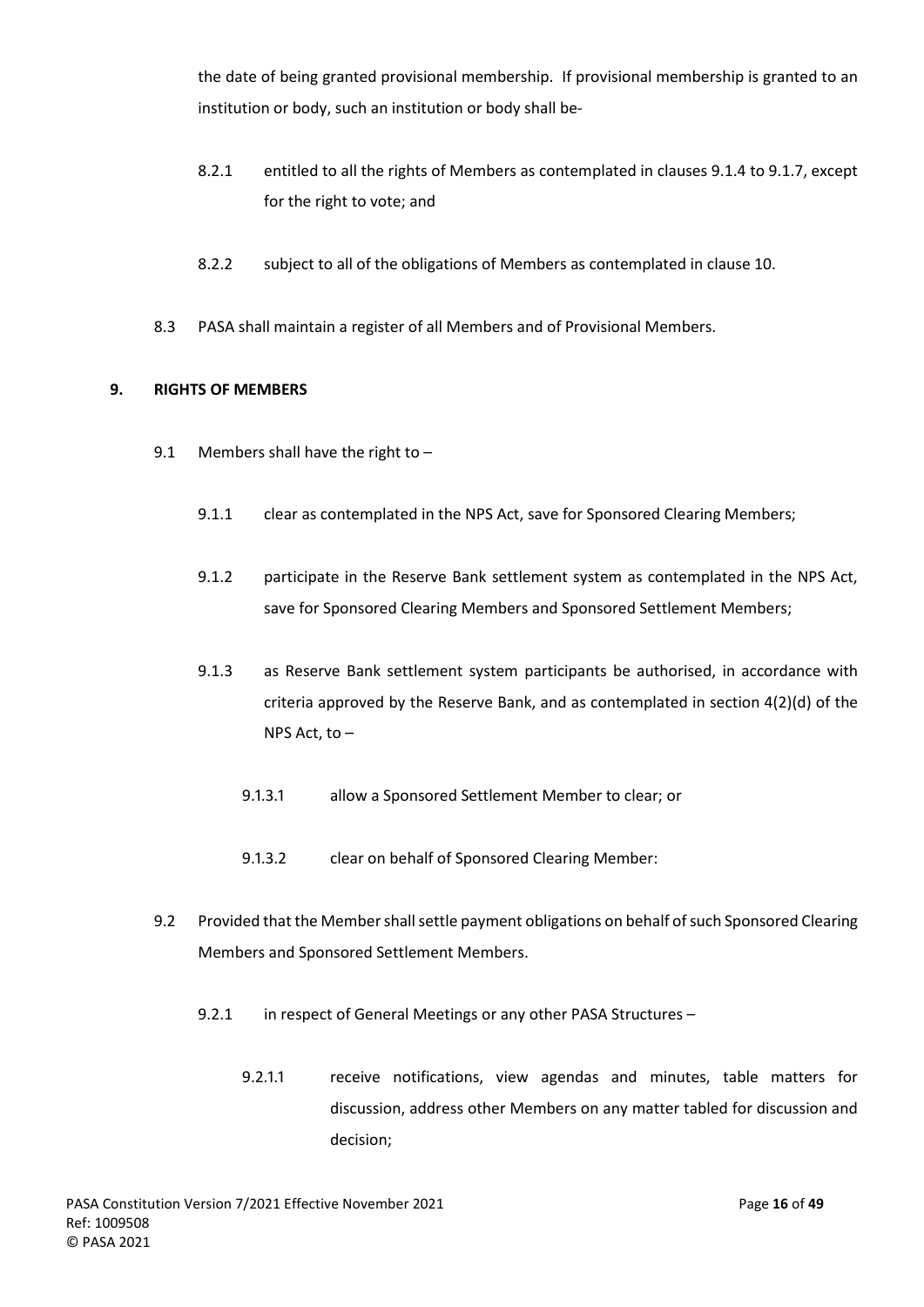- 9.2.2 request PASA to do research on an appropriate subject matter;
- 9.2.3 appeal as contemplated in clause [34;](#page-44-0)
- <span id="page-17-1"></span>9.2.4 view and have access to –
	- 9.2.4.1 annual financial statements published by PASA;
	- 9.2.4.2 research conducted by PASA containing NPS Information which cannot be used to achieve an anti-competitive effect; and
	- 9.2.4.3 the services and assistance of the employees of PASA where appropriate.

#### <span id="page-17-0"></span>**10. OBLIGATIONS OF MEMBERS**

- 10.1 Subject to Applicable Laws, the Regulatory Framework of the NPS and this Constitution, all Members shall –
	- 10.1.1 observe and be bound by PASA Policies and all resolutions and decisions of Council;
	- 10.1.2 participate in the NPS in such a manner as to  $-$ 
		- 10.1.2.1 enable PASA to execute its mandate in terms of this Constitution in order to –
			- 10.1.2.1.1 minimise risk in the NPS;
			- 10.1.2.1.2 achieve its vision, mission and objectives;
			- 10.1.2.1.3 foster co-operation between themselves and PASA; and
			- 10.1.2.1.4 foster trust in themselves, the NPS and PASA as the payment system management body;
	- 10.1.3 preserve the integrity of the NPS and refrain from acts which are detrimental to PASA or the NPS;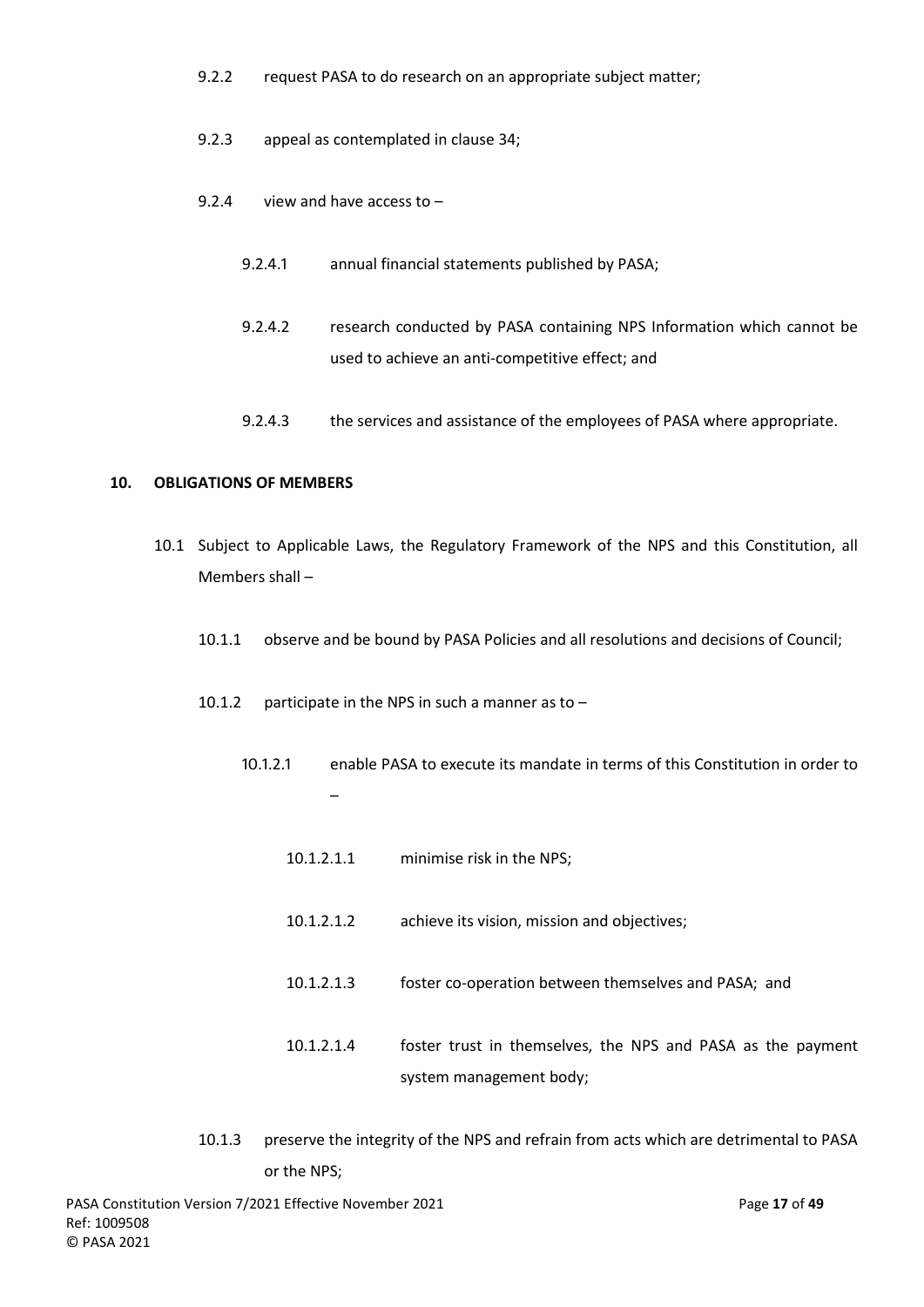- 10.1.4 participate in the NPS with due skill, care and diligence;
- 10.1.5 act as responsible custodians of their payment systems in the NPS;
- 10.1.6 as participants in the NPS, pursue the objectives of PASA;
- 10.1.7 inform PASA immediately of becoming aware of any other Member failing to fulfil its obligations in terms of the Constitution and/or any PASA Policy;
- 10.1.8 protect themselves, other Members and PASA, against risks emanating from their participation in the NPS, as well as from other participants or stakeholders in and/or users of the NPS;
- 10.1.9 assist PASA in enabling the Reserve Bank to adequately oversee the affairs of PASA and its Members in the discharge of the Reserve Bank's responsibilities regarding the monitoring, regulation and supervision of payment, clearing and settlement systems;
- 10.1.10 have at their disposal knowledgeable staff, infrastructure and support structures required and necessary for their participation in the NPS;
- 10.1.11 accept (whether as Member, Sponsored Clearing Member or Sponsored Settlement Member) overall responsibility for the settlement of its payment obligations within the payment system, and in doing so, assume all settlement risk;
- 10.1.12 have in place appropriate and legally sound structures that will assist in fulfilling its obligations within the NPS and towards PASA;
- 10.1.13 provide (and/or allow any appointed PCH System Operator and/or system operator to provide) NPS Information to PASA in a format acceptable to PASA;
- 10.1.14 provide adequate resources and funding to allow PASA to actively fulfil its role, pursue its objectives and to implement decisions of Council;
- 10.1.15 use all reasonable endeavours to ensure that Members comply with their obligations set out in this Constitution; and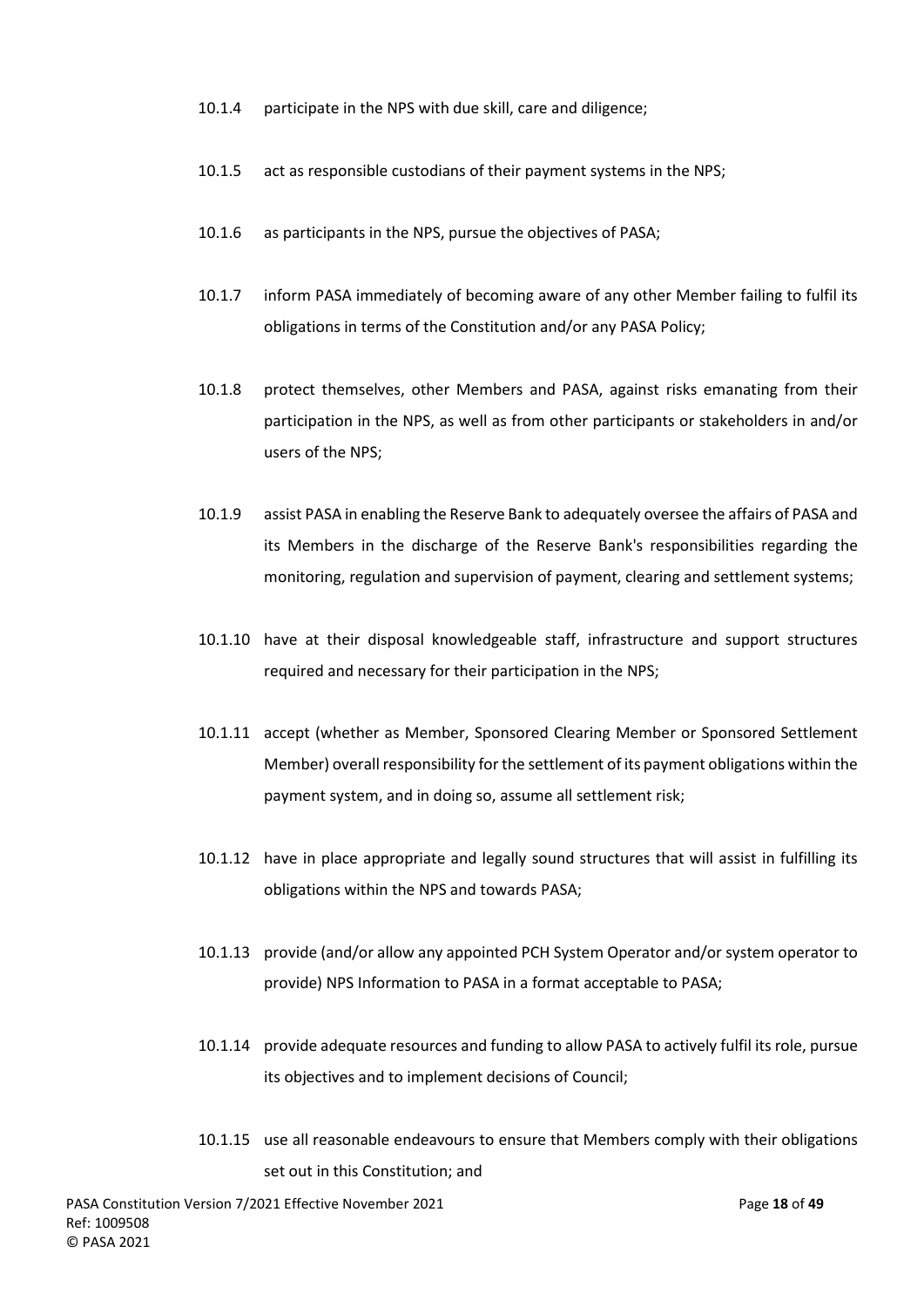10.1.16 when interacting with PASA, act ethically.

## <span id="page-19-0"></span>**11. FINANCIAL LIABILITY OF MEMBERS**

- 11.1 PASA shall, subject to approval by Council, be entitled to levy fees, subscription and other charges from time to time to further its objectives as set out in claus[e 6.](#page-11-0)
- 11.2 Members shall, in addition to paying such other fees, subscriptions, levies and charges as determined by PASA from time to time, pay an annual subscription to PASA, calculated in accordance with clause [33.](#page-42-4)
- 11.3 PASA shall utilise all its funds in the furtherance of its objectives as set out in clause 6.
- 11.4 This does not preclude payment made by PASA, subject to approval by Council, of  $-$ 
	- 11.4.1 remuneration by way of honorarium, fees or salaries, and the refund of authorised expenses incurred by any Member or Councillor, representatives, official, employee or person in return for any services rendered to PASA; and
	- 11.4.2 travelling, transport and subsistence expenses incurred by representatives and Members or Councillors in attending to the business of PASA, at rates specified by Council from time to time.

# <span id="page-19-1"></span>**12. NOTIFICATION OF CHANGES TO MEMBER STATUS**

- 12.1 If any Member disposes of all or the greater part of its assets, or amalgamates or merges with another entity or if there is a change in the controlling shareholding of that Member, that Member shall notify PASA in writing within 7 (seven) Days of such disposal, merger, amalgamation or change in shareholding and Council may-
	- 12.1.1 require the Member to re-apply for participation in PCHs;
	- 12.1.2 with the approval of the Reserve Bank, terminate Membership; and/or
	- 12.1.3 take or require any other action, as it may deem necessary.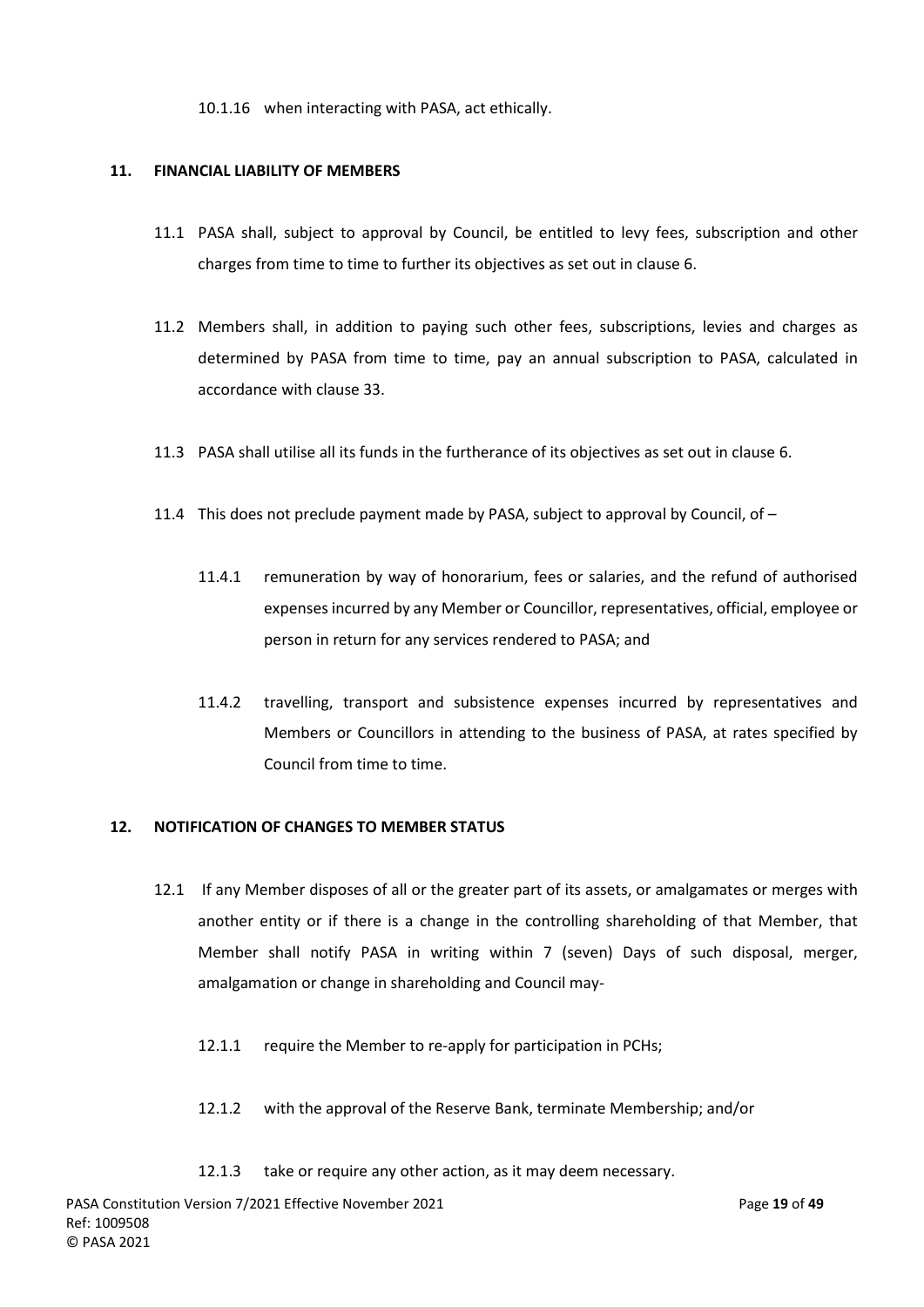- 12.2 Members must also notify PASA in writing, within 7 (seven) Days of
	- 12.2.1 any and all changes which have an effect on their Membership or their participation in the NPS, or any PASA Structure;
	- 12.2.2 changes in domicile and representation;
	- 12.2.3 obtaining required approval of a change of status from the Registrar of Banks or other relevant regulator.
- 12.3 If any Member should fail to notify PASA as required by this claus[e12,](#page-19-1) such a Member will not be acting as a Member in good standing as contemplated in clause [13.3](#page-21-0) below.

## <span id="page-20-0"></span>**13. MONITORING AND COMPLIANCE**

- 13.1 PASA is responsible for
	- 13.1.1 promoting good practice by all its Members, by ensuring observance of the terms of this Constitution, PASA Policies and the Regulatory Framework of the NPS; and
	- 13.1.2 preparing and publishing reports on the levels of compliance by Members.
- <span id="page-20-1"></span>13.2 PASA has the power to investigate alleged non-compliance with or contraventions of this Constitution, the Regulatory Framework of the NPS and PASA Policies and has the discretion to impose the appropriate sanctions for non-compliance and contraventions which include, but are not limited to the following –
	- 13.2.1 publishing the details of non-compliance or contravention by a Member in its annual review;
	- 13.2.2 withdrawing a Member's status of good standing as directed by Council after consultation with the Reserve Bank;
	- 13.2.3 imposing a fine as directed by Council or as provided for in the Compliance Enforcement Policy; and/or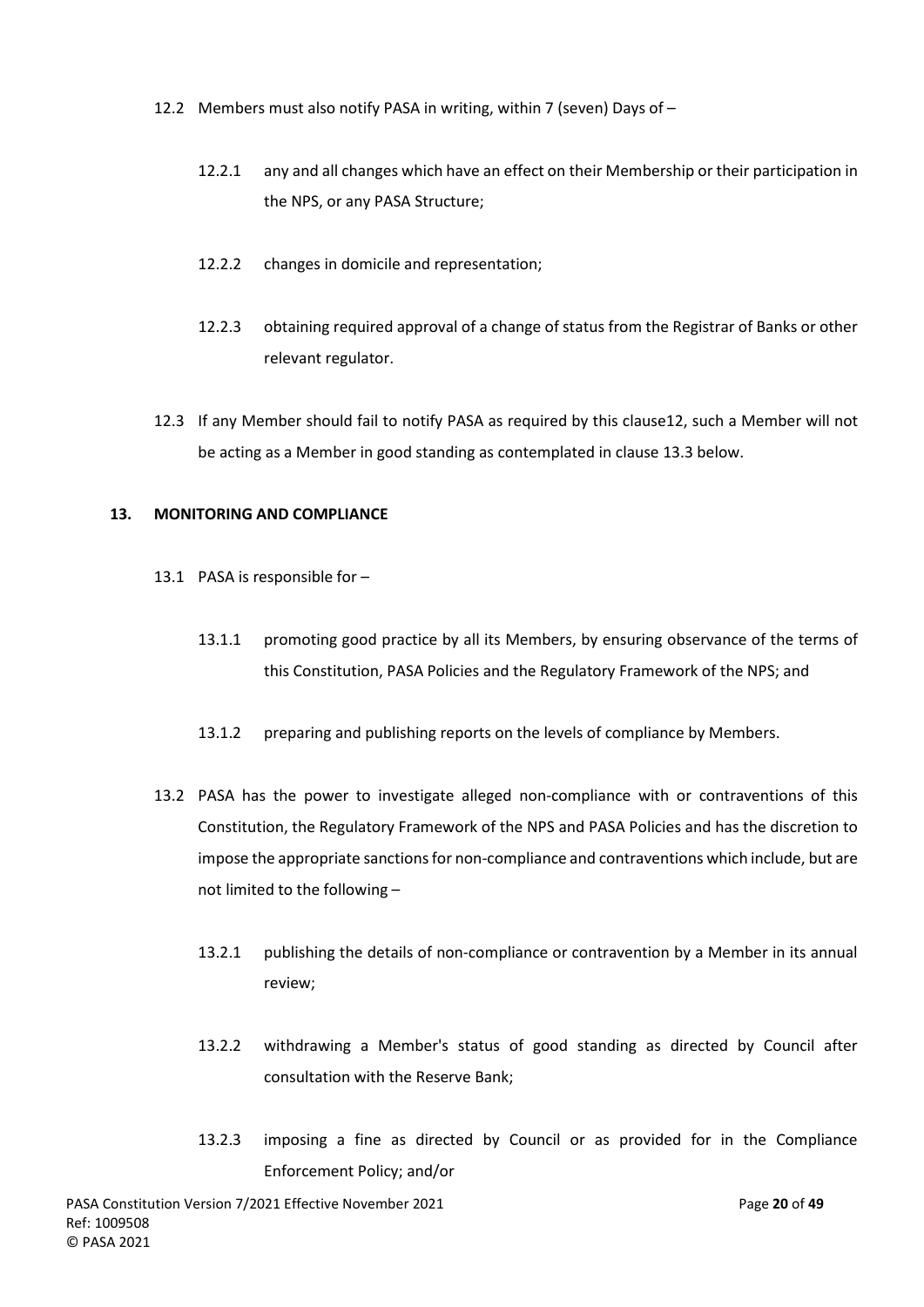13.2.4 terminating Membership as contemplated in clause [14](#page-22-0) below.

- <span id="page-21-0"></span>13.3 A Member shall not be acting as a Member in good standing if such a Member, when participating in the NPS –
	- 13.3.1 does not comply with its obligations in terms of this Constitution;
	- 13.3.2 acts in contravention of any PASA Policy or the Regulatory Framework of the NPS;
	- 13.3.3 is in arrears with or defaults on payment of annual subscriptions levied by PASA;
	- 13.3.4 acts in a manner which has a significant negative impact on the objectives of PASA;
	- 13.3.5 brings PASA or any other Member of PASA into disrepute; or
	- 13.3.6 causes unacceptable risk to PASA or to any of its Members.
- 13.4 As soon as PASA becomes aware of any conduct or action by a Member as contemplated in clause [13.3,](#page-21-0) such a Member shall be given written notice of PASA's intention to invoke the provisions of clause [13.2.](#page-20-1) The Member shall be entitled to make written representations in its defence to PASA as contemplated in the provisions of this Constitution, the Constitution of the PASA Structure involved or the Compliance Enforcement Policy.
- 13.5 When determining whether to withdraw a Member's status of good standing and/or to impose any sanction, including a fine, PASA shall, inter alia, consider the following factors –
	- 13.5.1 whether written notice of non-compliance or contravention has been provided to the Member and the Member has failed to remedy the non-compliance or contravention;
	- 13.5.2 the nature, duration, gravity and extent of non-compliance or the contravention;
	- 13.5.3 any loss or damage suffered as a result of non-compliance or the contravention;
	- 13.5.4 the behaviour of the Member;
	- 13.5.5 the circumstances in which the non-compliance occurred or the contravention took place;
	- 13.5.6 the degree to which the Member has co-operated with PASA; and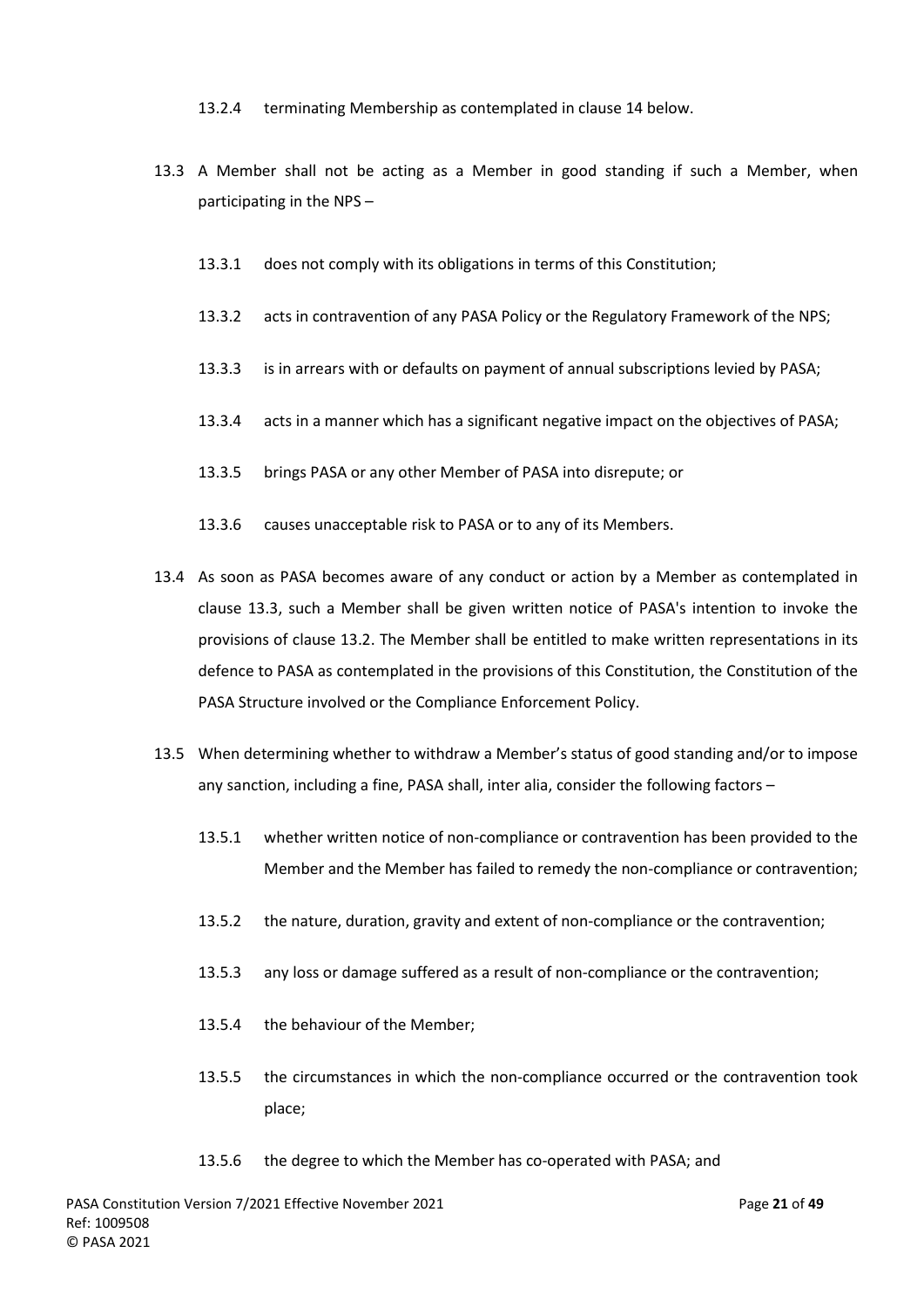- 13.5.7 whether the Member has previously been non-compliant or in contravention of its obligations.
- 13.6 If PASA decides to-
	- 13.6.1 impose a fine, the maximum amount of such fine shall be determined by Council but may not exceed R1 million; and/or
	- 13.6.2 with the approval of the Reserve Bank, withdraw a Member's status of good standing, such a Member's rights and privileges will be suspended. A Member's status of good standing shall be re-instated only if Council and the Reserve Bank are satisfied that the Member has remedied the contravention or transgression, or has rectified the action causing it to be not in good standing; or
	- 13.6.3 terminate membership of a Member, it may only do so subject to the approval of the Reserve Bank.
- 13.7 Notwithstanding anything to the contrary above, a Member or Provisional Member who is dissatisfied with the decision of Council, shall be entitled to request Council to reconsider its decision and / or request a review of and/or to appeal the Council decision as contemplated in clause [34.](#page-44-0)
- 13.8 PASA shall be entitled to institute proceedings in a competent Court for the recovery of any fine imposed.

## <span id="page-22-0"></span>**14. TERMINATION OF MEMBERSHIP**

- 14.1 Membership shall, subject to approval by the Reserve Bank, be terminated by Council-
	- 14.1.1 on at least 90 (ninety) Days prior written notice of resignation by such Member to PASA, subject to –
		- 14.1.1.1 fulfilment of all current and future obligations in terms of payment, clearing and settlement agreements and operator agreements, or
		- 14.1.1.2 any other condition set by Council;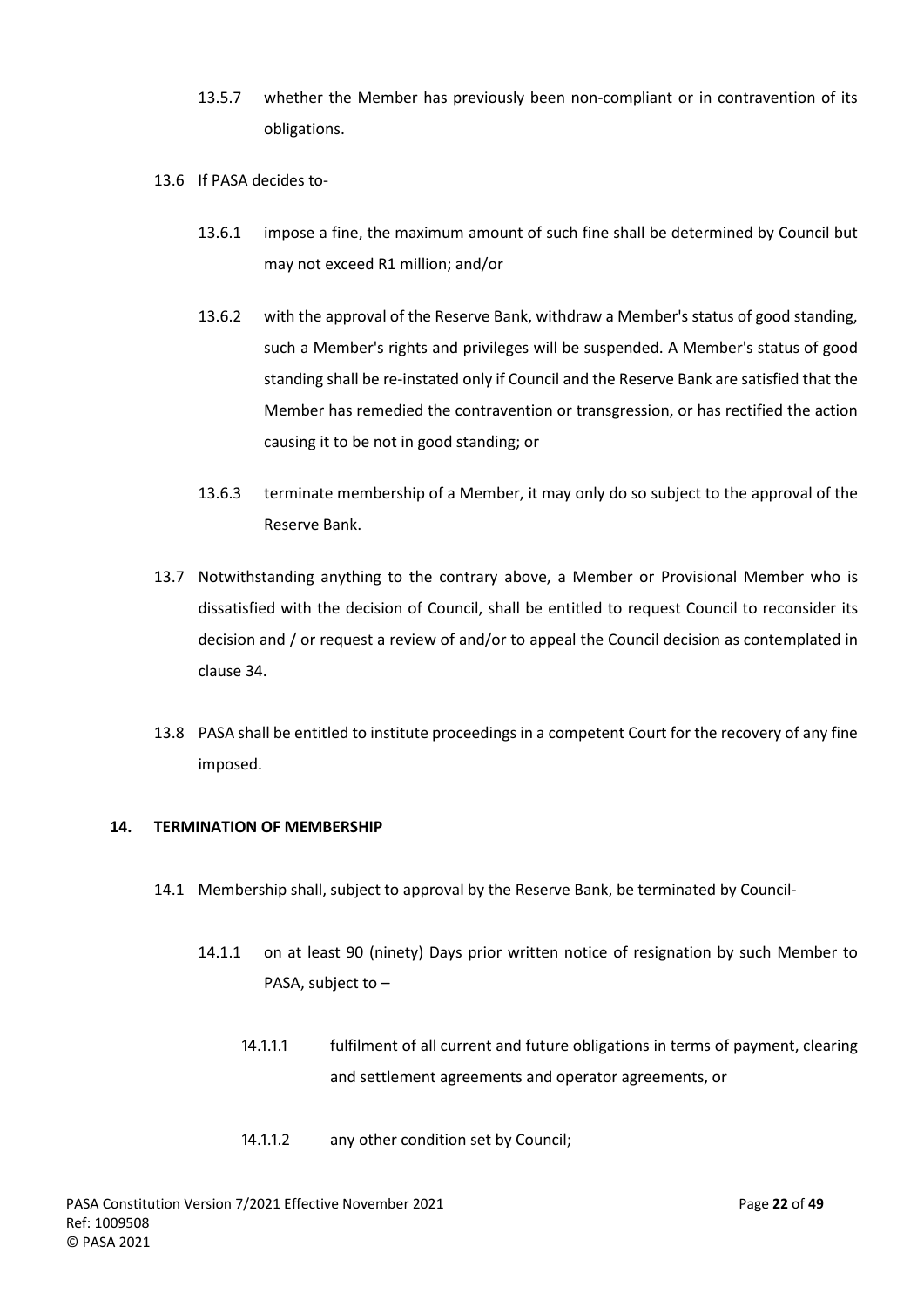- 14.1.2 due to a Member being placed under curatorship, deregistered, or having any provisional or final winding up order, business rescue as provided for in the Companies Act 71 of 2008, if appropriate, or other similar order made in respect of it;
- 14.1.3 in the event of a Member having its participation in all PCHs being terminated; or
- 14.1.4 in the event of a Member continuously not complying with this Constitution despite having been provided with a reasonable opportunity to rectify or remedy such noncompliance.
- 14.1.5 Provisional membership granted to an institution or body shall be terminated by cancellation or revocation of provisional membership by Council;
	- 14.1.5.1 by being admitted as a Member, having met the Entry and Participation Criteria;
	- 14.1.5.2 on expiration of 12 (twelve) months from the date of being granted provisional membership if the provisional Member fails to meet the Entry and Participation Criteria within such time period; and
	- 14.1.5.3 written notice of termination to PASA, subject to any conditions which PASA may impose.
- 14.2 A Member whose membership has been terminated may re-apply for membership and may be readmitted on such conditions as PASA may determine.

## <span id="page-23-3"></span><span id="page-23-0"></span>**15. MEMBER REPRESENTATION**

- <span id="page-23-2"></span><span id="page-23-1"></span>15.1 A Member shall be represented by-
	- 15.1.1 A Responsible Senior Officer who has the authority to make decisions regarding all matters affecting the NPS on behalf of the Member, and who is appointed by the Member's chief executive officer;
	- 15.1.2 Designees, appointed and authorised by the Responsible Senior Officer of the Member to represent the interests of such Member in any PASA Structure other than Council; and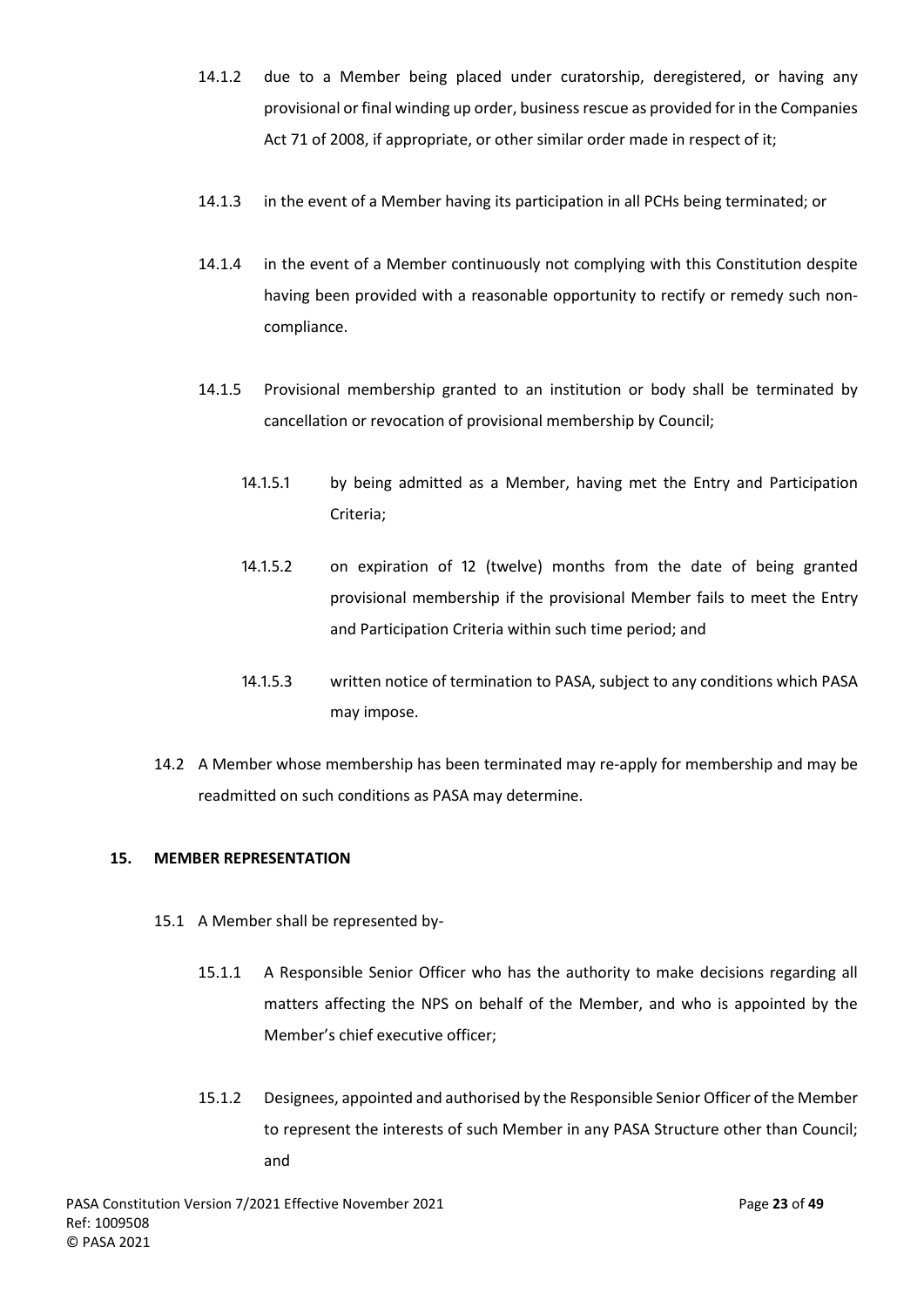- <span id="page-24-1"></span>15.1.3 A PASA Authorised Contact who has been appointed and authorised by his Responsible Senior Officer of the Member to inform the Member of all matters and decisions affecting the NPS as conveyed by the Reserve Bank and by PASA, to ensure appropriate responses within requested timeframes, or to escalate matters to the Reserve Bank or PASA in an appropriate manner when required.
- 15.2 With the exception of the Responsible Senior Officer, the Designees and the PASA Authorised Contact of a Member do not have to be employees of the Member but must be properly appointed and authorised by the Responsible Senior Officer to represent the Member at appropriate PASA Structures and have the necessary mandate to make decisions and vote on behalf of Members whenever required to do so by PASA or by PASA Structures.
- 15.3 Prior to the official appointment of a Responsible Senior Officer and an alternate Responsible Senior Officer by the Member's chief executive officer, such appointment must be discussed with the Head of the National Payment System Department of the Reserve Bank and the Chief Executive Officer.
- 15.4 The Member shall inform PASA of each appointed Designee and PASA Authorised Contact in a format acceptable to PASA.
- 15.5 The Member shall inform the Reserve Bank and PASA of each appointed Responsible Senior Officer and PASA Authorised Contact in writing, which shall at a minimum contain the following information –
	- 15.5.1 name and surname;
	- 15.5.2 designation;
	- 15.5.3 postal address;
	- 15.5.4 physical address;
	- 15.5.5 cell phone number;
	- 15.5.6 office telephone number; and
	- 15.5.7 e-mail address.
- 15.6 PASA shall maintain a register of all appointments.

#### <span id="page-24-0"></span>**16. MEETINGS**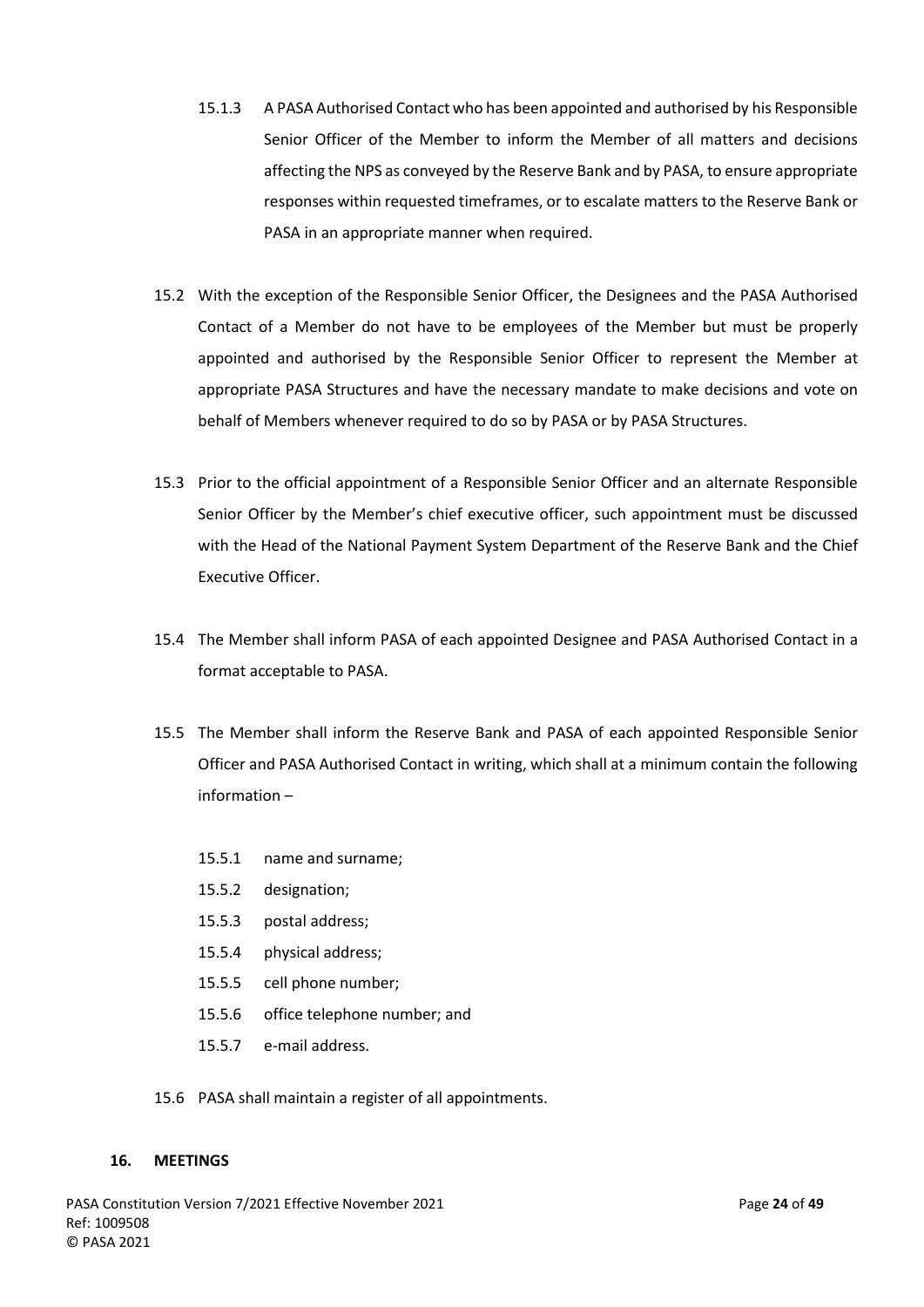- 16.1 PASA shall convene a General Meeting at least once per year by delivering written notice of such meeting to each Member and each Councillor at least 21 (twenty-one) Days before the meeting is to begin. The notice shall specify the –
	- 16.1.1 Business Day, venue and the time of the meeting; and
	- 16.1.2 agenda for the meeting.
- 16.2 PASA may of its own accord or at the request of the Reserve Bank call other meetings with PASA Authorised Contacts, Designees and/or Responsible Senior Officers from time to time.
- <span id="page-25-1"></span>16.3 A special meeting of Council must be called by PASA whenever appropriate by delivering a written notice to each Councillor at least 14 (fourteen) Days before the meeting, for the purpose  $of -$ 
	- 16.3.1 appointing a Chairperson;
	- 16.3.2 electing a deputy chairperson for Council;
	- 16.3.3 appointing Independent Councillors;
	- 16.3.4 appointing Councillors to Council Committees; or
	- 16.3.5 considering any such matter deemed necessary by PASA from time to time
- <span id="page-25-2"></span>16.4 Any special meeting of Council called for the purpose as contemplated in clause 16.3, shall be chaired by the Chairperson of PASA.
- 16.5 PASA shall, in consultation with the Reserve Bank, convene annual meetings between Responsible Senior Officers and the Reserve Bank.
- 16.6 PASA shall ensure that minutes of all meetings are timeous, complete, accurate and indicate confidentiality, when required.

## <span id="page-25-0"></span>**17. GENERAL MEETINGS**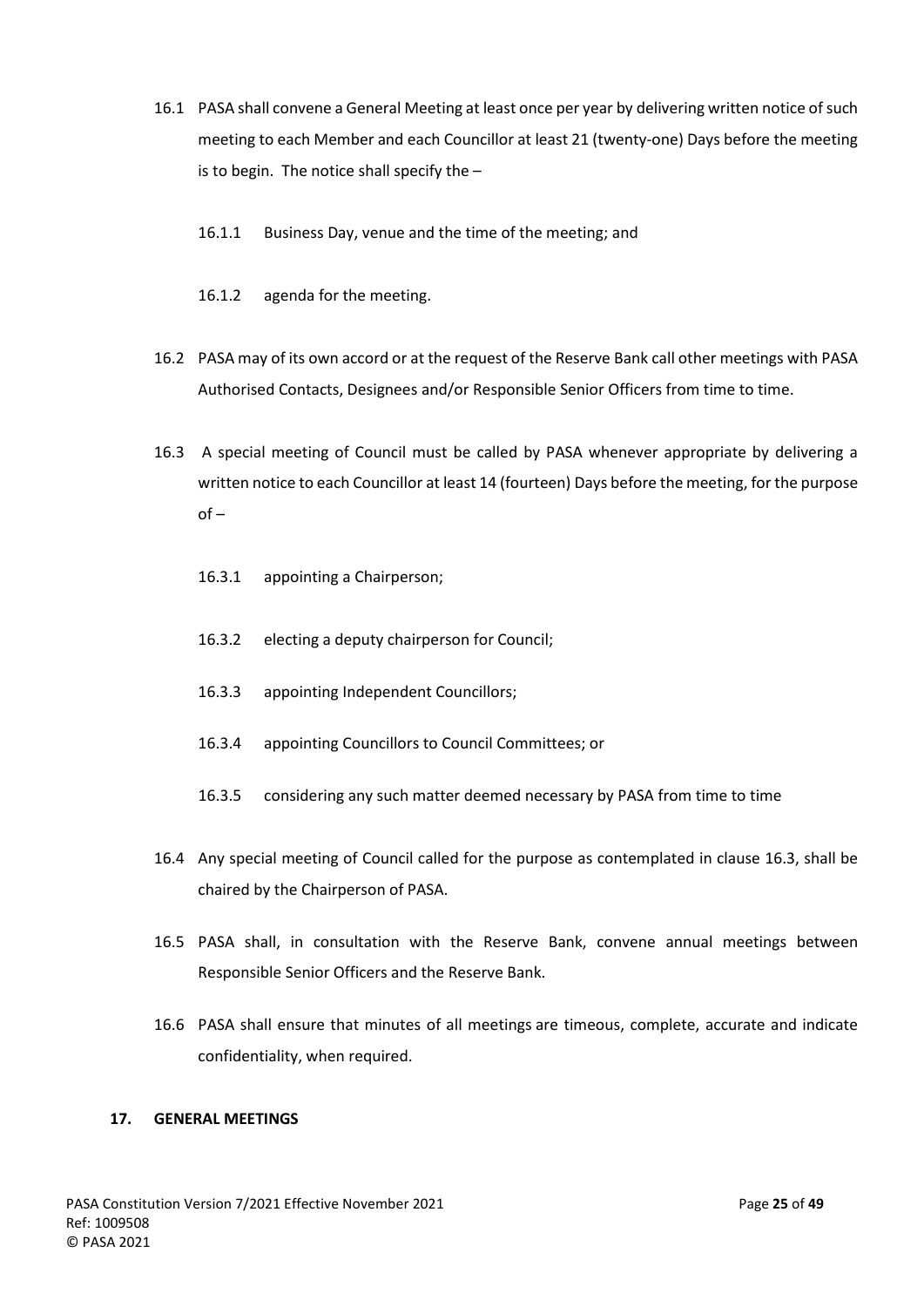- 17.1 The Chairperson of Council or failing him, the deputy chairperson of Council, shall be the chair of each General Meeting, provided that if neither the Chairperson nor deputy chairperson is present and willing to act, the Members present shall elect a representative of one of the Members to be the chair of the General Meeting.
- 17.2 Matters to be dealt with at a General Meeting, shall include, but not be limited to  $-$ 
	- 17.2.1 confirmation of minutes of previous meetings;
	- 17.2.2 subject to clause 18.4.13, presentation of the annual report;
	- 17.2.3 subject to clause 18.4.13, presentation of the financial statements for the preceding financial year;
	- 17.2.4 election of Independent Councillors;
	- 17.2.5 notification of Councillors appointed by Members in accordance with clause 24;
	- 17.2.6 subject to clause 31, adoption or a resolution to appoint the auditor;
	- 17.2.7 adoption of a resolution to amend the PASA Constitution as contemplated in clause 35, if and when required;
	- 17.2.8 subject to clause 18.4, adopt a resolution to approve Independent Councillor fees;
	- 17.2.9 any matter referred to the General Meeting by Council; and
	- 17.2.10 attending to other matters on the agenda.
- 17.3 General Meetings shall be attended by Members, who shall be represented by such Member's Responsible Senior Officer or such Responsible Senior Officer's duly authorised representative.
- 17.4 All Members shall be entitled to vote except for
	- 17.4.1 a Member whose status of good standing has been withdrawn by PASA; and
	- 17.4.2 Provisional Members.
- 17.5 A General Meeting may not begin until a quorum is established at the meeting by –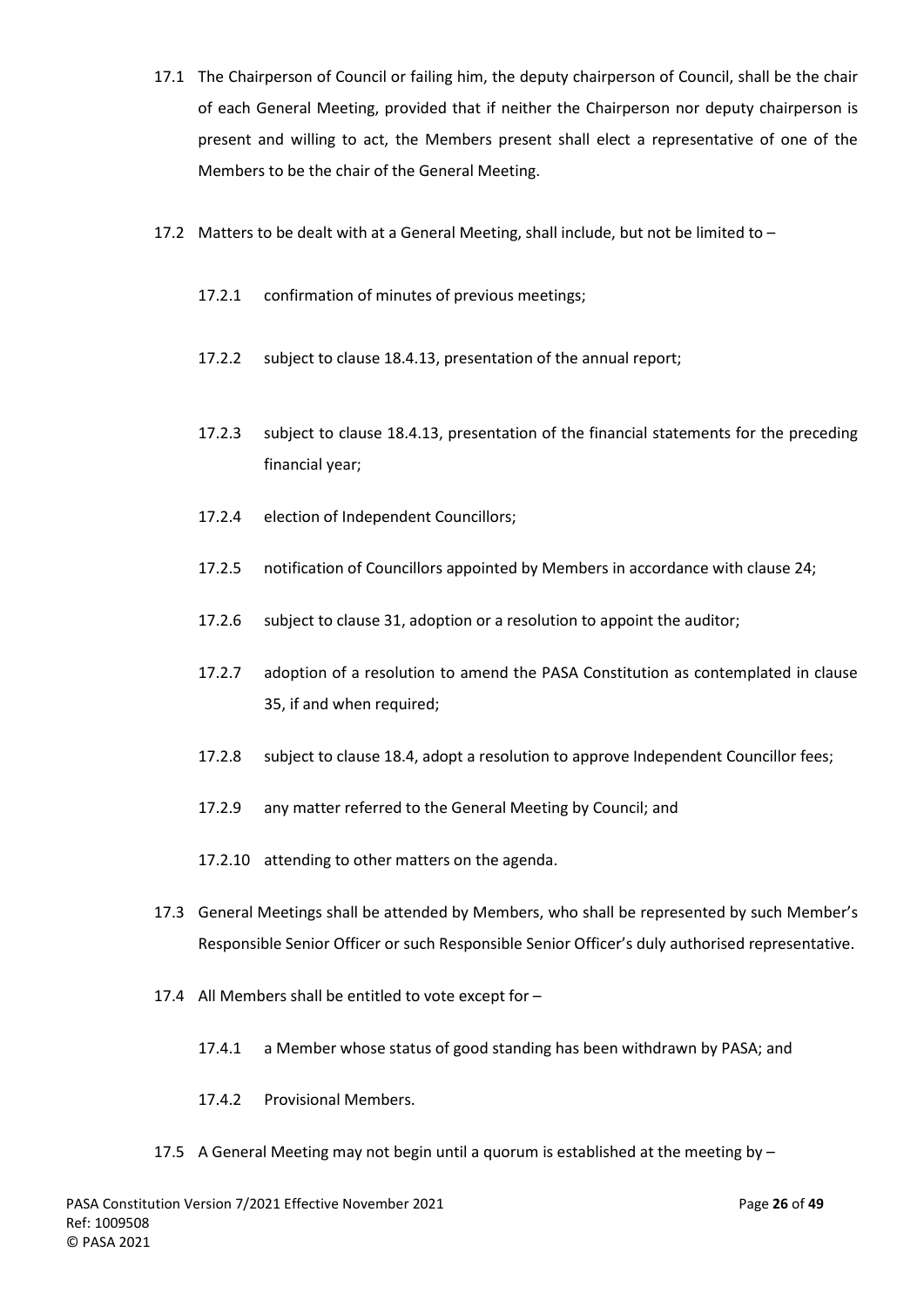- 17.5.1 sufficient persons to represent at least 60% (sixty percent) of the Members entitled to vote, or failing that;
- 17.5.2 persons representing the 4 (four) Members with the highest Participation Percentage for the preceding 3 (three) Periods of Calculation.
- 17.6 If no quorum is present at any duly convened meeting, the meeting shall be adjourned to a Business Day, venue and time as determined by PASA.
- 17.7 Each Member shall be entitled to one vote. All resolutions adopted at a General Meeting shall require the support of at least 60% (sixty percent) of the voting rights exercised on the resolution.
- 17.8 Voting shall be by a show of hands unless a poll is demanded, which may be demanded by any Member present either before or on the declaration of a result of show of hands. A poll shall be taken in such manner as the Chairperson directs.
- 17.9 The Chairperson shall immediately declare the result of a vote.

## <span id="page-27-1"></span><span id="page-27-0"></span>**18. COUNCIL**

- 18.1 Council is hereby constituted as the governing body of PASA and shall be responsible for the management of PASA, for which purpose Council may exercise all the powers and functions of PASA, as contemplated in clause [7.](#page-12-0)
- <span id="page-27-2"></span>18.2 Council is authorised to do all such acts and things as it may consider, at any time or from time to time, necessary or desirable in order to achieve PASA's objectives and to ensure the implementation and upholding of the vision, mission statements and the objectives of PASA, subject to the provisions of this Constitution.
- 18.3 Council shall consist of Councillors.
- 18.4 Apart from the powers and duties mentioned in any other provisions of this Constitution, and without limiting the generality of clauses [18.1](#page-27-1) an[d 18.2,](#page-27-2) Council shall -
	- 18.4.1 adopt and adhere to sound governance processes and meeting procedures;
	- 18.4.2 determine the strategy of PASA taking into account the objectives of PASA in clause [6](#page-11-0) and giving effect thereto;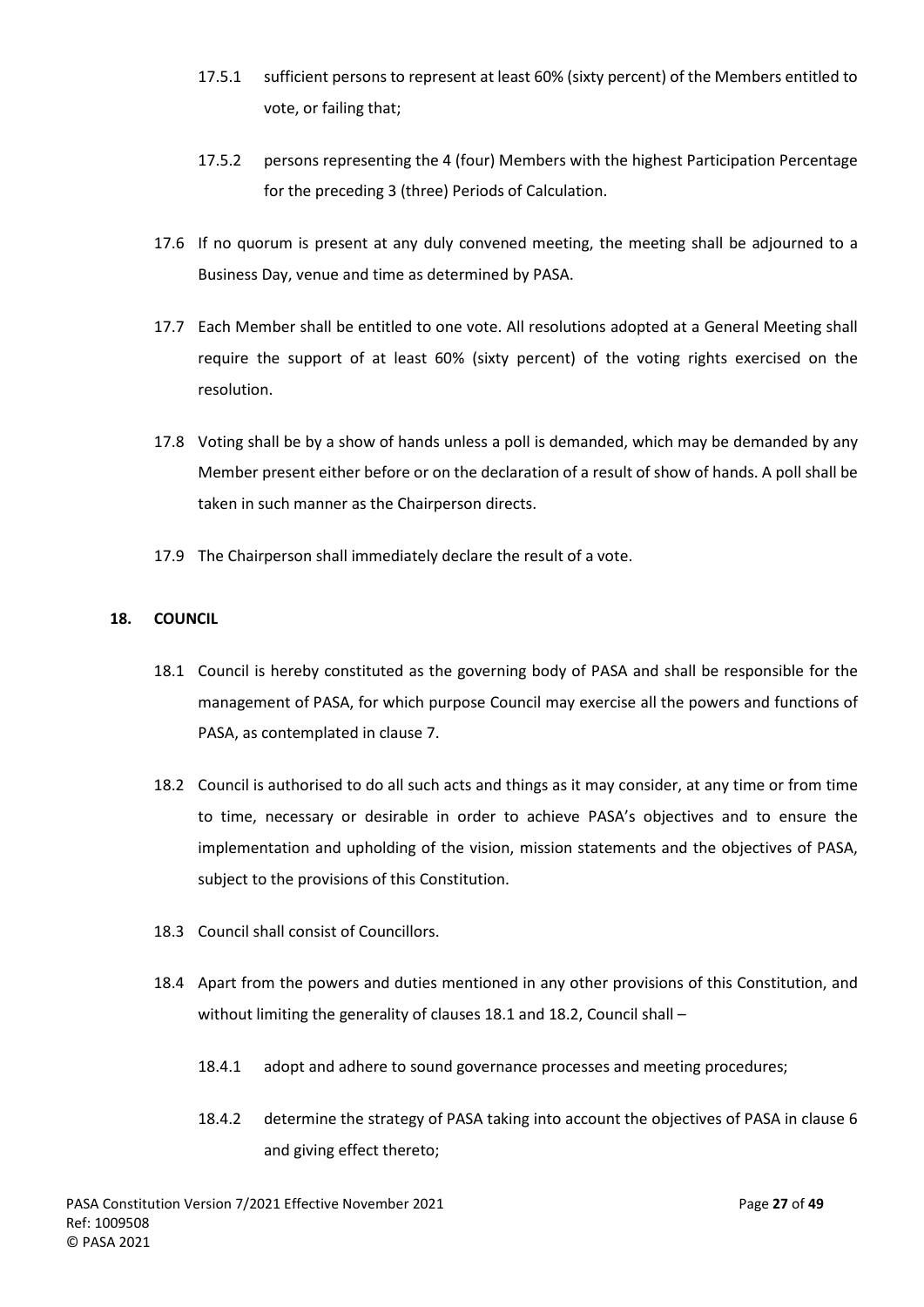- 18.4.3 take decisions on behalf of PASA and give effect to those decisions;
- 18.4.4 provide guidance and direction to the Chief Executive Officer;
- 18.4.5 Issue and amend PASA Policies and ensure that such PASA Policies are reduced to writing and, upon adoption, enforced;
- 18.4.6 use reasonable efforts to obtain consensus on any matters affecting PASA, its Members and/or other participants or stakeholders in the NPS;
- 18.4.7 appoint to office a Chairperson in accordance with clause 19;
- 18.4.8 remove from office a Chairperson in accordance with clause 19;
- 18.4.9 appoint to office a Chief Executive Officer in accordance with clause 20;
- 18.4.10 Appoint to office a deputy chairperson in accordance with clause 19;
- 18.4.11 remove from office a Deputy Chairperson in accordance with clause 19;
- 18.4.12 Approve the financial statements and the annual report;
- 18.4.13 review and approve all proposed budgets;
- 18.4.14 ensure that minutes of meetings of Council are complete, accurate and indicate confidentiality, where required;
- 18.4.15 establish and monitor policies and procedures to safeguard the assets and future viability of PASA;
- 18.4.16 have the power to refer any matter deemed necessary by it to Members for consideration and approval at a General Meeting; and
- 18.4.17 consider and recommend Independent Councillor fees, for approval at a General Meeting.
- <span id="page-28-0"></span>18.5 Subject to clauses [18.6](#page-29-1) an[d 18.7,](#page-29-2) Council may delegate its powers and assign its duties to:

## 18.5.1 PASA Structures;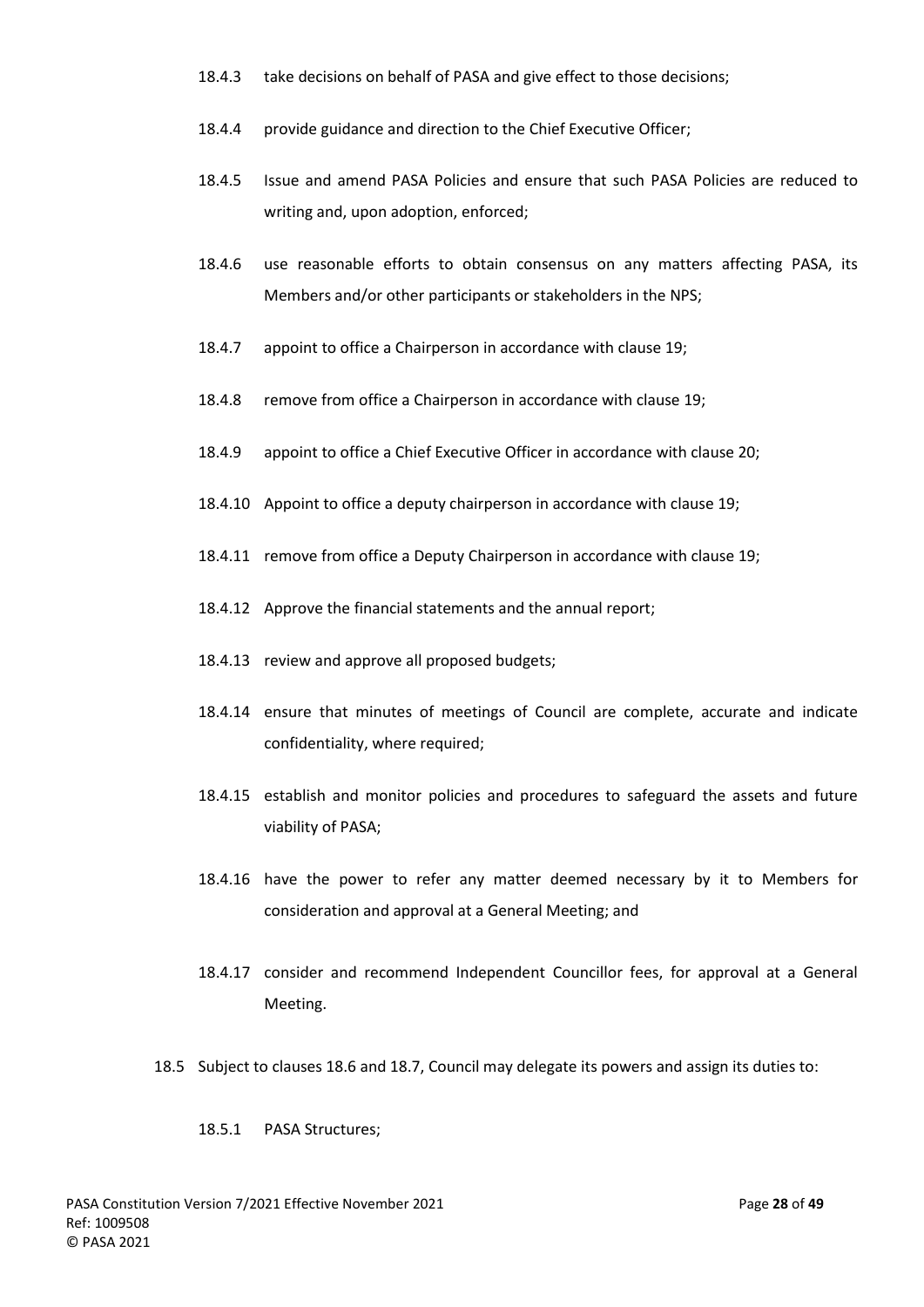- 18.5.2 the Chief Executive Officer; and
- 18.5.3 Council Committees established by Council:
	- 18.5.3.1 by such means;
	- 18.5.3.2 to such an extent;
	- 18.5.3.3 in relation to such matters; and
	- 18.5.3.4 on such terms and conditions, as it thinks fit, provided that such delegation or assignment is done in writing.
- <span id="page-29-1"></span>18.6 Subject to the provisions of clause [20.6.7,](#page-34-1) it is specifically acknowledged that Council may not delegate its powers and authority to –
	- 18.6.1 govern PASA;
	- 18.6.2 amend the Constitution;
	- 18.6.3 direct PASA to withdraw or to reinstate a Member's status of good standing;
	- 18.6.4 dissolve PASA, subject to clause [37](#page-48-0) below;
	- 18.6.5 constitute, establish, maintain or dissolve any PASA Structure and which has an impact on, interacts with, has access to, or makes use of payment, clearing or settlement systems or operations as contemplated in the NPS Act.
- <span id="page-29-2"></span>18.7 Council may revoke any delegation in whole or in part, or alter the terms and conditions of such delegation in writing.
- <span id="page-29-0"></span>18.8 A Council Committee may consist of –
	- 18.8.1 Councillors; and/or

#### 18.8.2 Designees; and/or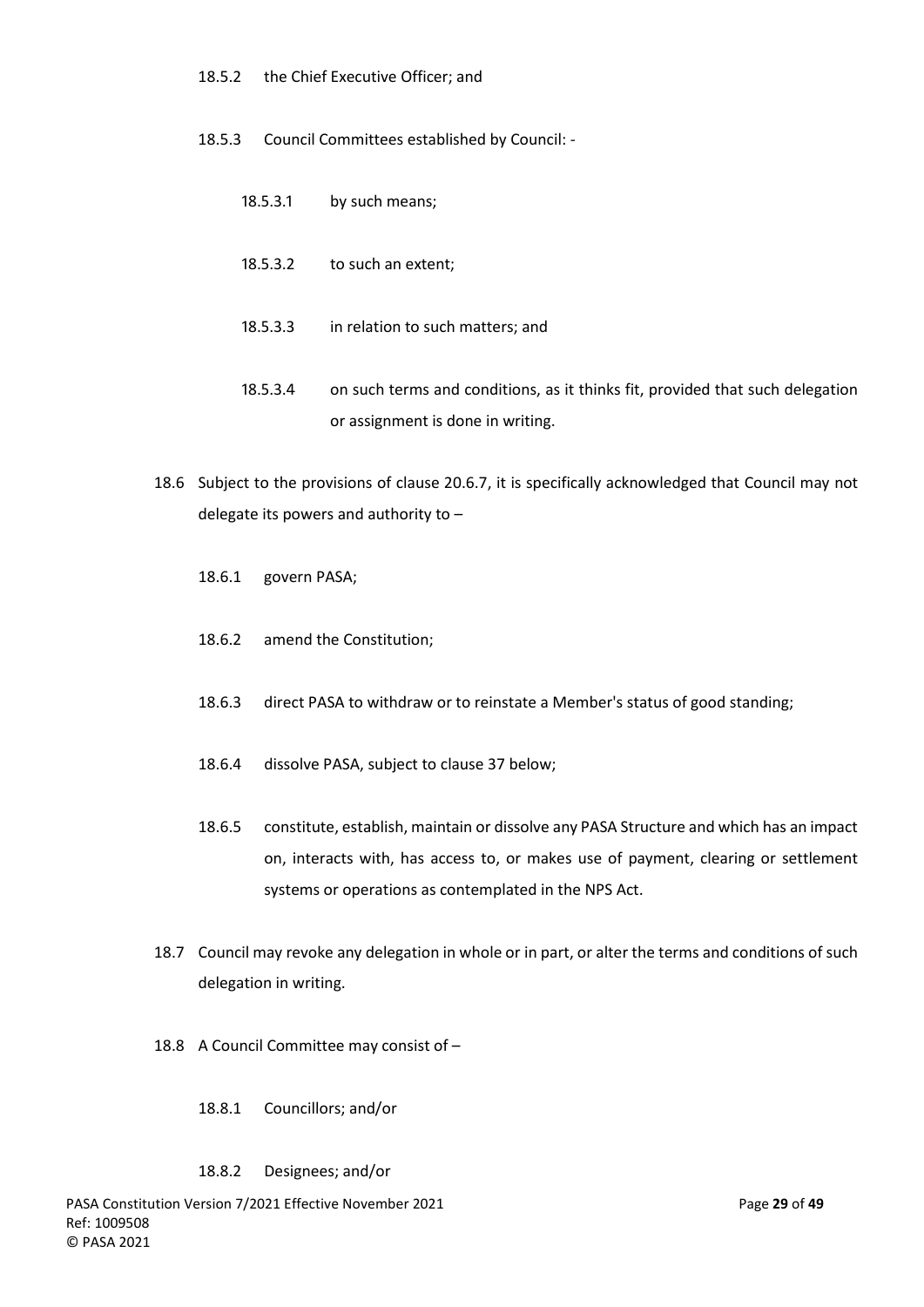- 18.8.3 other persons with appropriate knowledge, expertise and experience; and/or
- 18.8.4 employees of PASA.
- 18.9 If Council delegated its powers and assigned its duties to a Council Committee
	- 18.9.1 any delegated power or duty so exercised is regarded to have been exercised or performed by the Council;
	- 18.9.2 Council is not absolved from exercising or performing any power or duty so delegated or assigned; and
	- 18.9.3 any delegated power or duty exercised or performed by the Council Committee must be exercised or performed in accordance with obligations imposed on Councillors as set out in clause[s 25](#page-39-0) an[d 27.](#page-40-0)

# <span id="page-30-0"></span>**19. APPOINTMENT OF THE CHAIRPERSON, INDEPENDENT COUNCILLORS AND ELECTION OF A DEPUTY CHAIRPERSON FOR COUNCIL**

# **CHAIRPERSON**

- 19.1 Council shall, subject to approval of the Reserve Bank, appoint an independent Chairperson to Council in terms of an appointment contract approved by Council.
- 19.2 When appointing a Chairperson to Council, Council shall take into account; inter alia, the applicant's skills, knowledge, experience and any criteria for a Chairperson approved by Council from time to time.
- 19.3 A Chairperson shall not be in the temporary or permanent employ of or act as a consultant on an exclusive basis for any Member, system operator or PCH system operator.
- 19.4 Any person appointed as Chairperson shall be subject, mutatis mutandis, to clauses 24.6, 25 and 27.
- 19.5 The Chairperson's term of office shall be 3 (three) years, which term may be renewed at the discretion of Council.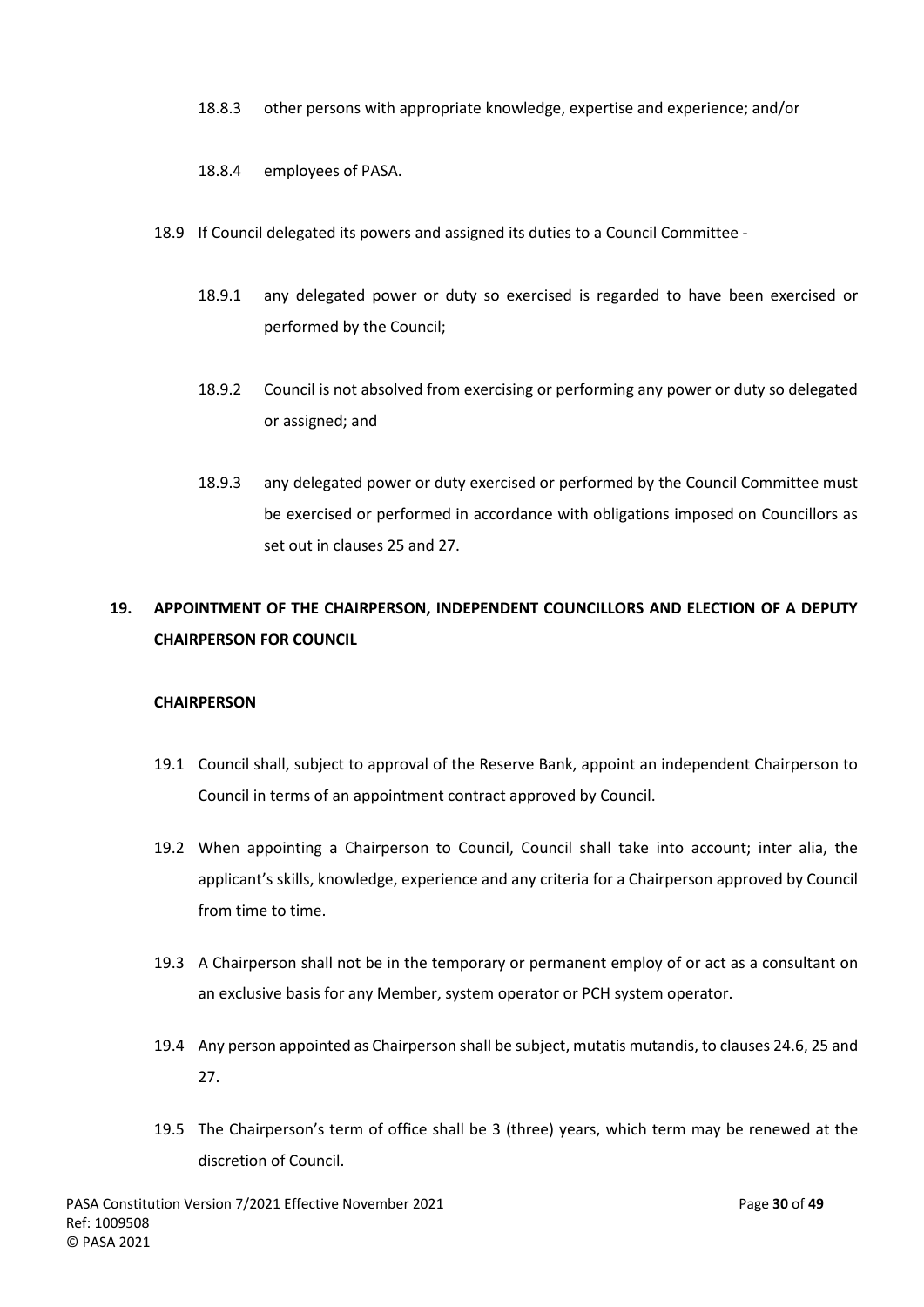- 19.6 No person may serve as Chairperson for more than 2(two) consecutive terms of 3 (three) years each.
- 19.7 An annual assessment of the Chairperson shall be conducted by the Nomination and Induction Committee.
- <span id="page-31-0"></span>19.8 The appointment of a Chairperson shall take place at a special meeting of Council and in accordance with the provisions of clause[s 16.3,](#page-25-1) [16.4](#page-25-2) an[d 23.](#page-36-0)
- 19.9 If a Chairperson is unable to continue acting as a Chairperson for any reason, Council shall as soon as possible, subject to clauses 19.1, 19.2 and 19.3, appoint a new Chairperson.
- 19.10 Council may remove the Chairperson from office, in accordance with clauses [26.5](#page-40-1) and [26.6,](#page-40-2) subject to the approval of the Reserve Bank.
- 19.11 Subject to claus[e 22.1,](#page-35-1) or in the event of failure to elect a Chairperson, the Reserve Bank will be empowered to appoint an interim Chairperson who may at the discretion of the Reserve Bank remain in office until a Chairperson is appointed by Council in terms of this Constitution.

## **INDEPENDENT COUNCILLORS**

- 19.12 Council shall comprise at least 1 (one), but not more than 5 (five), Independent Councillors, appointed in terms of contract approved by Council.
- 19.13 Independent Councillors shall be elected by a General Meeting, following a recommendation by Council.
- 19.14 When considering the appointment of an Independent Councillor for recommendation to a General Meeting, Council shall take into account, inter alia, the applicant's skills, knowledge, experience, as well as the collective knowledge, skills, diversity and experience required by Council, and whether the candidate meets the appropriate fit and proper criteria as defined by the regulator.
- 19.15 An Independent Councillor shall not be in the temporary or permanent employ of or act as a consultant on an exclusive basis for any Member, system operator or PCH system operator.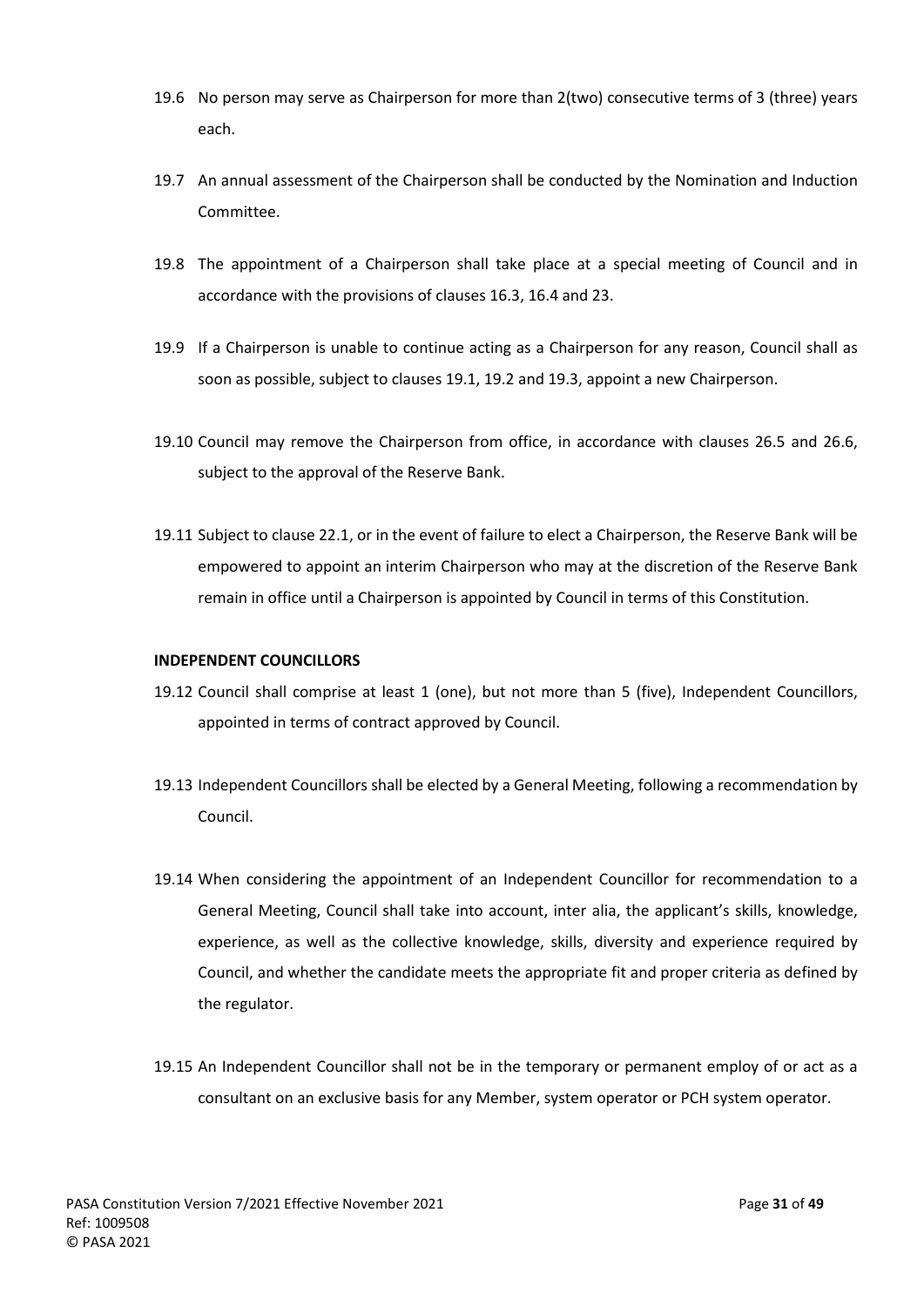- 19.16 Any person appointed as Independent Councillor shall be subject, mutatis mutandis, to clauses 24.6, 25 and 27.
- 19.17 The term of office of an Independent Councillor shall be 3 (three) years, which term may be renewed at the discretion of Council.
- 19.18 No person may serve as Independent Councillor for more than 3(three) terms of 3(three years) each out of a total of 15(fifteen) years.
- 19.19 An annual assessment of the Independent Councillors shall be conducted by the Chairperson, in conjunction with the Nomination and Induction Committee.
- 19.20 The appointment of an Independent Councillor shall take place at a special meeting of Council and in accordance with the provisions of claus[e 16.3.](#page-25-1)
- 19.21 The provisions in this Constitution applicable to Councillors, shall mutatis mutandis apply to Independent Councillors.

## **DEPUTY CHAIRPERSON**

- 19.22 When electing a deputy chairperson from nominated Independent Councillors (excluding the Ex Officio Councillors and the Chairperson), Council shall take into account the nominees' skills, knowledge and experience.
- 19.23 The election of a deputy chairperson shall take place on a vacancy of office or once every third year at a special meeting of Council following that year's General Meeting, or at a special meeting of Council as provided for in clause [19.8.](#page-31-0)
- 19.24 The term of office for the deputy chairperson shall be 3 (three) years or the remaining part of a term, which remaining part shall not be regarded as any term contemplated in clause 19.24.
- 19.25 No deputy chairperson may serve as deputy chairperson for more than 2(two) terms of 3(three) years each.
- 19.26 Council has the power to remove from office the deputy chairperson.

#### <span id="page-32-0"></span>**20. THE CHIEF EXECUTIVE OFFICER**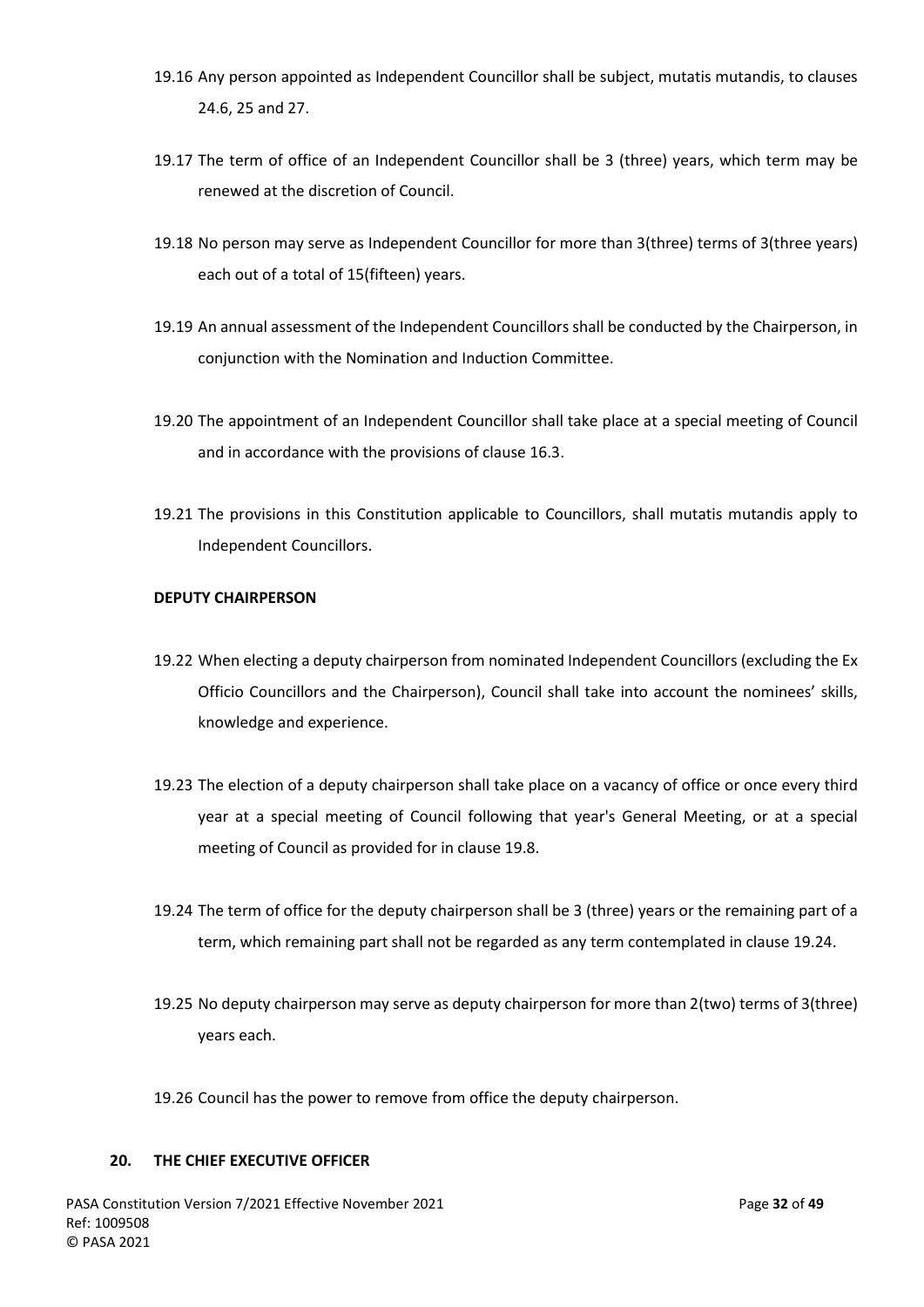- 20.1 Council shall, subject to approval of the Reserve Bank, appoint the Chief Executive Officer in terms of an employment contract approved by Council and shall ensure that he fulfils the duties set out in this claus[e 20.](#page-32-0)
- 20.2 Council may remove the Chief Executive Officer from office, subject to approval of the Reserve Bank.
- 20.3 The organisation of PASA and its day-to-day business and operations will be under the charge and general management and control of the Chief Executive Officer, subject to the powers and authority, general or special directions and instructions that Council may, from time to time, issue and/or delegate to the Chief Executive Officer.
- <span id="page-33-0"></span>20.4 The Chief Executive Officer shall be entitled to delegate any of his powers and/or assign any of his duties to any employee of PASA for any particular period or purpose, provided that such delegation or assignment is done in writing and is subject to the same terms and conditions as that set out in the Chief Executive Officer's employment agreement and to any general or special directions and instructions that Council may, from time to time, issue to the Chief Executive Officer.
- 20.5 The employee of PASA to whom the Chief Executive Officer has delegated or assigned powers or duties in accordance with the provisions of claus[e 20.4](#page-33-0) shall act as alternate Councillor in the Chief Executive Officer's place during his absence and on such appointment being made, the appointed employee shall, in all respects, be subject to the duties, qualifications and conditions existing with reference to the other Councillors.
- 20.6 The Chief Executive Officer is accountable to Council, and is the chief executive officer of PASA. Apart from powers and duties included in an employment agreement by Council, the Chief Executive Officer –
	- 20.6.1 must give effect to the strategy of PASA and the Reserve Bank and assist in the development of new strategies in order to achieve the objectives of PASA;
	- 20.6.2 must establish relationships with other interested parties, participants and stakeholders (other than Members) in the NPS and build trusted relationships with such parties in order to provide guidance on risk reduction measures in the NPS;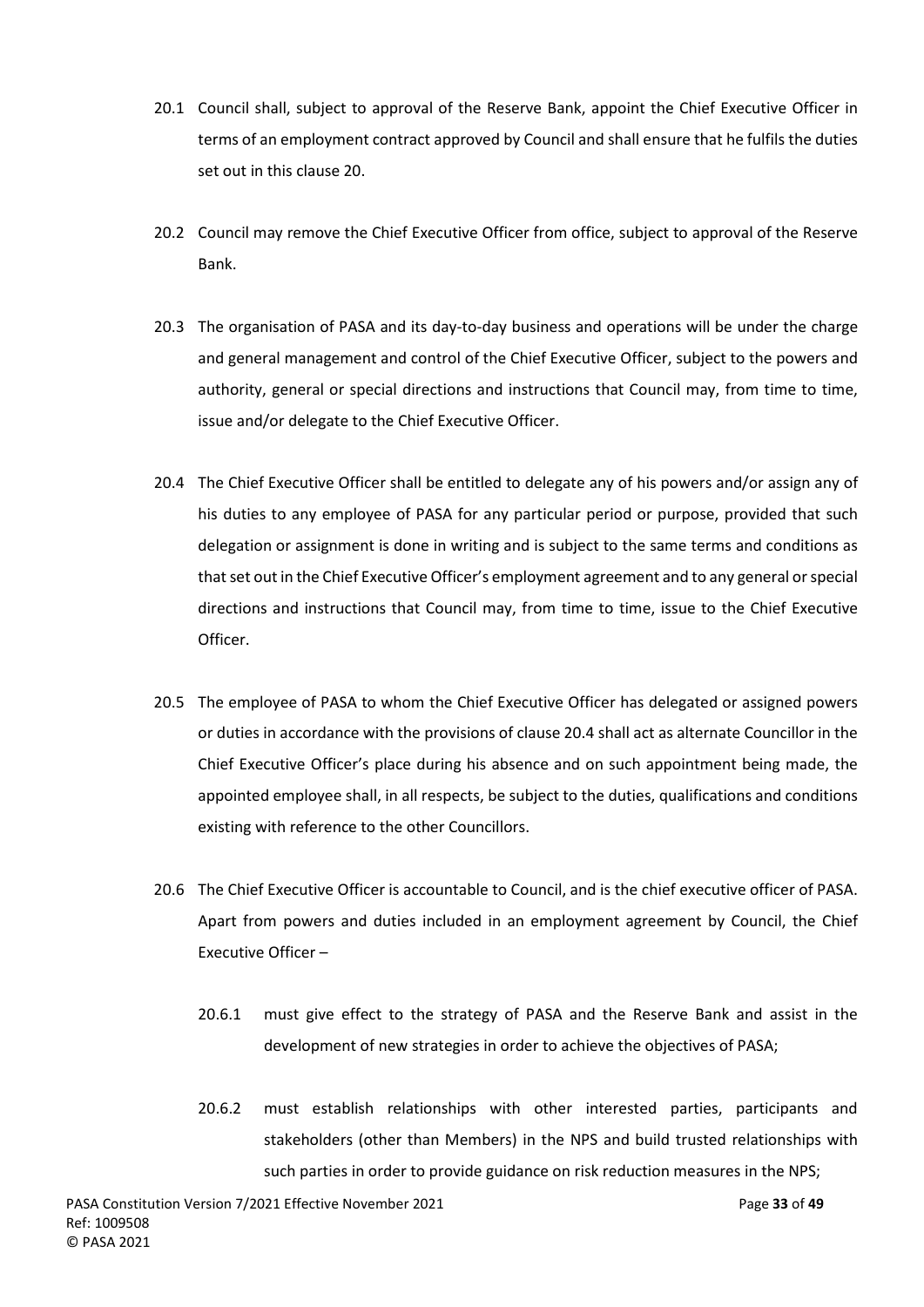- 20.6.3 must, at the direction of Council, authorise a person to act as a system operator or PCH system operator who complies with criteria recommended by Council and approved by the Reserve Bank;
- 20.6.4 must appoint suitable staff to assist PASA in the performance of its functions and determine the conditions of service, remuneration, allowances and other benefits of such staff, subject to any general or special direction from Council;
- 20.6.5 must actively assist Council in co-operation with the Reserve Bank to influence policy regarding the NPS;
- 20.6.6 is responsible for the preparation and publication of  $-$ 
	- 20.6.6.1 the annual report to be tabled at the General Meeting regarding the activities of PASA;
	- 20.6.6.2 the annual financial statements; and
- 20.6.7 may establish PASA Structures and assign duties and functions to them.

## <span id="page-34-1"></span><span id="page-34-0"></span>**21. PASA STRUCTURES**

- 21.1 PASA Structures, established by PASA as contemplated in claus[e 7.1.23](#page-14-1) or by the Chief Executive Officer as contemplated in clause [20.6.7,](#page-34-1) shall consist of –
	- 21.1.1 employees of PASA (who are not entitled to vote); and/or
	- 21.1.2 designees; and/or
	- 21.1.3 other persons with appropriate knowledge, expertise and experience, who may not include Councillors, and who may be invited to attend PASA Structures on an ad hoc basis.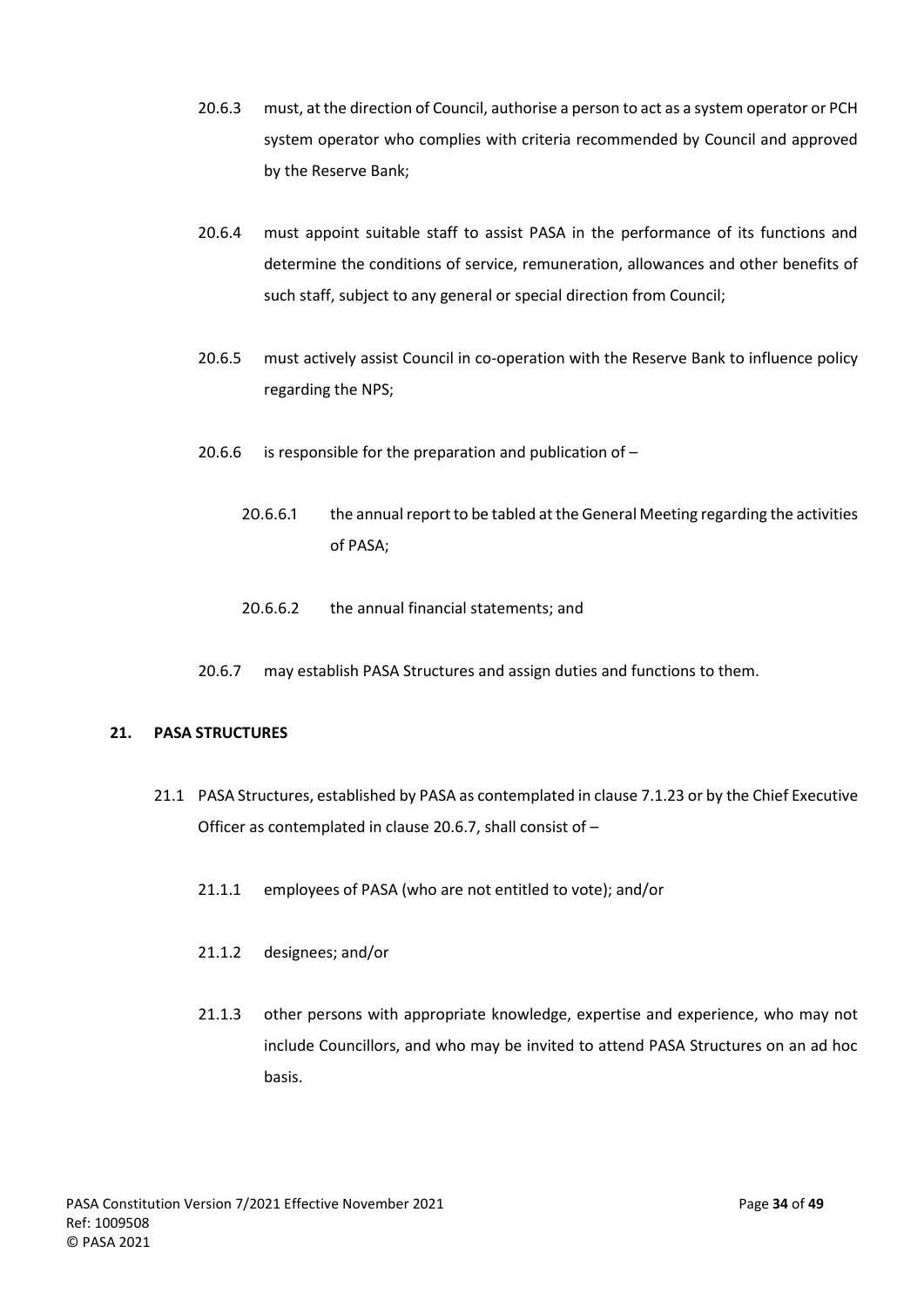- 21.2 Forums shall primarily be called by PASA to consult on matters related to payments, payment systems and on strategy. Forums thus established shall be entitled to invite participants or stakeholders in the NPS other than Members to attend such meetings.
- 21.3 No decisions shall be binding on PASA or its Members, other than those taken by Council, the Chief Executive Officer and/or PASA Structures.

## <span id="page-35-1"></span><span id="page-35-0"></span>**22. MEETINGS OF COUNCIL**

- 22.1 The Chairperson failing him, the deputy chairperson of Council, shall be the chairperson of each meeting of Council, provided that if neither the Chairperson nor deputy chairperson is present or willing to act, the Councillors present shall elect a Councillor to be the chairperson of such a meeting.
- <span id="page-35-2"></span>22.2 The meetings of Council shall be held at such times and places as Council may determine, provided that –
	- 22.2.1 at least 4 (four) meetings of Council are convened per year by not less than 14 (fourteen) days' prior written notice to all Councillors provided by PASA; and
	- 22.2.2 the first meeting of Council shall be held in the month of February of each year and thereafter as and when required;
	- 22.2.3 the Chief Executive Officer, Chairperson, deputy chairperson or any 3 (three) Councillors acting in concert may at any time convene a special meeting of Council, by giving written notice to all Councillors, at which meeting such shorter notice (if any) must be agreed to by all Councillors attending the meeting before the start of the meeting: provided further that if it is established that no quorum will be present based on the acceptance of invitations, such a meeting must be rescheduled by PASA;
	- 22.2.4 any special meeting of Council may be cancelled by the person(s) who convened it;
	- 22.2.5 a quorum is present.
- 22.3 A quorum for a Council meeting (including a special meeting of Council) shall be established at the meeting by sufficient persons to represent at least 80% (eighty percent) by number of the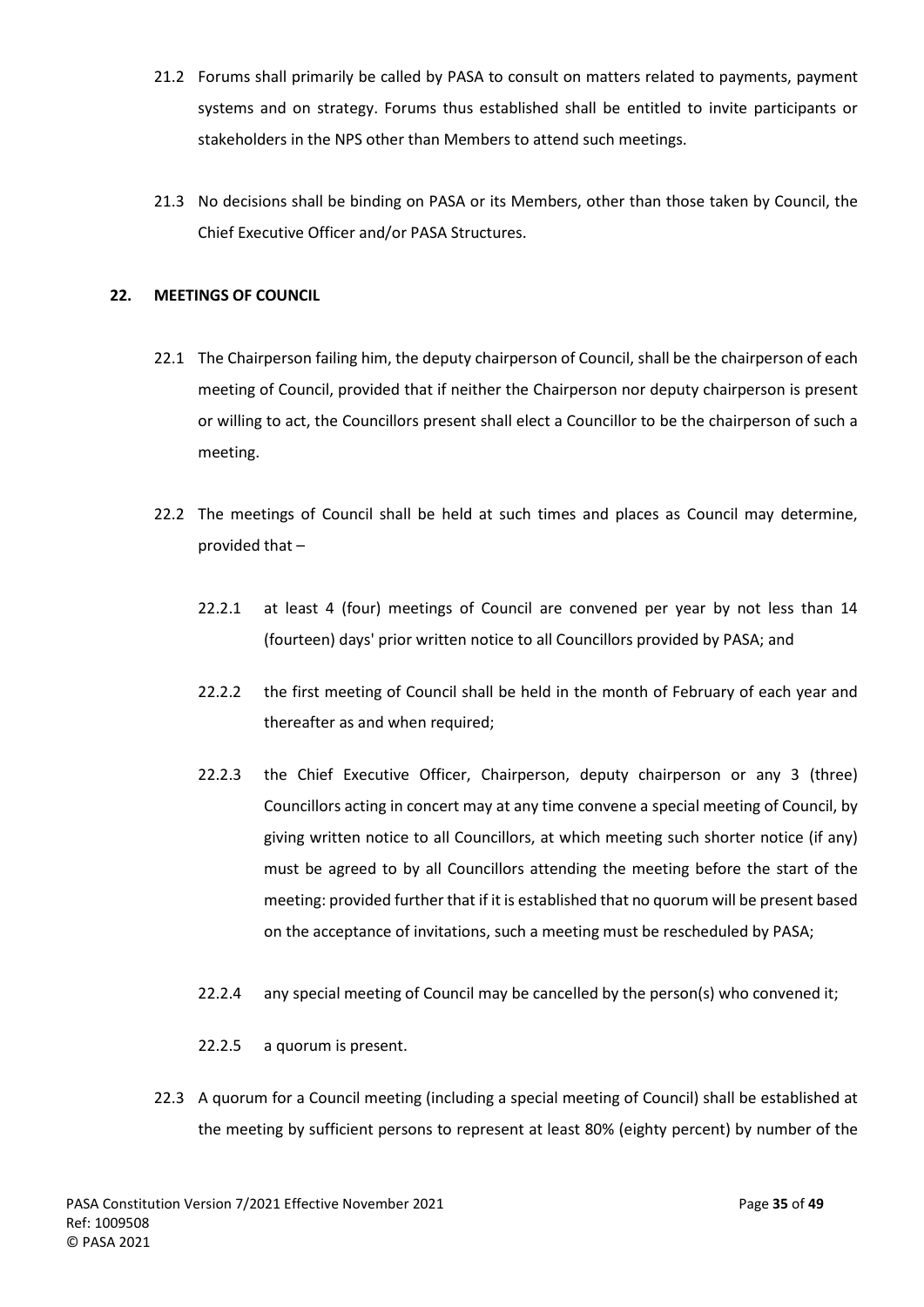Councillors (excluding the Ex Officio Councillor appointed by the Reserve Bank and the Chairperson) entitled to vote.

22.4 If a quorum is not present a further meeting shall be scheduled by not less than 14 (fourteen) Days' prior written notice to all Councillors or as contemplated in clause [22.2.3.](#page-35-2)

## <span id="page-36-0"></span>**23. VOTING AT MEETINGS OF COUNCIL**

- 23.1 Council is required to seek consensus on any matter affecting PASA and / or its Members and / or other participants or stakeholders in the payments industry, including the granting of membership. If no consensus can be reached on any such matters at any meeting where the matter was tabled, or as contemplated in clause [23.8](#page-37-1) below, then such matter must be put to a vote at such meeting or at the next scheduled meeting or alternatively, Council shall call a special meeting of Council for this purpose.
- 23.2 Where no consensus can be reached at a meeting of Council
	- 23.2.1 each Councillor, excluding the Ex Officio Councillor appointed by the Reserve Bank and the Chairperson, shall be entitled to 1 (one) vote;
	- 23.2.2 alternate Councillors shall be entitled to vote if the principal Councillor appointed by the same Member is not present at the meeting;
	- 23.2.3 the Chairperson shall be entitled to a Casting Vote only.
- 23.3 All decisions by Council shall be carried by consensus, a Simple Majority Vote or a vote carried by the Chairperson's Casting Vote.
- 23.4 If Council is unable to make a decision for whatever reason, such matter may be referred by any Councillor to the Reserve Bank for a decision, which shall be final and binding.
- 23.5 The appointment of the Chairperson shall take place at a meeting of Council.
- 23.6 The election of the deputy chairperson of Council shall take place by secret ballot at a meeting of Council.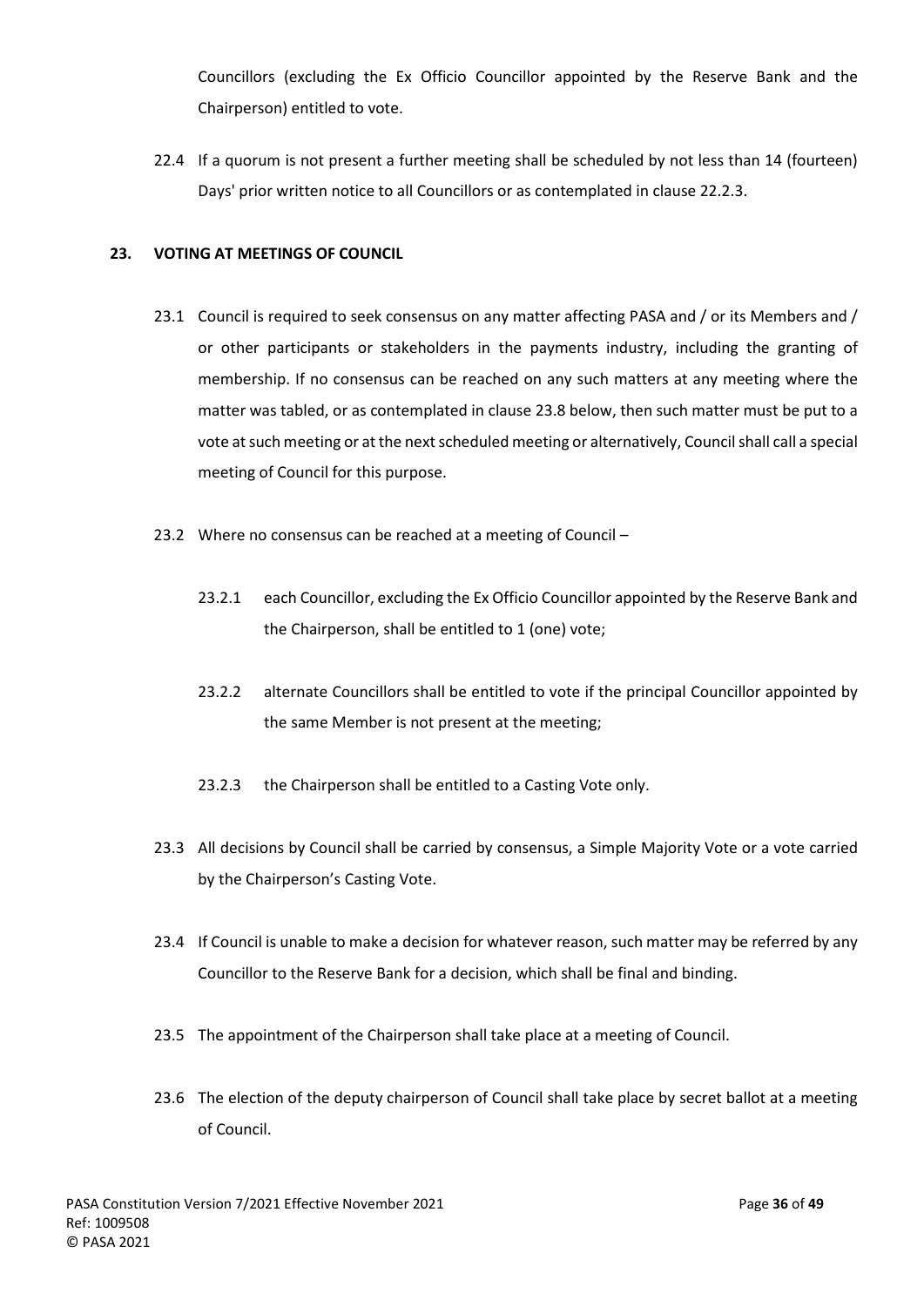- 23.7 Save for clauses 23.6 and [23.8,](#page-37-2) voting on any other matter shall take place in the manner, at the time and place that the Chairperson directs.
- <span id="page-37-2"></span><span id="page-37-1"></span>23.8 Subject to clause 23.9, resolutions on matters may, in the Chairperson's discretion, be adopted by Council at an informal meeting or forum or in writing or by electronic communication (hereinafter referred to as a "round robin" approval), but excluding telephonic consent. Subject to clause 23.9, such resolutions, if passed, shall be as valid and effective as if passed at a meeting of Council properly called and held.
- 23.9 Resolutions on matters adopted by Council as contemplated in clause 23.8, shall
	- 23.9.1 In the event of a round robin approval, only be obtained if considered urgent by the Chairperson which, in his opinion does not warrant Council debate; or
	- 23.9.2 In the event of an informal meeting or forum, only be obtained following debate and in principle support by Council; and
	- 23.9.3 Following the round robin approval or the informal meeting, be ratified by Council at a subsequent formal meeting of Council.

# <span id="page-37-3"></span><span id="page-37-0"></span>**24. COUNCILLORS**

- 24.1 Members that have maintained a Participation Percentage of more than 10% (ten percent) for the preceding 3 (three) Periods of Calculation may appoint 1 (one) principal and 1 (one) alternate Councillor each for a term of 3 (three) years. However, if such Members are less than 4 (four), then those 4 (four) Members with the highest Participation Percentage for the preceding 3 (three) Periods of Calculation must appoint 1 (one) principal and 1 (one) alternate Councillor each for a term of 3 (three) years (Members qualifying in terms of this clause shall annually be so advised by PASA).
- <span id="page-37-4"></span>24.2 Members not qualifying in terms of claus[e 24.1](#page-37-3) above, excluding the Reserve Bank, must appoint 3 (three) Members from amongst them, which Members shall be entitled to appoint 1 (one) principal and 1 (one) alternate Councillor each for a term of 3 (three) years. Members qualifying in terms of this clause shall be so advised by PASA when scheduling a meeting with these Members. The purpose of the said meeting shall be to appoint the Members contemplated in this clause [24.2,](#page-37-4) for purposes of appointment of Councillors.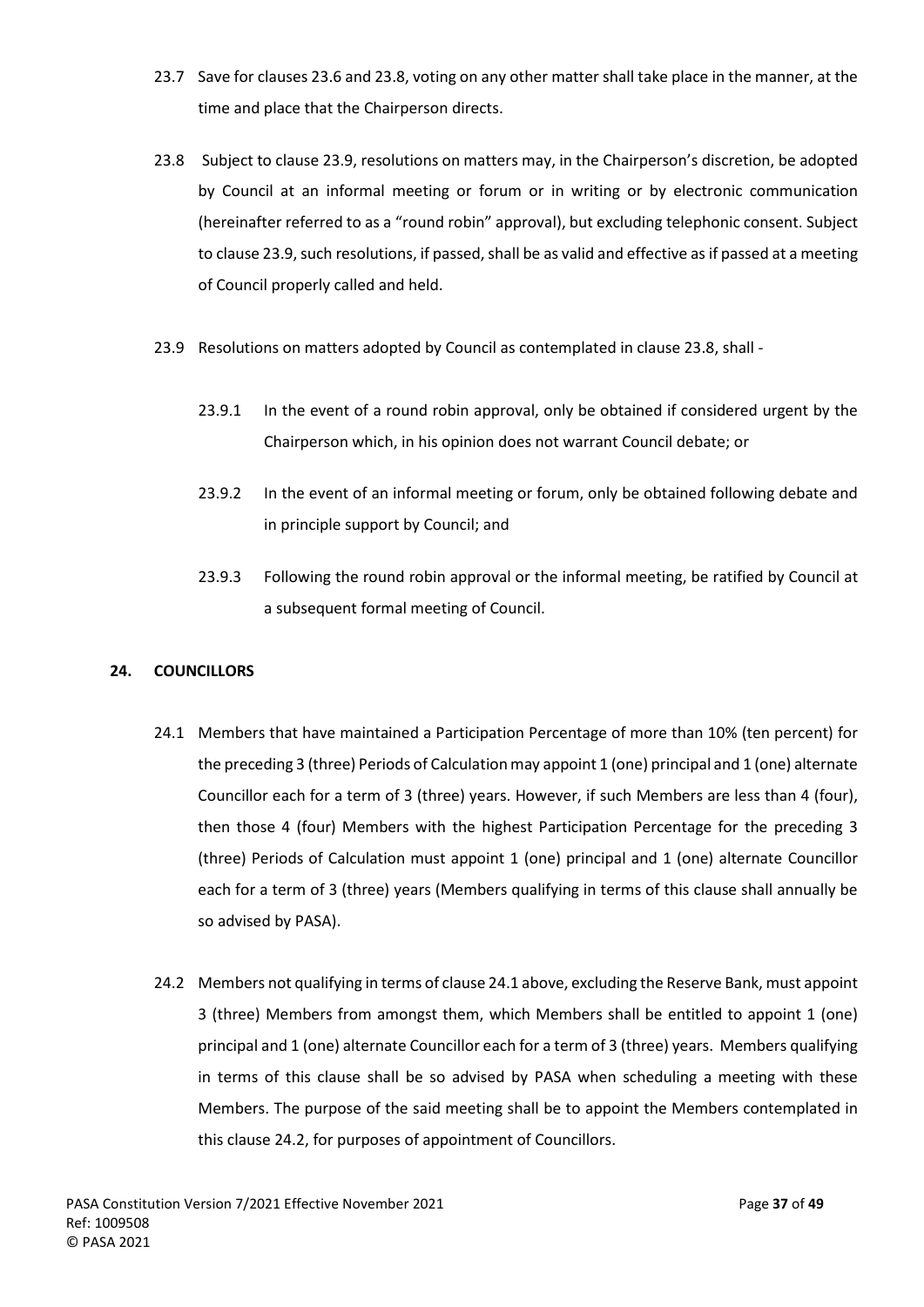- 24.3.1 are suitably qualified and experienced to comply with the standards of Councillors' conduct as set out in clause [27;](#page-40-0) and
- 24.3.2 are committed to the vision, mission and objectives of PASA.
- 24.4 When a Councillor is appointed by a Member, a Member's chief executive officer or similar officer must submit to PASA a written declaration in a format acceptable to PASA, stating that the said Councillor has been mandated to act as provided for in claus[e 27.](#page-40-0)
- <span id="page-38-0"></span>24.5 Members must, before a Councillor is appointed,
	- 24.5.1 nominate a candidate for approval by the Nomination and Induction Committee, which approval shall be informed by the appropriate mix of seniority, skills, experience and diversity required on PASA Council.
	- 24.5.2 the Nomination and Induction Committee shall provide reasons in the event of it not approving a candidate nominated by a Member.
	- 24.5.3 the Member shall be entitled to meet with the Nomination and Induction Committee to discuss and agree on a suitable candidate for appointment by the Member.
- 24.6 A person may not be a Councillor if that person
	- 24.6.1 represents a Member as contemplated in clause [15.1;](#page-23-3)
	- 24.6.2 is an unrehabilitated insolvent or becomes insolvent and the insolvency results in the sequestration of that person's estate;
	- 24.6.3 has ever been, or is, removed from an office of trust on account of misconduct involving dishonesty;
	- 24.6.4 is subject to an order of a competent court holding that person to be mentally unfit or disordered;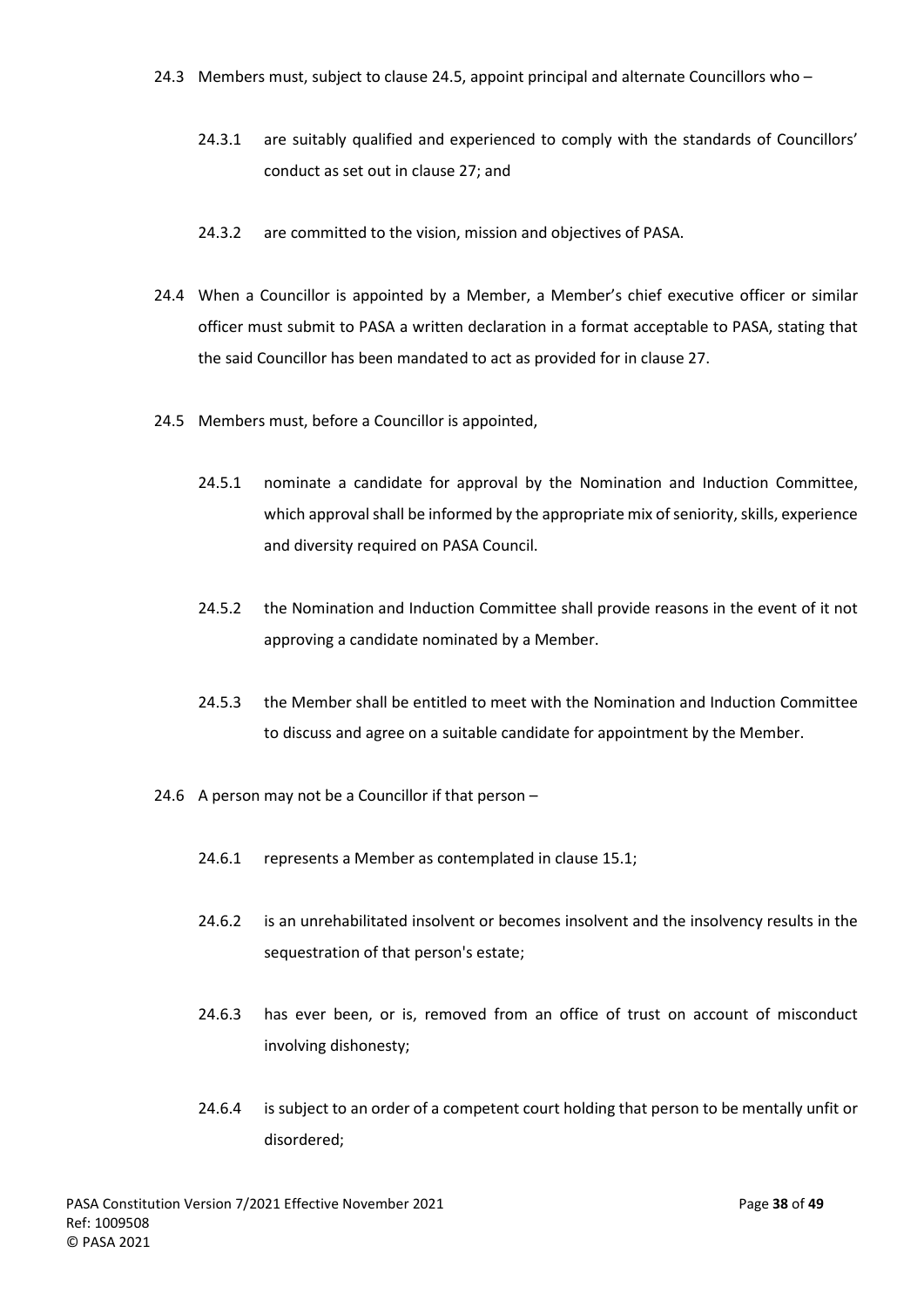- 24.6.5 within the previous 10 (ten) years has been, or is convicted, in the Republic or elsewhere, and imprisoned without the option of a fine, or fined for theft, fraud, forgery, perjury or an offence involving fraud, misrepresentation or dishonesty.
- <span id="page-39-2"></span>24.7 Ex Officio Councillors (excluding the Chief Executive Officer) may be appointed by the Reserve Bank to serve on Council by virtue of an office or position held but shall not be entitled to vote. The Chief Executive Officer shall also be regarded as an Ex Officio Councillor but shall have the right to vote.
- 24.8 Councillors appointed as contemplated in clauses 24.1 and 24.2 may from 1 January 2019 not serve as a Councillor for more than 3(three) terms of 3(three) years each out of a total of 15(fifteen) years.
- 24.9 Terms served before 1 January 2019 by a Councillor appointed as contemplated in clauses 24.1 and 24.2, shall not be taken into account in the calculation of a term of office of such Councillor.

# <span id="page-39-0"></span>**25. CONFLICTING INTERESTS**

- 25.1 Councillors have a fiduciary duty to PASA to avoid any conflict of interest or potential conflict of interest;
- 25.2 A Councillor must not knowingly attend, participate in or influence the proceedings during a meeting of Council, if, in relation to the matter before Council, that Councillor has an interest that precludes that Councillor from performing the functions of a Councillor as contemplated in clause 27;
- 25.3 Councillors must annually in advance, as well as on an ongoing basis, disclose any conflict of interest or potential conflict of interest as contemplated in clause 25.2;
- 25.4 A Councillor must recuse himself from a meeting and/or voting on a matter where he has a conflict of interest or a potential conflict of interest as contemplated 25.2.

## <span id="page-39-1"></span>**26. RESIGNATION, REMOVAL FROM OFFICE AND VACANCIES**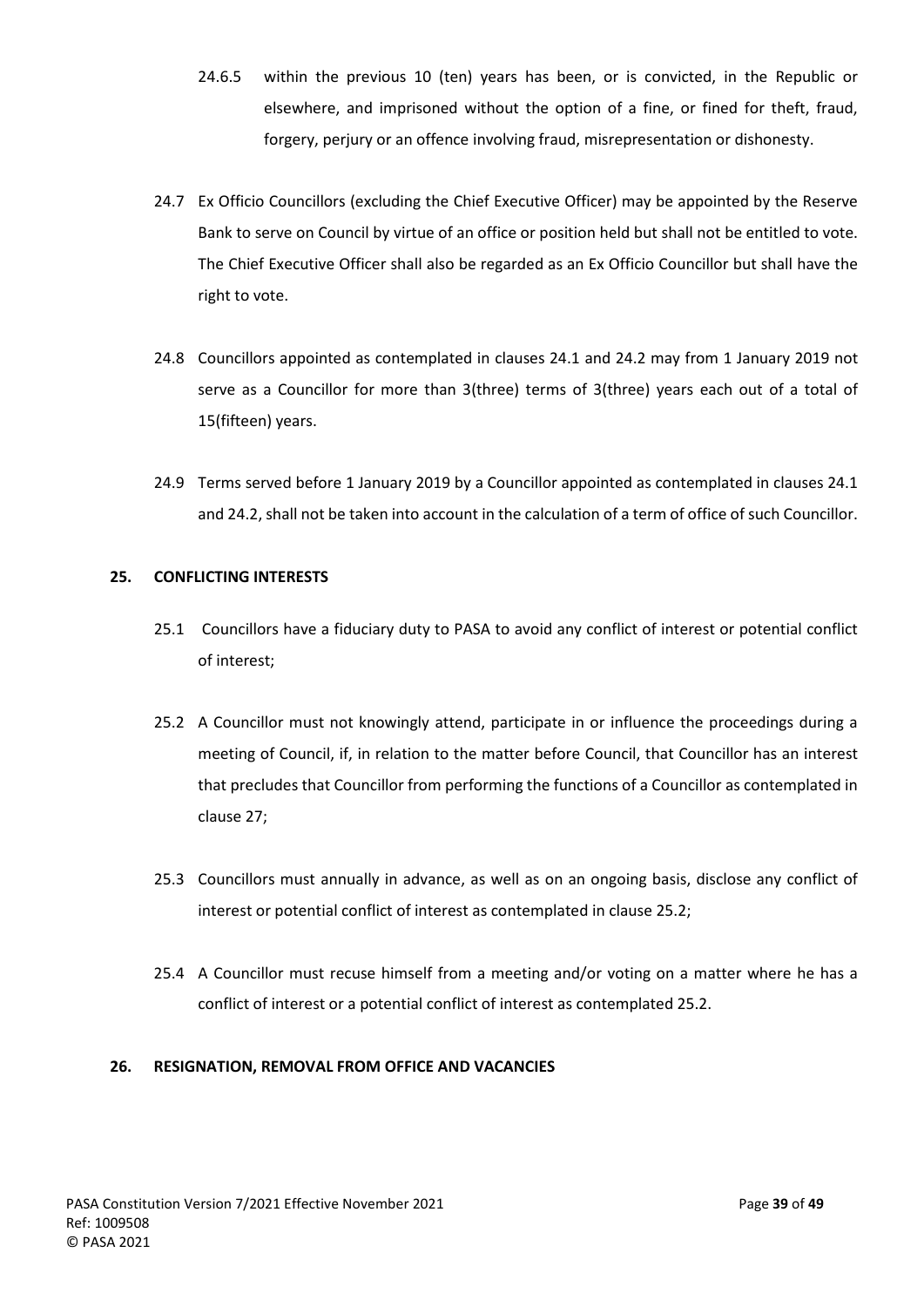- 26.1 Members who may appoint Councillors as contemplated in clause [24.1](#page-37-3) shall ensure that if a vacancy should occur during the tenancy of a specific Councillor's term of office appointed by those Members, another Councillor is duly appointed.
- 26.2 Members who may appoint Councillors as contemplated in clause [24.2](#page-37-4) shall ensure that if a vacancy should occur during the tenancy of a specific Councillor's term of office appointed by those Members, a meeting is called by PASA, as contemplated in clause [24.2,](#page-37-4) for the appointment of another Councillor.
- 26.3 A Councillor may either resign or a Member may remove a Councillor (excluding Ex Officio Councillors and the Chairperson) appointed by it by giving written notice to PASA.
- <span id="page-40-3"></span>26.4 A Chairperson may resign by giving written notice to PASA in accordance with the appointment contract approved by Council.
- <span id="page-40-1"></span>26.5 Council, after taking the steps required by clause [26.6](#page-40-2) may remove a Councillor, including a Chairperson, from office, only if that Councillor, or Chairperson, has-
	- 26.5.1 become disqualified in terms of or act contrary to claus[e 24.6;](#page-38-0) or
	- 26.5.2 failed to recuse himself from a meeting as contemplated in clause 25.3; or
	- 26.5.3 neglected to properly perform the functions of their office as required by clause [27.](#page-40-0)
- <span id="page-40-2"></span>26.6 Before removing a Councillor, or Chairperson, from office in terms of claus[e 26.4,](#page-40-3) Council must afford the person an opportunity to state a case in defence of his position at a meeting called by Council for that purpose. Any decision by Council thereafter shall be final.

## <span id="page-40-0"></span>**27. STANDARDS OF COUNCILLORS' CONDUCT**

- 27.1 It is specifically acknowledged that a Councillor stands in a fiduciary relationship to PASA. In accordance with his fiduciary duties, such Councillor must—
	- 27.1.1 not use the position of Councillor, or any information obtained while acting as Councillor to –
		- 27.1.1.1 gain an advantage for the Councillor, (or for another person other than PASA), make private use of, or profit from any such information; or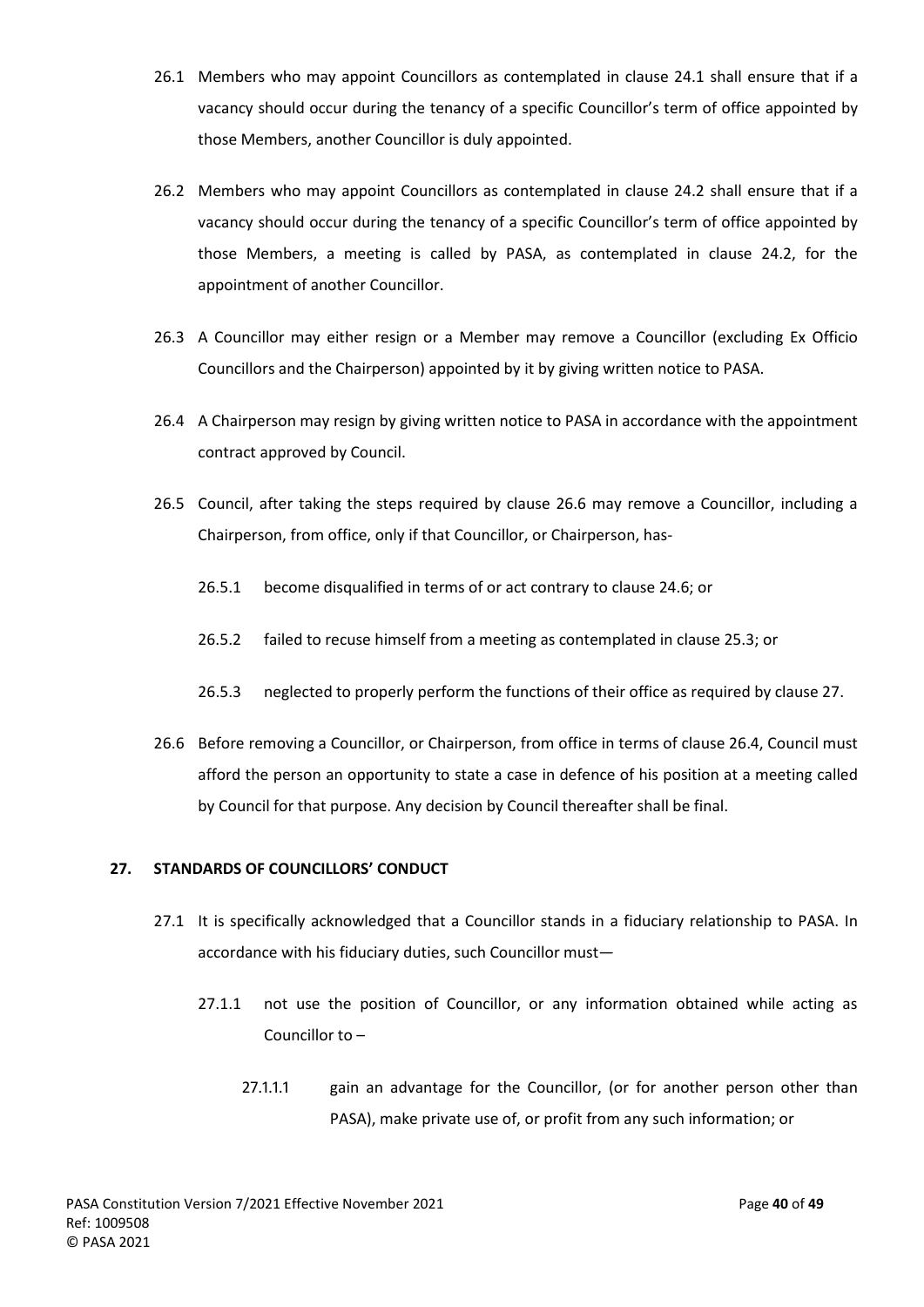- 27.1.1.2 divulge any information, which has been obtained as a result of performing that person's functions as a Councillor and which has been identified or classified as confidential information, to any Member or third party, except as required as part of that person's official functions as a Councillor; or
- 27.1.1.3 knowingly cause harm to PASA;
- 27.1.2 communicate to Council at the earliest practicable opportunity any information that comes to the Councillor's attention and which affects or concerns PASA, unless the Councillor —
	- 27.1.2.1 reasonably believes that the information is-
		- 27.1.2.1.1 immaterial to PASA; or
		- 27.1.2.1.2 generally available to the public, or known to the other Councillors; or
	- 27.1.2.2 is bound not to disclose that information by a legal or ethical obligation of confidentiality.
- 27.2 The fiduciary duties owed by each Councillor to PASA, also requires that such Councillor must exercise the powers and perform the functions of the Councillor and attend, participate in or influence the proceedings during a meeting of Council and Council Committees —
	- 27.2.1 in good faith and for a proper purpose;
	- 27.2.2 with independent and unfettered discretion and judgment;
	- 27.2.3 with due care, skill and diligence; and
	- 27.2.4 in accordance with this Constitution, the Regulatory Framework of the NPS and all Applicable Laws.

## <span id="page-41-0"></span>**28. ACCOUNTING RECORDS**

28.1 PASA must keep accurate and complete accounting records at the registered office of PASA or at such other place as Members think fit, and shall always be open to inspection by Members.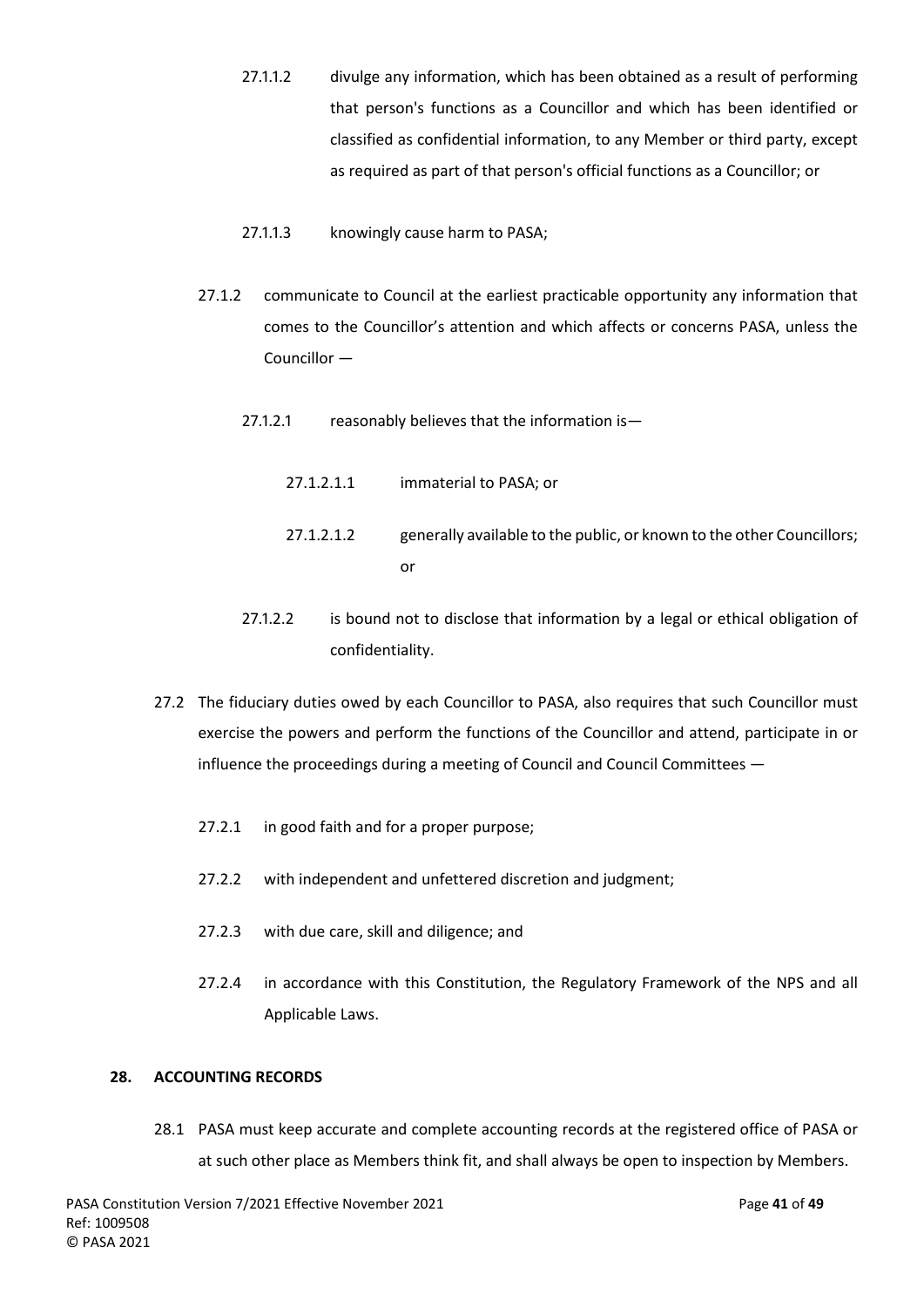28.2 Such accounting records must fairly present the state of affairs and business of PASA and explain the transactions and financial position of PASA.

## <span id="page-42-0"></span>**29. FINANCIAL YEAR**

29.1 The financial year of PASA shall end on 31 December.

## <span id="page-42-1"></span>**30. ANNUAL FINANCIAL STATEMENTS AND REPORTS**

- 30.1 Each year, PASA must prepare annual financial statements within 6 (six) months after the end of its financial year, or such shorter period as may be appropriate.
- 30.2 The annual financial statements must be audited, and include an auditor's report;
- <span id="page-42-5"></span>30.3 PASA must prepare, at least annually, a report concerning its functions and activities as set out in this Constitution, which report must be submitted to the Reserve Bank.
- 30.4 PASA shall make the audited financial statements and the report referred to in clause [30.3](#page-42-5) available to each Member together with the notice of the General Meeting convened as contemplated in clause[s 16](#page-24-0) and [17.](#page-25-0)

## <span id="page-42-2"></span>**31. AUDITORS**

31.1 Council shall recommend the appointment of an auditor at a General Meeting.

## <span id="page-42-3"></span>**32. INDEMNITIES**

32.1 PASA indemnifies each Member, Chairperson, Councillor, Designee and each employee of PASA against any loss, expense, liability or damage incurred by such person in the lawful, legal and bona fide execution and discharge of their rights and obligations in terms of this Constitution, save where such loss or liability arises out of and/or in connection with the negligence, wilful misconduct or fraud of such person.

## <span id="page-42-4"></span>**33. SUBSCRIPTIONS OF MEMBERS**

33.1 All Members, excluding Sponsored Clearing Members, shall pay upon admittance and thereafter annually, a subscription fee to fund PASA's budget, which subscription is calculated according to the formula,  $A = B + C + D + E$  where –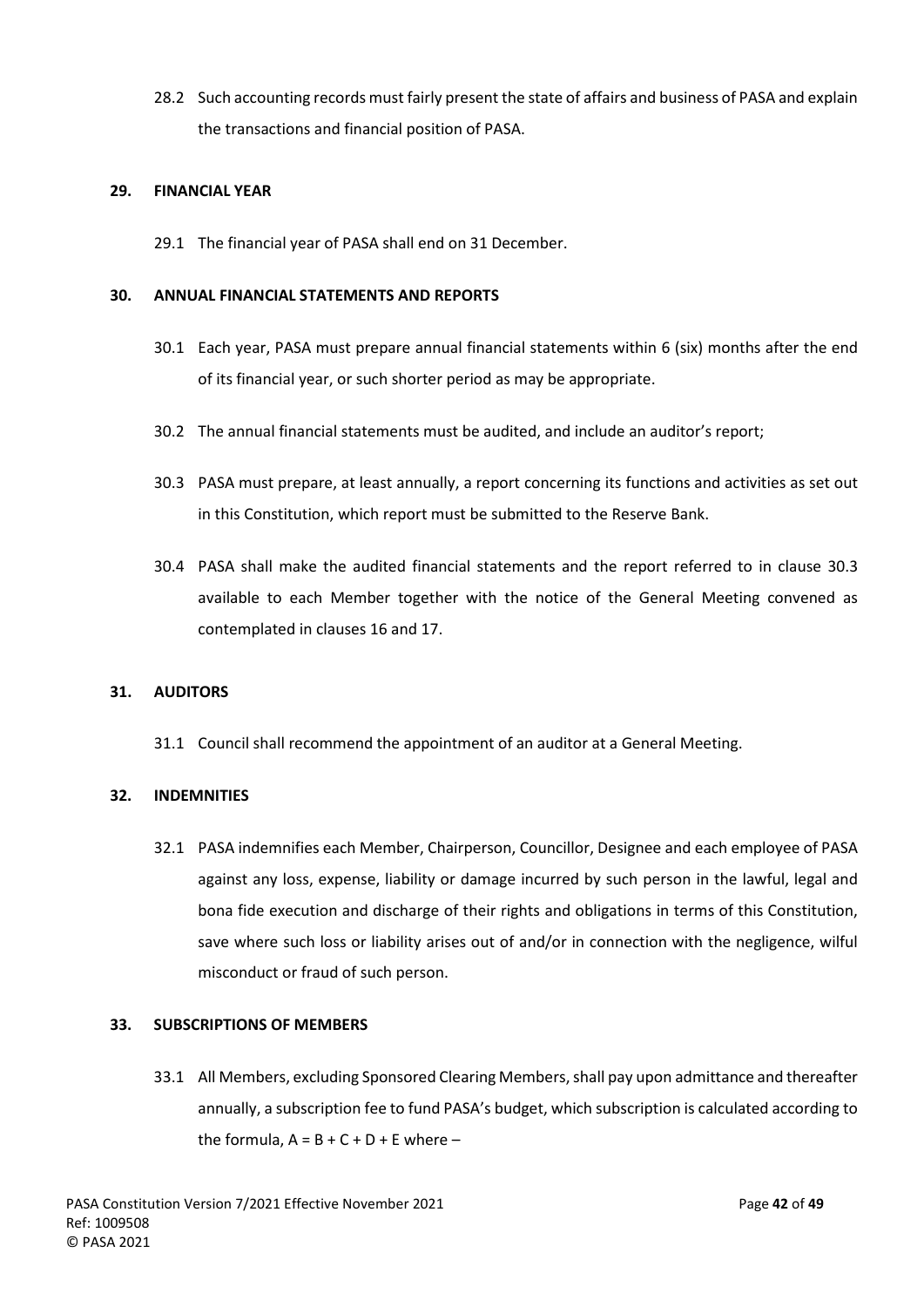- <span id="page-43-0"></span>33.1.1 each Member's subscription (A) is calculated to include –
	- 33.1.1.1 30% (thirty percent) of PASA's budget divided equally amongst the Members (B);
	- 33.1.1.2 20% (twenty percent) of PASA's budget divided equally amongst the sum of all Members of the PCHs added together (C);
	- 33.1.1.3 25% (twenty five percent) of PASA's budget in the proportion of the Members' Throughput in Volume as a percentage of total Throughput in Volume of all the Members of PASA (D);
	- 33.1.1.4 25% (twenty five percent) of PASA's budget in the proportion to the Members' annual Throughput in Value as a percentage of Throughput in Value of all the Members of PASA (E).
- 33.2 This subscription formula and structure may be changed from time to time by a Simple Majority Vote of Council, after consultation with Members and having taken cognisance of the Constitution.
- 33.3 Sponsored Clearing Members shall upon admittance and thereafter annually, pay a subscription fee to fund PASA's budget, as determined by Council from time to time.
- 33.4 Annual subscriptions shall be paid in advance for each financial year, starting on 1 January and ending on 31 December of each year, and shall be due and payable each year within 30 (thirty) days from the date of the valid tax invoice issued by PASA. PASA shall issue and distribute invoices by no later than 31 January of each year.
- 33.5 Newly admitted Members shall pay a pro-rata fee of the fixed component referred to in clause [33.1.1.1,](#page-43-0) which fee shall be  $-$ 
	- 33.5.1 payable once membership is granted and within 30 (thirty) days from the date of the valid tax invoice issued by PASA; and
	- 33.5.2 calculated on the remaining number of months of the financial year, inclusive of the month in which membership is granted,
	- 33.5.3 after which the normal annual subscription shall be payable.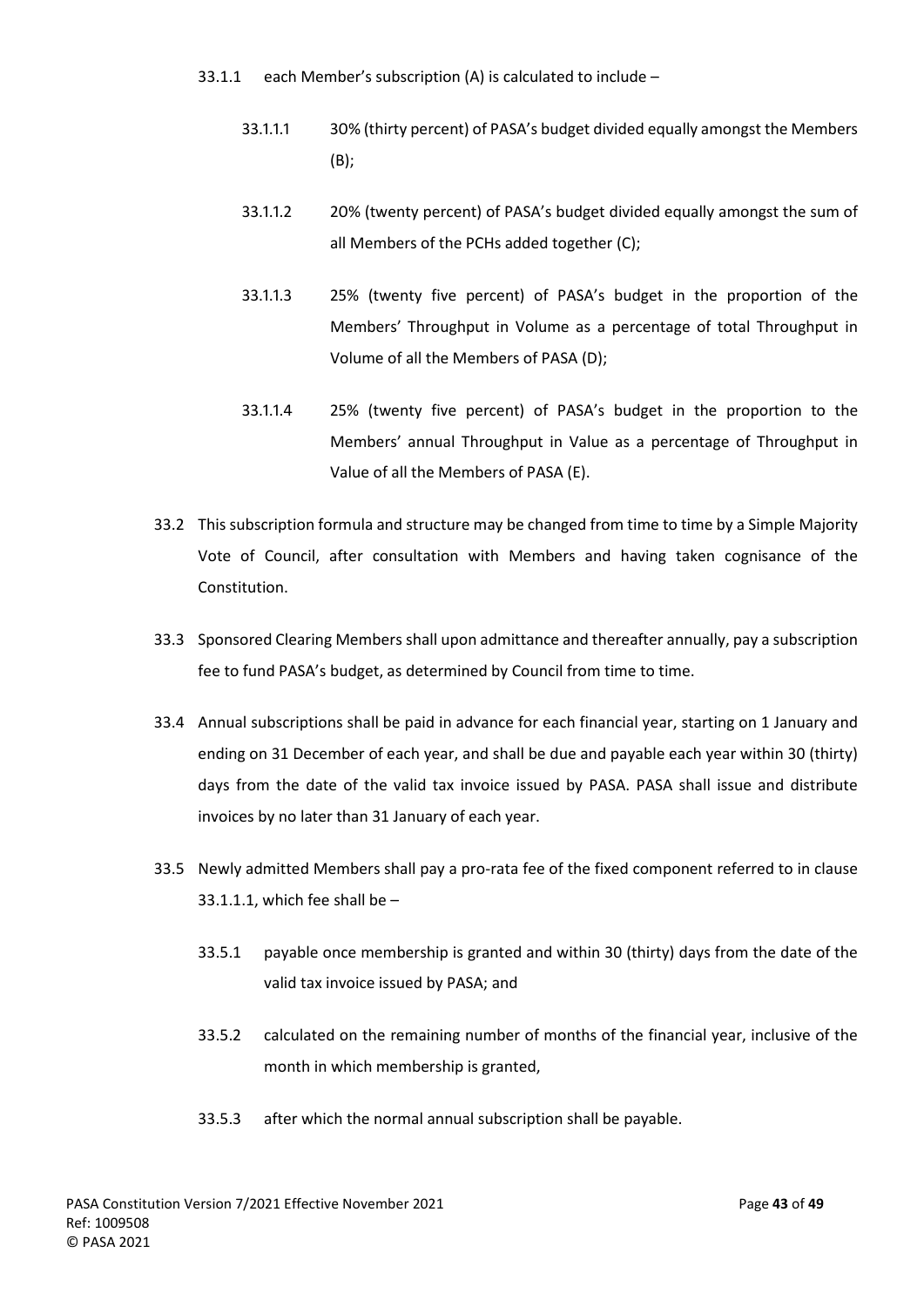- 33.6 Should a Member terminate its membership before 31 March in any year, and notice of such termination has been given in the preceding year, subscriptions will not be levied against that Member.
- 33.7 If, due to unforeseen circumstances and in the opinion of Council, further funds are required for purposes of carrying on the work of PASA, Council may impose additional levies proportionate to subscriptions of Members. The additional amount so levied shall be payable within such time as Council may specify.
- 33.8 Council shall not give a rebate in respect of the whole or a portion of a Member's subscriptions in any financial year.
- 33.9 Any unpaid subscriptions of any Member, which ceases to be a Member of PASA, shall be due and payable immediately.
- 33.10 It is specifically recorded that subscription fees payable by any Member shall not be disclosed or made known to any other Member.

## <span id="page-44-0"></span>**34. RIGHT OF APPEAL and REQUEST FOR RECONSIDERATION**

# **Appeal by an institution or body against a decision by the Chief Executive Officer regarding membership**

- 34.1 Any institution or body, eligible for membership of PASA in terms of the NPS Act, may appeal to Council against a decision by the Chief Executive Officer, to decline membership to such institution or body, provided that –
	- 34.1.1 such institution or body gives written notice of appeal to Council, and a copy thereof to the Chief Executive Officer, within 14 (fourteen) days after being notified by PASA in writing of the Chief Executive Officer's decision; and
	- 34.1.2 the notice referred to in clause 34.1.1 above, includes the grounds for appeal, as well as written representations to Council.
- 34.2 The Chief Executive Officer shall have the right, having considered the grounds for appeal and the written representations by the institution or body, to make written representations to Council within 14 (fourteen) days of receipt of the said notice.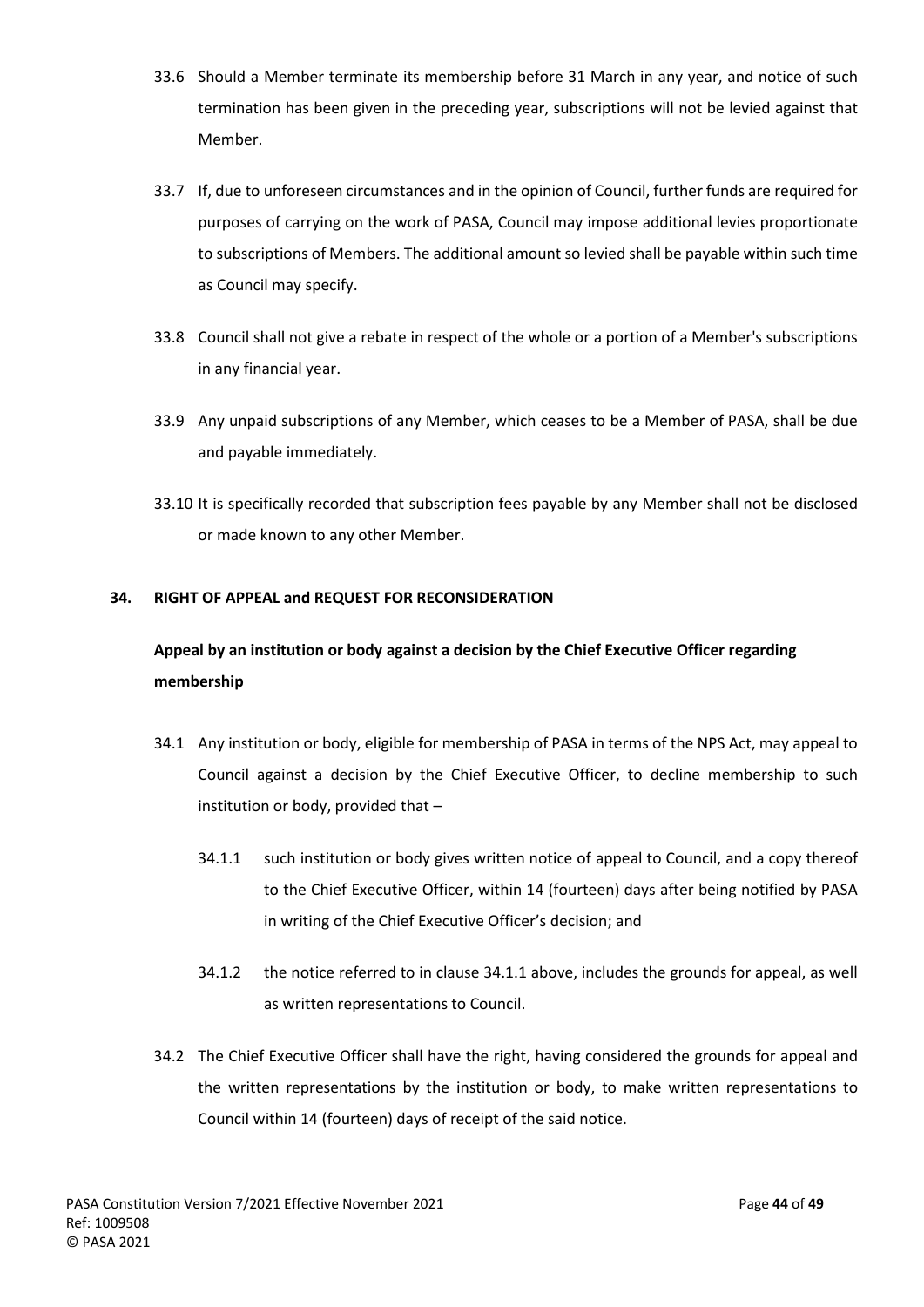- 34.3 Council shall, after considering the appeal, either, ratify, amend or reject the Chief Executive Officer's decision and provide written reasons for its decision.
- 34.4 If the affected institution or body is not satisfied with Council's decision, such institution or body shall be entitled to appeal to the Reserve Bank, provided that-
	- 34.4.1 such institution or body gives written notice of appeal to the Reserve Bank, and a copy thereof to Council, within 14 (fourteen) days after being notified by PASA in writing of Council's decision or within such further period as the Reserve Bank may allow, on good cause shown; and
	- 34.4.2 the notice of appeal referred to in clause 34.4.1 above, includes the grounds for appeal, as well as written representations to the Reserve Bank.
- 34.5 Council shall have the right, having considered the grounds for appeal and the written representations by the institution or body to the Reserve Bank, to make written representations to the Reserve Bank within 14 (fourteen) days of receipt of the notice.
- 34.6 The Chief Executive Officershall not have the right to appeal Council's decision in terms of clause 34.3, to the Reserve Bank.

## **Request by a Member or Councillor, to Council, to reconsider its decision**

- 34.7 Any Member shall be entitled to request Council to reconsider a decision made by it, or by the Chief Executive Officer, if the Member considers the decision to be unfair or prejudicial to its interests or on the grounds mentioned in clause 34.15. The Member must submit a request, together with written representations, to Council within 14 (fourteen) days of being notified by PASA in writing of the decision of Council or the Chief Executive Officer, or within such further period as Council may allow on good cause shown. Council shall have a discretionary right to suspend any action and not to implement the decision made by it or by the Chief Executive Officer, pending the outcome of the reconsideration.
- 34.8 Any Member or any Councillor shall be entitled to request Council to reconsider a decision, made by it, or by the Chief Executive Officer, if it considers such decision to be harmful to the NPS or to PASA or on the grounds mentioned in clause 34.15. The Member or Councillor must submit the request, as well as its written representations, to Council within 14 (fourteen) days of being notified by PASA in writing of the decision of Council, or within such further period as Council may allow, on good cause shown. Council shall have a discretionary right to suspend any action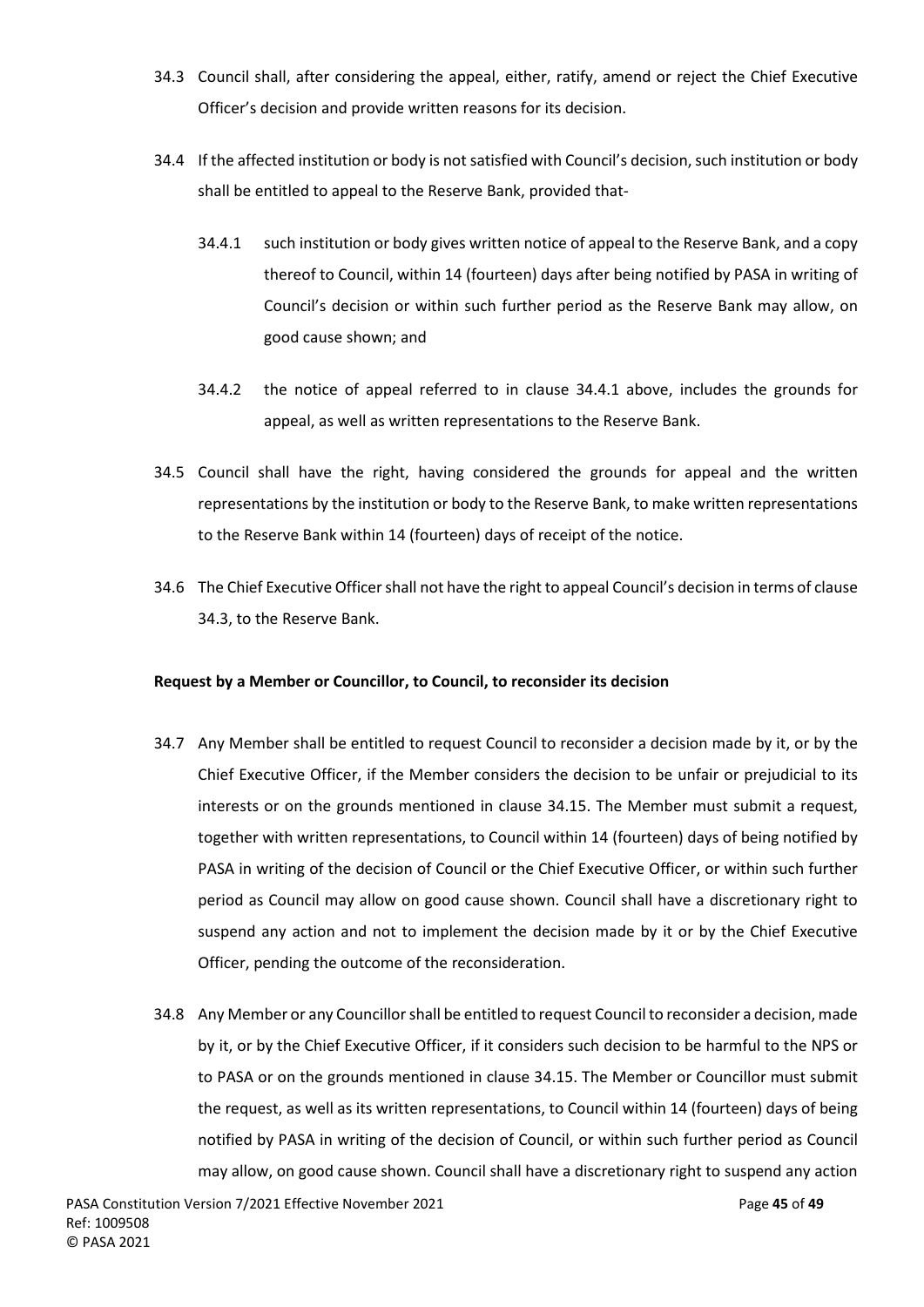and not implement its or the Chief Executive Officer's decision, pending the outcome of the reconsideration.

34.9 The Chief Executive Officer or any other Member may reply to the request and the written representations mentioned in clauses 34.7 and 34.8 in writing within 14 (fourteen) days of being notified thereof by PASA, or within such other period as Council may allow on good cause shown, for consideration by Council.

## **Appeal by a Member to the Reserve Bank against a decision by Council**

- 34.10 If any Member is not satisfied with the outcome of the decision by Council pursuant to a request in terms of clauses 34.7 or 34.8, the Member shall be entitled to appeal to the Reserve Bank, provided that-
	- 34.10.1 the Member submits its notice of appeal to the Reserve Bank in writing within 14 (fourteen) days of being notified by PASA in writing of the decision by Council pursuant to a request in terms of clauses 34.7 or 34.8 or within such further period as the Reserve Bank may allow on good cause shown; and
	- 34.10.2 the notice referred to in clause 34.10.1 includes the grounds for appeal, as well as the written representations to the Reserve Bank.
- 34.11 Subject to clause 34.12, the decision of Council, pursuant to a request in terms of clauses 34.7 or 34.8, shall stand.
- 34.12 The Reserve Bank has a right to suspend the decision made by Council pending its decision referred to in clause 34.14.
- 34.13 Council shall be entitled to reply to the grounds for appeal and the written representations referred to in clause 34.10.2 within 14 (fourteen) days of being notified thereof by PASA in writing, by making written representations to the Reserve Bank for its consideration.
- 34.14 The Reserve Bank may confirm, vary or set aside the decision of Council. The Reserve Bank shall communicate the outcome of the appeal, together with any instructions it deems fit, in writing to Council and the Member. Any such decision by the Reserve Bank shall be final.

#### **Grounds for appeal**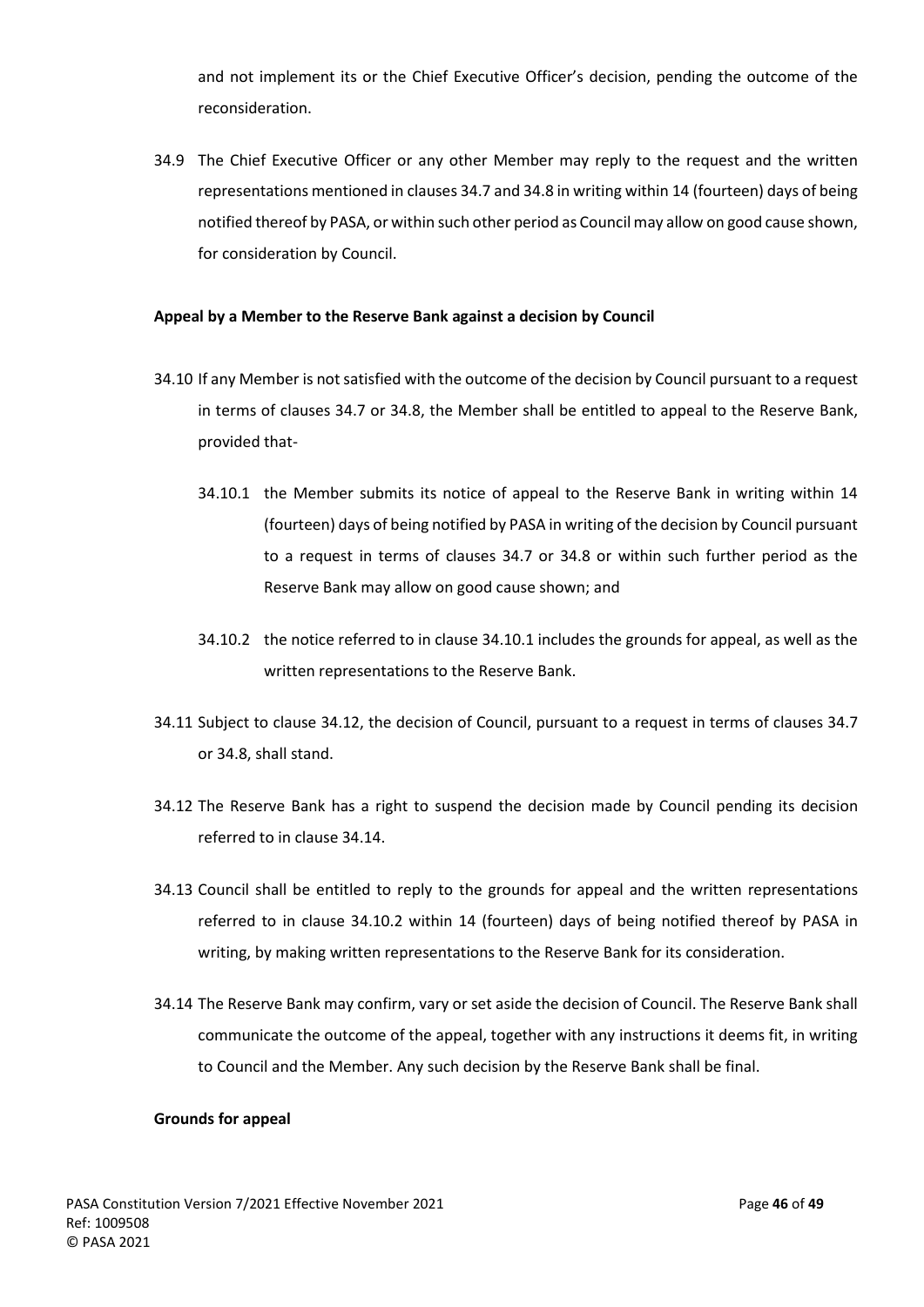34.15 The phrase "grounds for appeal" as mentioned in this clause 34 includes any grounds available in law.

## <span id="page-47-0"></span>**35. AMENDMENTS TO THE CONSTITUTION**

- 35.1 Any proposed amendment/s to this Constitution may be approved at a General Meeting, provided that –
	- 35.1.1 at least 21 (twenty-one) days prior written notice of the meeting was provided to each Member; and
	- 35.1.2 the notice of such meeting shall contain the full text of the proposed amendment/s, if any;
- 35.2 The amendment/s shall thereafter be provided to the Reserve Bank for approval, together with minority views by Members not supporting the amendment/s.
- 35.3 Subject to clauses 35.4 to 35.6, any amendment/s to this Constitution shall be effective, following approval thereof by the Reserve Bank.
- 35.4 If any Member ("aggrieved Member") is not satisfied with the outcome of the decision by Members at a General Meeting, the aggrieved Member shall be entitled to appeal to the Reserve Bank, provided that-
	- 35.4.1 the aggrieved Member submits its notice of appeal to the Reserve Bank and to Council in writing within 14 (fourteen) days of the date of the General Meeting or within such further period as the Reserve Bank may allow on good cause shown; and
	- 35.4.2 the notice referred to in clause 35.4.1 includes the grounds for appeal, as well as the written representations to the Reserve Bank.
- 35.5 Council shall be entitled to reply to the grounds for appeal and the written representations referred to in clause 35.4.3.

## <span id="page-47-1"></span>**36. NOTICES**

36.1 Any notice given by PASA shall be in writing and shall –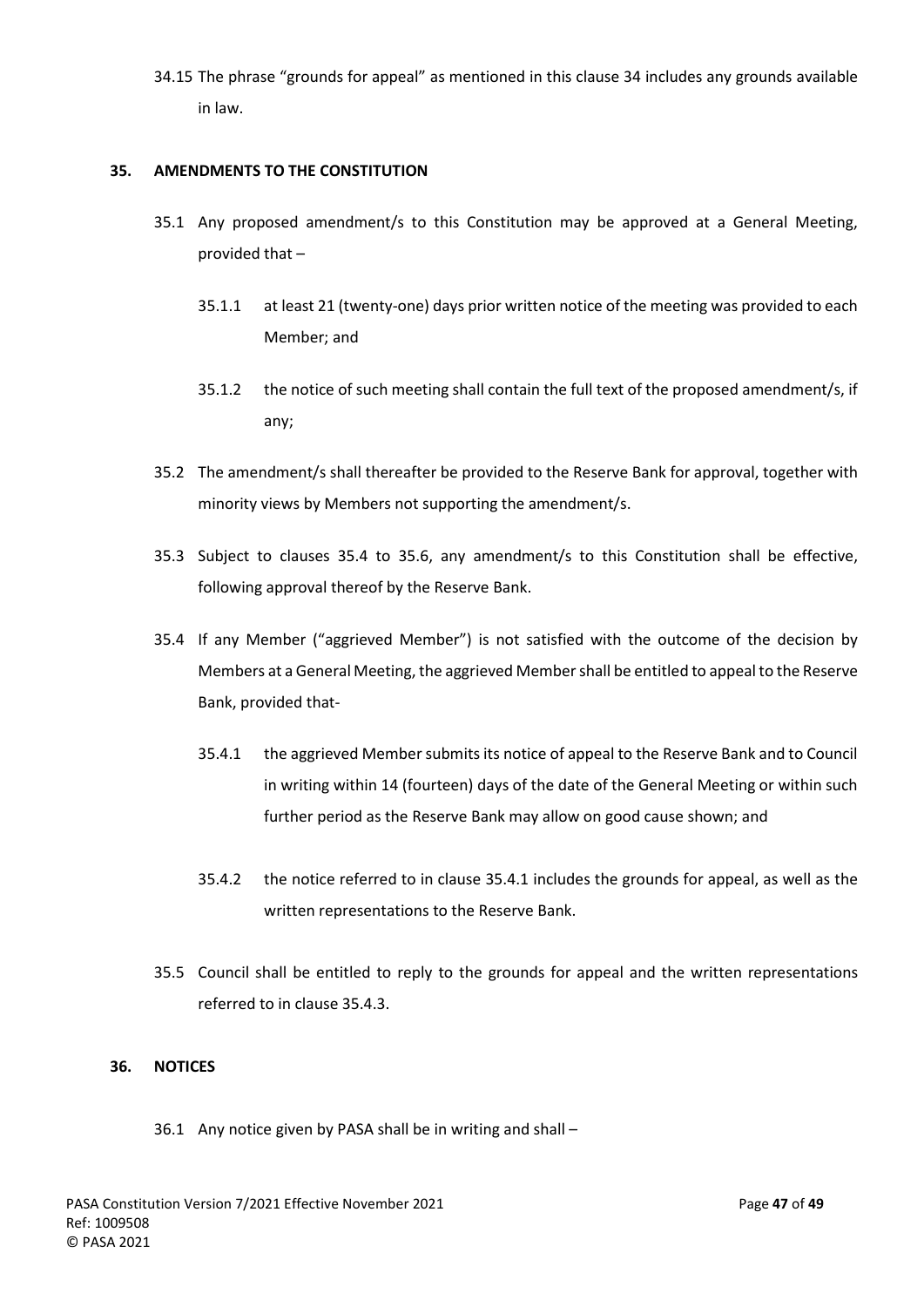- 36.1.1 if delivered by hand be deemed to have been duly received by the addressee on the date of delivery;
- 36.1.2 if posted by prepaid registered post be deemed to have been received by the addressee on the 8th (eighth) Business Day following the date of such posting;
- 36.1.3 if transmitted by facsimile be deemed to have been received by the addressee 1 (one) Business Day after despatch;
- 36.1.4 if sent electronically, shall be deemed to have been received on the first Business Day following the successful transmission thereof as evidenced by the electronic confirmation of receipt (unless the contrary is proven).
- 36.2 Notwithstanding anything to the contrary contained in this Constitution, a written notice or communication actually received by a Member at its chosen address set out above shall be an adequate written notice of communication to such Member.

## <span id="page-48-0"></span>**37. DISSOLUTION**

- 37.1 Subject to approval by the Reserve Bank, PASA may be dissolved, if at a meeting of Council convened for the purpose of considering the matter, Councillors voted in favour of dissolution by Simple Majority Vote.
- 37.2 Not less than 21 (twenty-one) days written notice shall be given of a meeting of Council where the dissolution of PASA is the item to be discussed and such notice shall clearly state that the question of dissolution and disposal of the assets of PASA shall be considered.
- 37.3 Upon the dissolution of PASA, all debts of PASA shall be discharged and the remaining funds and assets shall, at the direction of the Reserve Bank, be transferred to another association, body or institution having similar objects, and which is exempt from income tax under section 10(1)(cA)(i) of the Income Tax Act, No 58 of 1962..
- 37.4 It is specifically recorded that the liability of Members on dissolution shall be limited to the amount of subscriptions due by them to PASA in terms of this Constitution as at the date of dissolution.